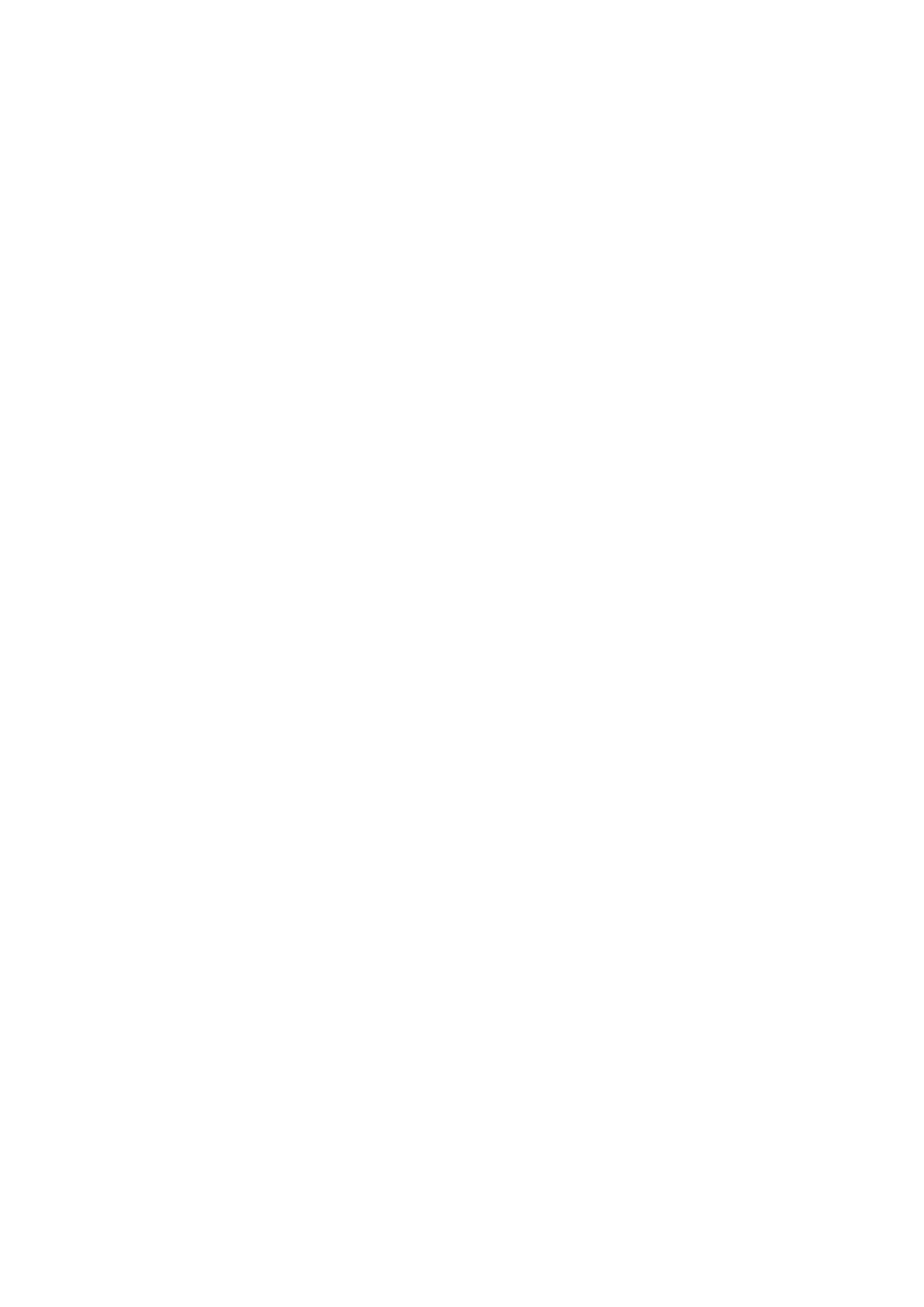The 6th Symposium & Workshop on Molecular Pathology and Histo(cyto)chemistry The 94th Seminar of the Czech Division of the International Academy of Pathology The 2nd Olomouc Days of Histology Laboratory Technicians

## **April 23–24, 2010, Olomouc, The Czech Republic**

#### **Under the auspices of**

- Professor M. Mašláň, Ph.D., Rector of Palacký University, Olomouc
- **Professor Z. Kolář, M.D., Ph.D., Dean of the Faculty of Medicine and Dentistry, Palacký University, Olomouc**
- R. Maráček, M.D., Director of the University Hospital Olomouc

#### **Chairman of the Congress:**

Professor Zdeněk Kolář, M.D., Ph.D. / The Department of Pathology & The Laboratory of Molecular Pathology Faculty of Medicine and Dentistry, Palacký University, Olomouc, Hněvotínská 3, Olomouc, 775 15 Tel: +420/585 632 451; Fax: +420/585 632 966; e-mail: kolarz@tunw.upol.cz

#### **Organizing & Programme Commitee**

Professor Jiří Ehrmann, M.D., Ph.D. / The Department of Pathology & The Laboratory of Molecular Pathology Faculty of Medicine and Dentistry, Palacký University, Olomouc, Hněvotínská 3, Olomouc, 775 15 Tel: +420/585 632 466; Fax: +420/585 632 966; e-mail: info.lmp@seznam.cz

Associate professor Martin Tichý, M.D., Ph.D.

The Department of Pathology, Faculty of Medicine and Dentistry, Palacký University, Olomouc, University Hospital, Hněvotínská 3, Olomouc, 775 15

Tel: +420/585 632 453; Fax: +420/585 632 966; e-mail: info.lmp@seznam.cz

Danuše Kvapilová

The Department of Pathology, University Hospital, Hněvotínská 3, Olomouc, 775 15 Tel: +420/585 632 465; Fax: +420/585 632 966; e-mail: d.kvapilova@post.cz

Jan Bouchal, Marie Geierová, Marián Hajdúch, Jana Holinková, Monika Levková, Tereza Muchová, Eva Pimrová, Lenka Prokopová, Jana Steigerová, Dana Šimková, Jozef Škarda, Michaela Šváchová, Ivo Überall

#### **Venue:**

Friday, April 23 – Regional Centre Olomouc (Jeremenkova 40B, 772 00 Olomouc) Saturday, April 24 – Theoretical Institutes Building, Faculty of Medicine and Dentistry, Palacký University, Olomouc (Hněvotínská 3, 775 15 Olomouc)

#### **Conference Language:**

The 6th Symposium on Molecular Pathology and Histo(cyto)chemistry – English The 94th Seminar of the Czech Division of the International Academy of Pathology – Czech The 2nd Olomouc Days of Histology Laboratory Technicians – Czech

3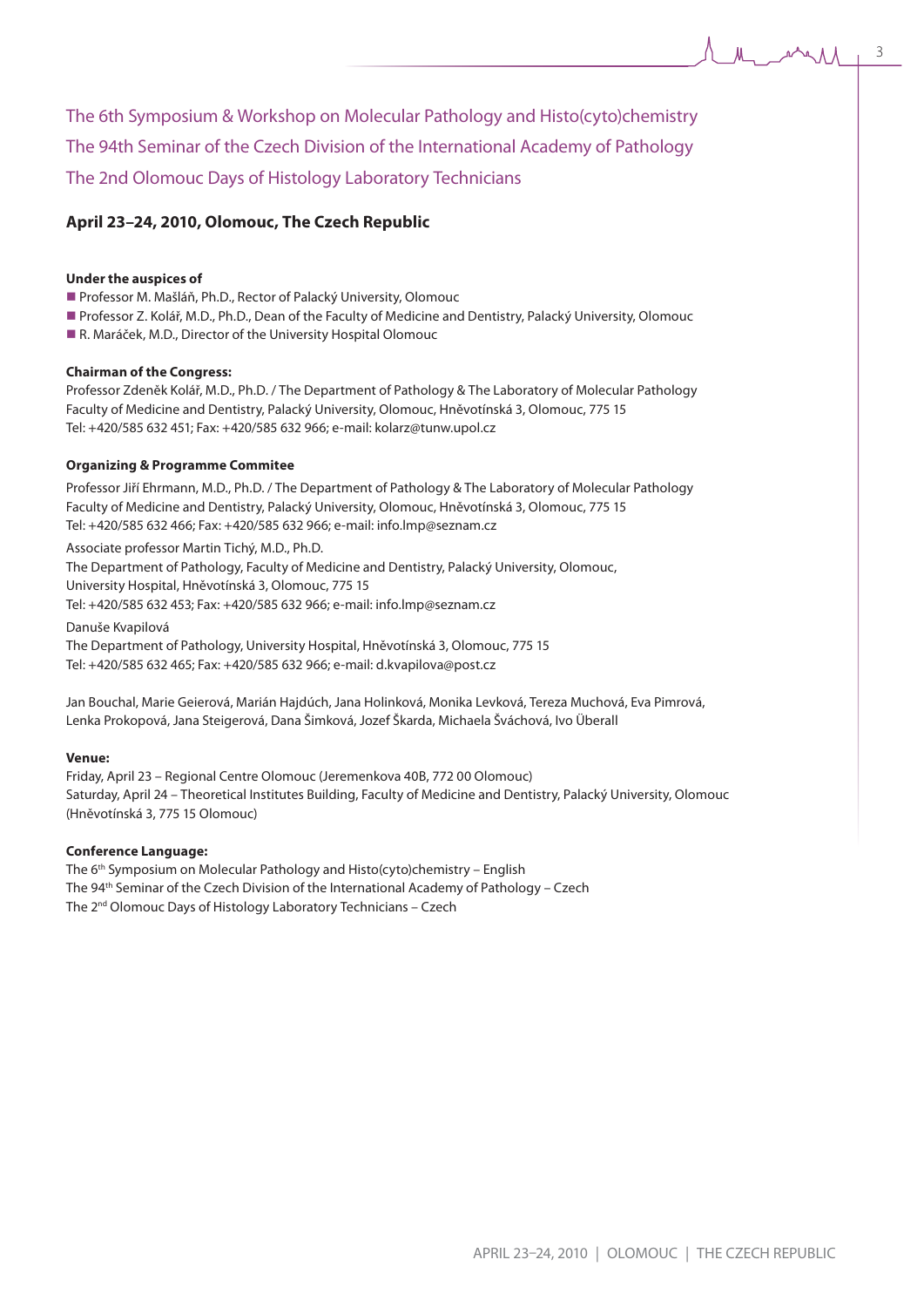4

PROGRAMME

# The 6<sup>th</sup> Symposium on Molecular Pathology and Histo(cyto)chemistry

| <b>FRIDAY, APRIL 23, 2010</b> |                                                                                                                                                                                        |                                                    |
|-------------------------------|----------------------------------------------------------------------------------------------------------------------------------------------------------------------------------------|----------------------------------------------------|
| <b>Time</b>                   |                                                                                                                                                                                        | Venue / language                                   |
| $9.00 - 9.30$                 | Joint meeting ceremony                                                                                                                                                                 | <b>Regional Centre</b><br>Centaurus Hall / English |
|                               | <b>Keynote lectures of invited speakers</b><br>Chairs: M. Hermanová (Brno), M. Elleder (Prague)                                                                                        |                                                    |
| $9.30 - 10.00$                | M. Elleder (Prague)<br>Danon disease: rare or unrecognized entity in the Czech Republic                                                                                                | <b>Regional Centre</b><br>Perseus Hall / English   |
| 10.00-10.30                   | M. Hermanová (Brno)<br>Molecular diagnostics of limb-girdle muscular dystrophies                                                                                                       | <b>Regional Centre</b><br>Perseus Hall / English   |
| 10.30-11.00                   | T. Adam (Olomouc)<br>On the pathophysiology of ADSL deficiency                                                                                                                         | <b>Regional Centre</b><br>Perseus Hall / English   |
| $11.00 - 11.30$               | Coffee break (Andromeda)                                                                                                                                                               |                                                    |
|                               | ESP and pathology in the countries of the former Soviet Union<br>Chairs: G. Bevilacqua (Pisa), G. Burkadze (Tbilisi), J. Ehrmann (Olomouc)                                             |                                                    |
| 11.30-12.00                   | G. Burkadze (Tbilisi)<br>Pathological anatomy in Georgia: current reality and future prospects                                                                                         | <b>Regional Centre</b><br>Centaurus Hall / English |
| 12.00-12.15                   | G. Bevilacqua (Pisa)<br>Possibility of cooperation of European society of pathology with the national<br>societies of pathology in the countries of the former Soviet Union            | <b>Regional Centre</b><br>Centaurus Hall / English |
| $12.15 - 12.30$               | Discussion                                                                                                                                                                             | <b>Regional Centre</b><br>Centaurus Hall / English |
| 12.30-13.30                   | Lunch break (Andromeda)<br><b>Poster Session</b>                                                                                                                                       |                                                    |
|                               | <b>Keynote lectures of invited speakers</b><br>Chairs: J. Mokrý (Hradec Králové), B. Dekel (Tel Aviv)                                                                                  |                                                    |
| 13.30-14.00                   | L. Lacina (Prague)<br>The Myofibroblast - from the pathologist's microscope<br>to the nanomaterials development                                                                        | <b>Regional Centre</b><br>Perseus Hall / English   |
| 14.00-14.30                   | B. Dekel (Tel Aviv)<br>Identification and prospective isolation of novel human renal stem/<br>progenitor populations from normal and cancerous kidney tissue                           | <b>Regional Centre</b><br>Perseus Hall / English   |
| 14.30-15.00                   | J. Mokrý (Hradec Králové)<br>Telomere shortening after ex vivo expansion of tissue-specific stem cells                                                                                 | <b>Regional Centre</b><br>Perseus Hall / English   |
| 15.00-15.30                   | J. Bártek (Copenhagen)<br>Searching for predictive markers and targets for personalized treatment<br>of cancer                                                                         | <b>Regional Centre</b><br>Perseus Hall / English   |
| 15.30-16.00                   | Coffee break (Andromeda)                                                                                                                                                               |                                                    |
|                               | <b>Keynote lectures of invited speakers</b><br>Chairs: P. Murray (Birmingham), J. Hejnar (Prague)                                                                                      |                                                    |
| 16.00-16.20                   | W. Doppler (Innsbruck)<br>Signal transducers and activators of transcription (STATs) in breast cancer                                                                                  | <b>Regional Centre</b><br>Perseus Hall / English   |
| 16.20-16.40                   | P. Murray (Birmingham)<br>Differential regulation of Blimp1 isoforms by the Epstein-Barr virus; implications<br>for virus persistence and the pathogenesis of EBV-associated lymphomas | <b>Regional Centre</b><br>Perseus Hall / English   |
| 16.40-17.00                   | J. Hejnar (Prague)<br>Tumor or rumor viruses? Newly emerging retrovirus infections in human                                                                                            | <b>Regional Centre</b><br>Perseus Hall / English   |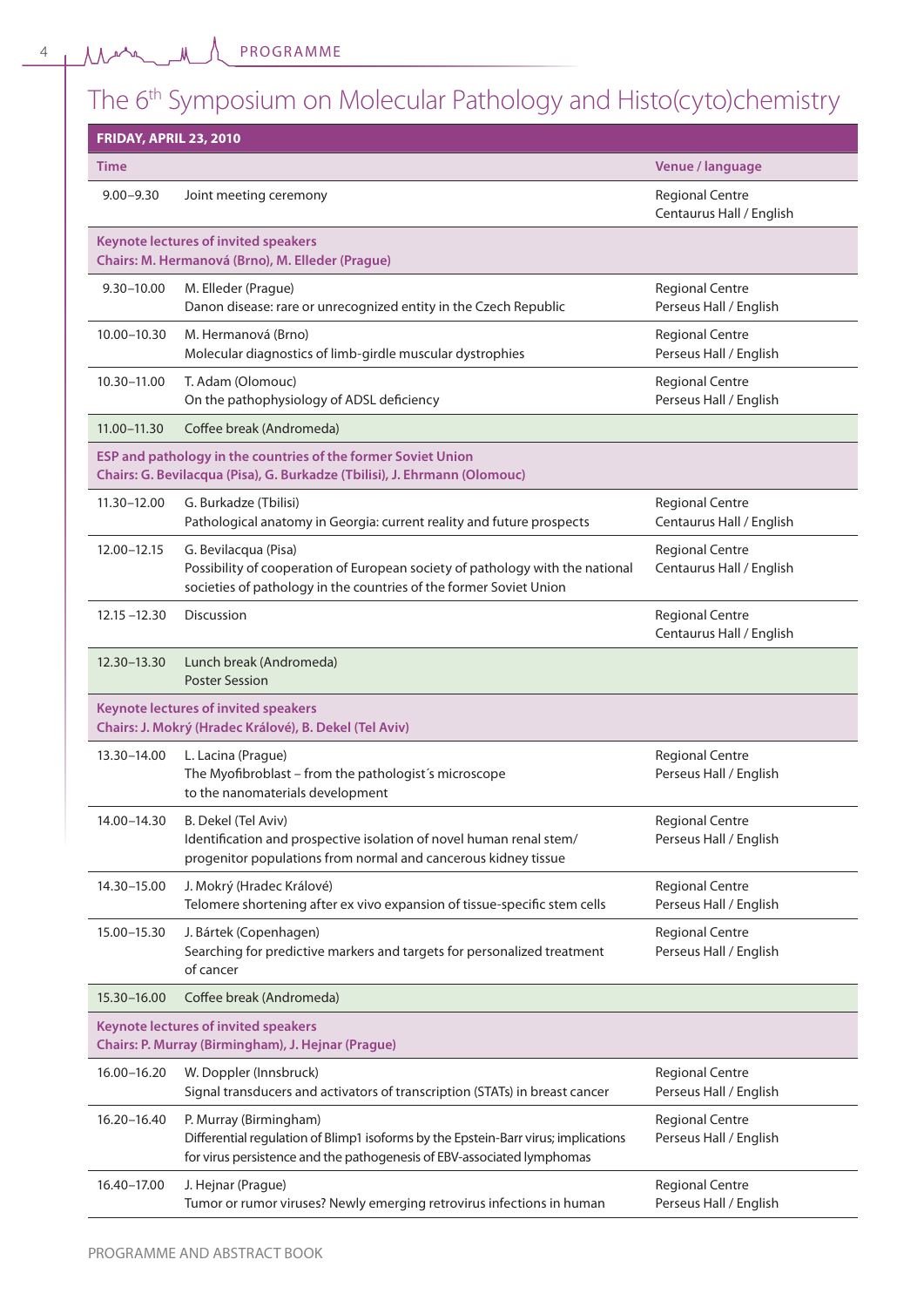ΛA.

| <b>POSTERS</b> |                                                                                                                                                                                                                                                                                                                                                                                                                                                                                                                                                                                                                                                                                                                                                                                                                                                                                                                                                                                                                                                                                                                                                                                                                                                     |
|----------------|-----------------------------------------------------------------------------------------------------------------------------------------------------------------------------------------------------------------------------------------------------------------------------------------------------------------------------------------------------------------------------------------------------------------------------------------------------------------------------------------------------------------------------------------------------------------------------------------------------------------------------------------------------------------------------------------------------------------------------------------------------------------------------------------------------------------------------------------------------------------------------------------------------------------------------------------------------------------------------------------------------------------------------------------------------------------------------------------------------------------------------------------------------------------------------------------------------------------------------------------------------|
| 1              | Contribution of aberrant lipid signalling to the pathogenesis of Hodgkin's lymphoma<br>Abdullah M.A. <sup>1</sup> , Baumforth K.R.N. <sup>1</sup> , Roberts C. <sup>3</sup> , Wei W. <sup>1</sup> , Woodman C.B. <sup>1</sup> , Murray P.G. <sup>1</sup><br>'School of Cancer Sciences, University of Birmingham, Vincent Drive, Edgbaston, Birmingham, United Kingdom;<br><sup>2</sup> Faculty of Medicine and Health Sciences, University Putra Malaysia, Serdang, Selangor, Malaysia;<br><sup>3</sup> Department of Pathology, University Hospitals Birmingham NHS Foundation Trust, United Kingdom                                                                                                                                                                                                                                                                                                                                                                                                                                                                                                                                                                                                                                              |
| 2              | TOP2A gene status in "triple negative" breast cancer patients as a possible anthracycline response predictor<br>Bouchalová K. <sup>1</sup> , Čížková M. <sup>1,2</sup> , Trojanec R. <sup>1</sup> , Koudeláková V. <sup>1</sup> , Mlčochová S. <sup>1</sup> , Furstová J. <sup>1</sup> , Radová L. <sup>1</sup> , Dziechciarková M. <sup>1</sup> ,<br>Melichar B. <sup>2</sup> , Cwiertka K. <sup>2</sup> , Kolář Z. <sup>3</sup> , Hajdúch M. <sup>1</sup><br><sup>1</sup> Laboratory of Experimental Medicine, Department of Paediatrics, Faculty of Medicine and Dentistry, Palacký University and Faculty Hospital, Olomouc,<br>The Czech Republic;<br><sup>2</sup> Oncology Clinic, Faculty of Medicine and Dentistry, Palacký University and Faculty Hospital, Olomouc, The Czech Republic;<br><sup>3</sup> Laboratory of Molecular Pathology, Department of Pathology, Faculty of Medicine and Dentistry, Palacký University and Faculty Hospital, Olomouc,<br>The Czech Republic                                                                                                                                                                                                                                                            |
| 3              | Detection of Claudin-1 in tumors of the colon<br>Brychtová S., Bezděková M., Sedláková E.<br>Laboratory of Molecular Pathology, Department of Pathology, Faculty of Medicine and Dentistry, Palacký University and Faculty Hospital, Olomouc,<br>The Czech Republic                                                                                                                                                                                                                                                                                                                                                                                                                                                                                                                                                                                                                                                                                                                                                                                                                                                                                                                                                                                 |
| 4              | Utilization of laser capture microdissection in diagnosis and prognosis of cancer disease<br>Dziechciarková M. <sup>1</sup> , Berkovcová J. <sup>1</sup> , Trojanec R. <sup>1</sup> , Čížková M. <sup>1,2</sup> , Bouchalová K. <sup>1</sup> , Srovnal J. <sup>1</sup> ,<br>Hajdúch M. <sup>1,2</sup> , Hostášková P. <sup>1</sup> , Gilíková M. <sup>1</sup><br>'Laboratory of Experimental Medicine, Faculty of Medicine and Dentistry, Palacký University and Faculty Hospital Olomouc, The Czech Republic;<br><sup>2</sup> Oncology Clinic, Faculty of Medicine and Dentistry, Palacký University and Faculty Hospital in Olomouc, The Czech Republic                                                                                                                                                                                                                                                                                                                                                                                                                                                                                                                                                                                           |
| 5              | Globotriaosylceramide expression in human placental fetal capillaries<br>Hůlková H. <sup>1</sup> , Elleder M. <sup>1</sup> , Šmíd F. <sup>2</sup> , Ledvinová J. <sup>1</sup> , Kuchař L. <sup>1</sup><br><sup>1</sup> Institute of Inherited Metabolic Disorders, Charles University in Prague, First Faculty of Medicine;<br><sup>2</sup> Institute of Clinical Biochemistry and Laboratory Diagnostics, First Faculty of Medicine and General University Hospital, Prague                                                                                                                                                                                                                                                                                                                                                                                                                                                                                                                                                                                                                                                                                                                                                                        |
| 6              | Immunohistochemical analysis of KLK11, KLK7, PSA and PSMA in cancerous and noncancerous prostatic tissues<br>Jamaspishvili T. <sup>1</sup> , Král M. <sup>2</sup> , Khomeriki I. <sup>2</sup> , Kurfűrstová D. <sup>1</sup> , Bouchal J. <sup>1</sup><br>'Laboratory of Molecular Pathology, Faculty of Medicine and Dentistry, Palacký University, Olomouc, The Czech Republic;<br><sup>2</sup> Department of Urology, Faculty Hospital, Olomouc, The Czech Republic                                                                                                                                                                                                                                                                                                                                                                                                                                                                                                                                                                                                                                                                                                                                                                               |
| 7              | Quantitative characterization of villous capillary branching in diabetic placentas<br>Jirkovská M. <sup>1</sup> , Kaláb J. <sup>1</sup> , Jadrníček M. <sup>1</sup> , Niedobová V. <sup>1</sup> , Moravcová M. <sup>2</sup> , Krejčí V. <sup>2</sup> , Žižka Z. <sup>2</sup><br>'Institute of Histology and Embryology, First Faculty of Medicine, Charles University in Prague, Prague, The Czech Republic;<br><sup>2</sup> Department of Obstetrics and Gynecology of the First Faculty of Medicine and General University Hospital, Charles University in Prague, Prague,<br>The Czech Republic                                                                                                                                                                                                                                                                                                                                                                                                                                                                                                                                                                                                                                                  |
| 8              | Pericyte coverage of fetoplacental vessels in pregnancies complicated by DMI<br>Kučera T. <sup>1</sup> , Vyletěl I. <sup>1</sup> , Moravcová M. <sup>2</sup> , Krejčí V. <sup>2</sup> , Žižka Z. <sup>2</sup> , Jirkovská M. <sup>1</sup><br>'Institute of Histology and Embryology, First Faculty of Medicine, Charles University in Prague; The Czech Republic;<br><sup>2</sup> Department of Obstetrics and Gynaecology, First Faculty of Medicine, Charles University in Praque and General University Hospital in Prague,<br>The Czech Republic                                                                                                                                                                                                                                                                                                                                                                                                                                                                                                                                                                                                                                                                                                |
| 9              | Modulation of function of MDR-associated ABC transporters by chemotherapeutic drugs<br>Procházková J. <sup>1</sup> , Sotolářová K. <sup>1</sup> , Kozubík A. <sup>1,2</sup> , Pachernik J. <sup>1</sup><br>'Department of Animal Physiology and Immunology, Institute of Experimental Biology, Masaryk University, Brno, The Czech Republic;<br><sup>2</sup> Department of Cytokinetics, Institute of Biophysics of Czech Academy of Science, Brno, The Czech Republic                                                                                                                                                                                                                                                                                                                                                                                                                                                                                                                                                                                                                                                                                                                                                                              |
| 10             | Analysis of the prognostic impact of nestin expression in non-small cell lung cancer<br>Škarda J. <sup>1</sup> , Kolář Z. <sup>1</sup> , Janíková M. <sup>1</sup> , Chmelová J. <sup>2</sup> , Krejčí V. <sup>1</sup> , Zapletalová J. <sup>2</sup> , Langová K. <sup>2</sup> , Klein J. <sup>3</sup> , Grygárková I. <sup>4</sup> , Kolek V. <sup>4</sup> ,<br>Fridman E. <sup>5</sup> , Kopolovic J. <sup>6</sup><br>'Department of Pathology and Laboratory of Molecular Pathology, Faculty of Medicine and Dentistry, Palacký University, Olomouc, The Czech Republic;<br><sup>2</sup> Department of Bioinformatics, Faculty of Medicine and Dentistry, Palacký University, Olomouc, The Czech Republic;<br><sup>3</sup> 1st Department of Surgery, Faculty of Medicine and Dentistry, Palacký University, Olomouc, The Czech Republic;<br><sup>4</sup> Department of Tuberculosis and Respiratory Diseases, Faculty of Medicine and Dentistry, Palacký University, Olomouc, The Czech Republic;<br><sup>5</sup> Department of Pathology, The Chaim Sheba Medical Center and Sackler School of Medicine, Tel Aviv University, Israel;<br><sup>6</sup> Department of Pathology, Hebrew University and Hadassah Medical School, Jerusalem, Israel |
| 11             | Gene expression profiling in breast cancer after neoadjuvant treatment - preliminary report<br>Tvrdík D. <sup>1</sup> , Povýšil C. <sup>1</sup> , Dundr P. <sup>1</sup> , Velenská Z. <sup>1</sup> , Melčáková Š. <sup>1</sup> , Skálová H. <sup>1</sup> , Petruželka L. <sup>2</sup><br>'Institute of Pathology, First Faculty of Medicine, Charles University and General University Hospital in Prague, The Czech Republic;<br><sup>2</sup> Department of Oncology, First Faculty of Medicine, Charles University and General University Hospital in Prague, The Czech Republic                                                                                                                                                                                                                                                                                                                                                                                                                                                                                                                                                                                                                                                                  |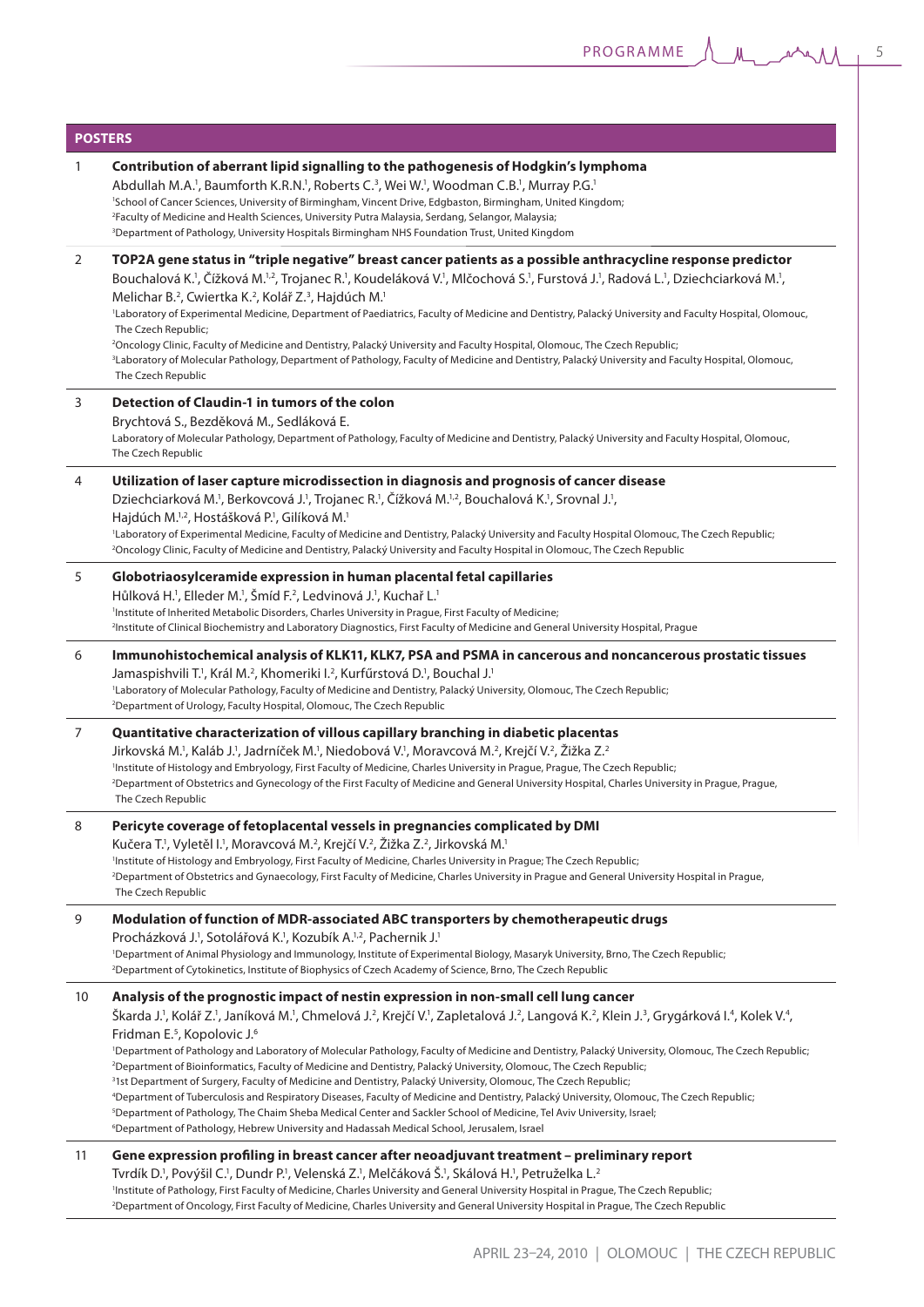|  | 12 Chromosomal abnormalities of brain tumors - two years experience with cytogenetic analyses |  |  |  |
|--|-----------------------------------------------------------------------------------------------|--|--|--|
|  |                                                                                               |  |  |  |

Urbanovská I.<sup>1</sup>, Jalůvková M.<sup>1</sup>, Uvírová M.<sup>1</sup>, Dvořáčková J.<sup>1,2</sup>, Buzrla P.<sup>2</sup>, Paleček T.<sup>3</sup>

1 CGB laboratory Inc., Ostrava, The Czech Republic; 2 Department of Pathology, Faculty Hospital Ostrava, The Czech Republic;

3 Clinic of Neurosurgery, Faculty Hospital Ostrava, The Czech Republic

#### 13 **Immunohistochemical visualization of nestin coexpression with other antigens in vasculature of uterine horns of pregnant rats**

Vařejková M.<sup>1</sup>, Hollerová H.<sup>2</sup>, Kudláčková Z.<sup>1</sup>, Mokrý J.<sup>2</sup>

1 Department of Biological and Medical Sciences, Charles University Faculty of Pharmacy, Hradec Králové, The Czech Republic; 2 Department of Histology and Embryology, Charles University Medical Faculty, Hradec Králové, The Czech Republic

#### **SOCIAL PROGRAMME**

19.00–24.00 Concert in The Basilica Minor Church of the Visitation of the Virgin Mary – Svatý Kopeček Social evening in Archa restaurant – Svatý Kopeček Wine exhibition and tasting (Winery Polehňa, Blatnice pod Sv. Antonínkem)

# Workshop on Molecular Pathology

|                 | SATURDAY, APRIL 24, 2010                                                                                                                  |                                                                                                                    |
|-----------------|-------------------------------------------------------------------------------------------------------------------------------------------|--------------------------------------------------------------------------------------------------------------------|
| <b>Time</b>     | Chairs: K. Souček (Brno), J. Bouchal (Olomouc)                                                                                            | Venue/language                                                                                                     |
| $9.00 - 9.30$   | V. Horváth (Brno)<br>Real-time cell analysis on xCELLigence instrument – principle of<br>detection and applications                       | <b>Theoretical Institutes Building</b><br>Faculty of Medicine and Dentistry,<br>Palacký University Olomouc / Czech |
| $9.30 - 10.00$  | L. Knopfová (Brno)<br>c-Myb promotes motility and invasion of breast cancer cells                                                         | Theoretical Institutes Building<br>Faculty of Medicine and Dentistry,<br>Palacký University Olomouc / Czech        |
| 10.00-10.30     | K. Souček (Brno)<br>TGF-β1 suppresses IL-6-induced STAT3 activation through<br>regulation of Jak2 expression in prostate epithelial cells | Theoretical Institutes Building<br>Faculty of Medicine and Dentistry,<br>Palacký University Olomouc / Czech        |
| $10.30 - 10.45$ | Coffee break (foyer)                                                                                                                      |                                                                                                                    |
| 10.45-11.30     | Practical demonstration - Roche<br>Real time analysis of cell culture                                                                     | Theoretical Institutes Building<br>Faculty of Medicine and Dentistry,<br>Palacký University Olomouc / Czech        |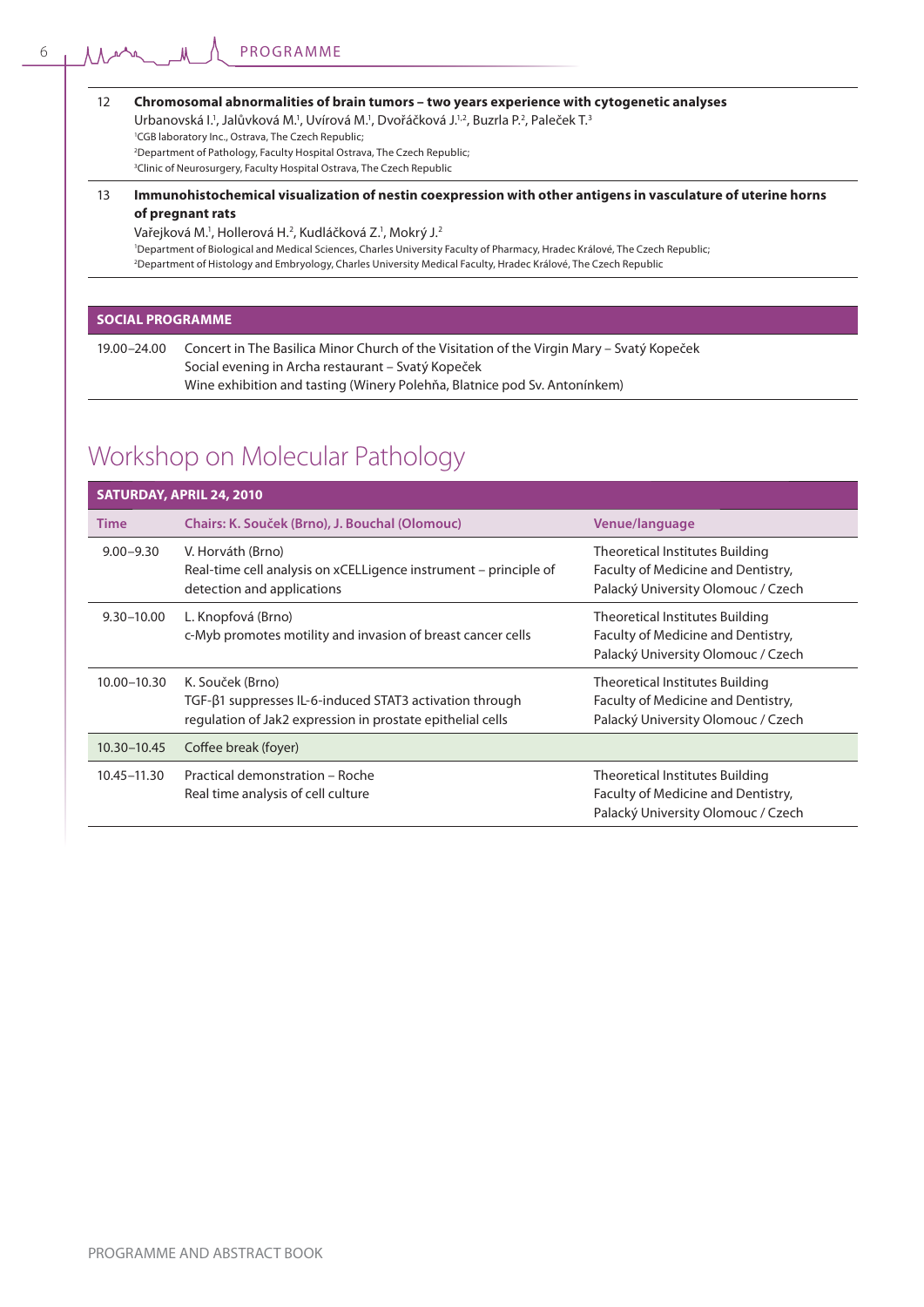$\Lambda$ 7

# 94. olomoucký meziregionální mezioborový diagnostický seminář Společnosti českých patologů a české sekce International Academy of Pathology

| <b>PÁTEK, 23. DUBNA 2010</b> |                                                                                                                                                                             |                                                    |
|------------------------------|-----------------------------------------------------------------------------------------------------------------------------------------------------------------------------|----------------------------------------------------|
| Čas                          | Předsednictvo: M. Tichý, M. Geierová (Olomouc)                                                                                                                              | Místo konání/jazyk                                 |
| $9.00 - 9.30$                | Slavnostní zahájení<br>Diagnostický seminář Společnosti českých patologů a české sekce<br>International Academy of Pathology                                                | Regionální centrum<br>sál Centaurus / anglicky     |
| $9.30 - 10.45$               | Diagnostický seminář – část l                                                                                                                                               | Regionální centrum<br>sál Hercules / česky         |
| 10.45-11.00                  | Ing. Z. Rous (Leica)<br>Rychlý, spolehlivý a flexibilní způsob digitalizace sklíček – LEICA SCN 400                                                                         | Regionální centrum<br>sál Hercules / česky         |
| 11.00-11.30                  | Přestávka, občerstvení (Andromeda)                                                                                                                                          |                                                    |
|                              | ESP and pathology in the countries of the former Soviet Union<br>Chairs: G. Bevilacqua (Pisa), G. Burkadze (Tbilisi), J. Ehrmann (Olomouc)                                  |                                                    |
| 11.30-12.00                  | G. Burkadze (Tbilisi)<br>Pathological anatomy in Georgia: current reality and future prospects                                                                              | <b>Regional Centre</b><br>Centaurus Hall / English |
| 12.00-12.15                  | G. Bevilacqua (Pisa)<br>Possibility of cooperation of European society of pathology with the<br>national societies of pathology in the countries of the former Soviet Union | <b>Regional Centre</b><br>Centaurus Hall / English |
| $12.15 - 12.30$              | Discussion                                                                                                                                                                  | <b>Regional Centre</b><br>Centaurus Hall / English |
| 12.30-13.30                  | Oběd (Andromeda)<br>Sekce posterů                                                                                                                                           |                                                    |
| 13.30-13.45                  | M. Janíková, M. Tichý, J. Ehrmann, J. Škarda (Olomouc)<br>Current methods in molecular pathology used in diagnosis of<br>gastrointestinal stromal tumors                    | Regionální centrum<br>sál Hercules / česky         |
| 13.45-15.30                  | Diagnostický seminář – část II                                                                                                                                              | Regionální centrum<br>sál Hercules / česky         |
| 15.30-16.00                  | Občerstvení (Andromeda)                                                                                                                                                     |                                                    |
|                              |                                                                                                                                                                             |                                                    |

| SPOLEČENSKÝ PROGRAM                                 |                                                                |  |  |  |  |
|-----------------------------------------------------|----------------------------------------------------------------|--|--|--|--|
| 19.00–24.00                                         | Koncert v bazilice Navštívení Panny Marie na Sv. Kopečku       |  |  |  |  |
| Společenský večer v restauraci Archa na Sv. Kopečku |                                                                |  |  |  |  |
|                                                     | Degustace vín (Vinařství Polehňa, Blatnice pod Sv. Antonínkem) |  |  |  |  |

## **Ve dnech 23.–25. 4. 2010 probíhá "Jarní Flora Olomouc". Vřele doporučujeme!**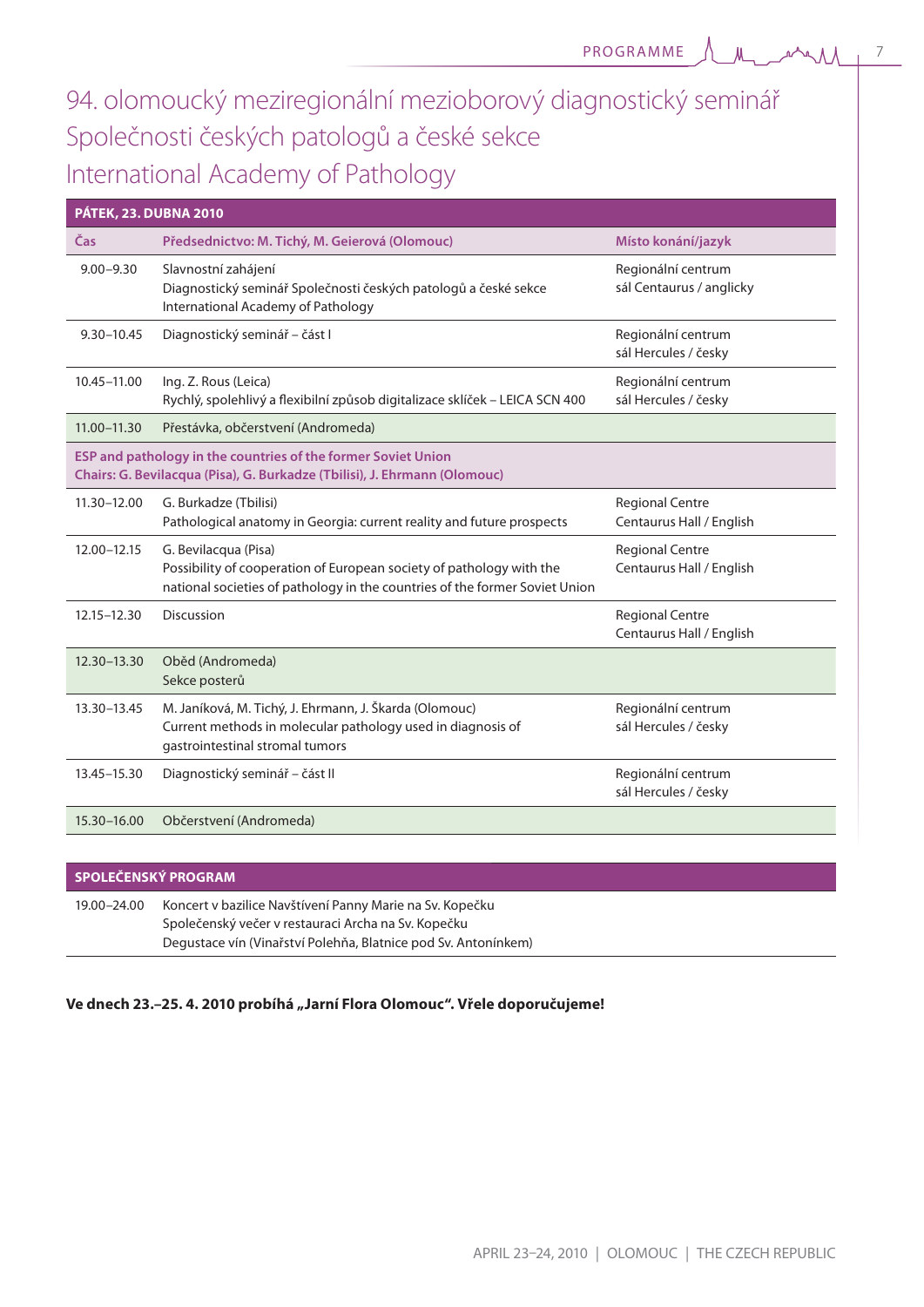# Workshop molekulární patologie

|                 | <b>SOBOTA, 24. DUBNA 2010</b>                                                                               |                                 |
|-----------------|-------------------------------------------------------------------------------------------------------------|---------------------------------|
| Čas             | Předsednictvo: K. Souček (Brno), J. Bouchal (Olomouc)                                                       | Místo konání / jazyk            |
| $9.00 - 9.30$   | V. Horváth (Brno)<br>Analýza buněk v reálném čase na přístroji xCELLigence – princip,<br>detekce a aplikace | Teoretické ústavy LF UP / česky |
| $9.30 - 10.00$  | L. Knopfová (Brno)<br>Protein c-Myb zvyšuje motilitu a invazivitu buněk prsního<br>karcinomu                | Teoretické ústavy LF UP / česky |
| 10.00-10.30     | K. Souček (Brno)<br>Interakce signálních drah IL-6 a TGF-ß1 u epitheliálních buněk<br>prostaty              | Teoretické ústavy LF UP / česky |
| $10.30 - 10.45$ | Přestávka, občerstvení (foyer)                                                                              |                                 |
| 10.45-11.30     | Praktická ukázka – Roche<br>Analýza buněčných kultur v reálném čase                                         | Teoretické ústavy LF UP / česky |
|                 |                                                                                                             |                                 |

# *ZAJISTÍME kongresy | konference | semináā<sup>e</sup> ODBORNÉ AKCE pro lékaāe a sestry*

# *vËetnÔ publicity…*



PROGRAMME AND ABSTRACT BOOK



 $\lambda$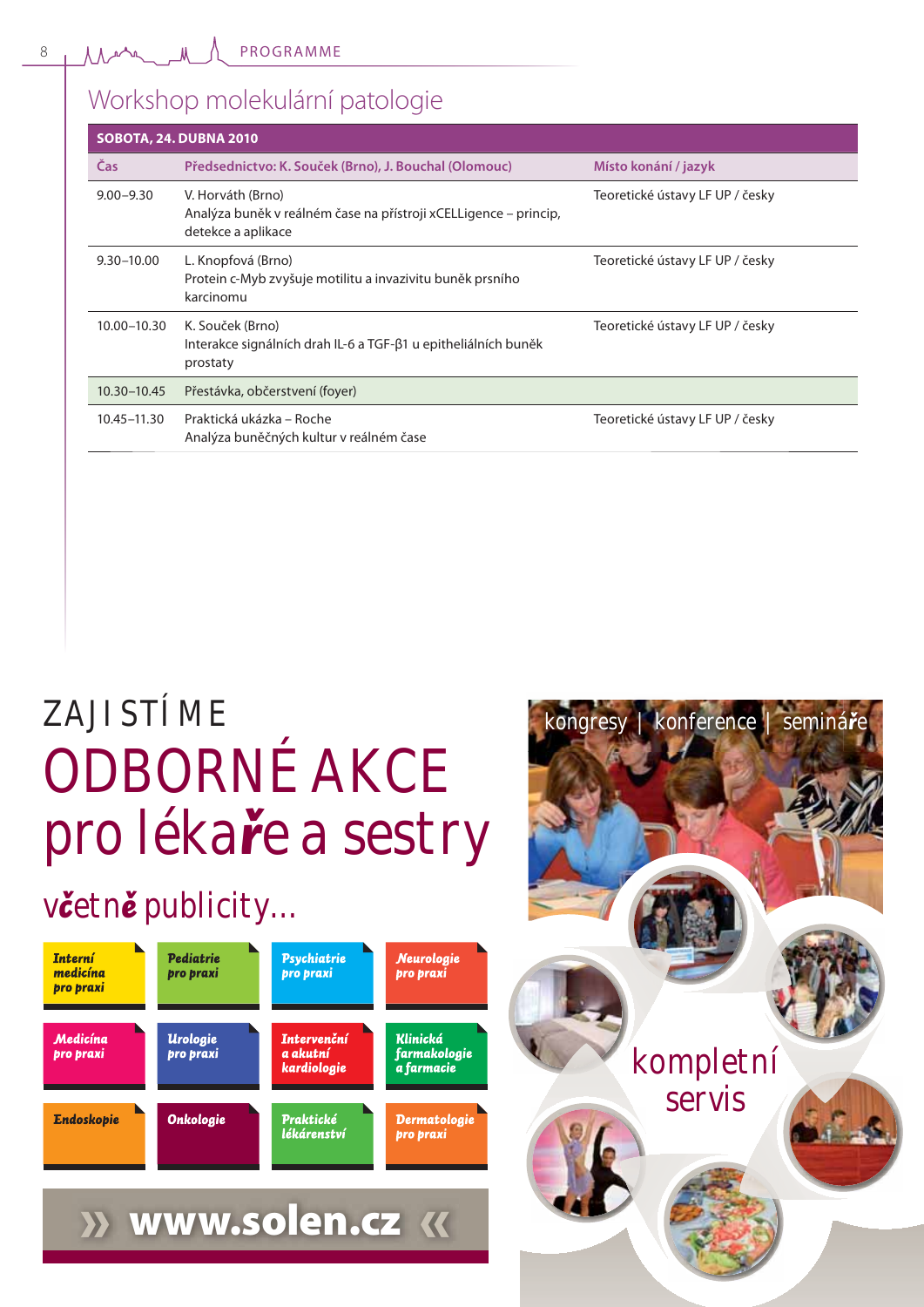# 2. olomoucké dny histologických laborantů

| <b>PÁTEK, 23. DUBNA 2010</b> |                                                                                                                                                                         |                                                    |
|------------------------------|-------------------------------------------------------------------------------------------------------------------------------------------------------------------------|----------------------------------------------------|
| <b>Cas</b>                   |                                                                                                                                                                         | Místo konání / jazyk                               |
| $9.00 - 9.30$                | Slavnostní zahájení                                                                                                                                                     | Regionální centrum<br>sál Centaurus / anglicky     |
|                              | Konference histologických laborantů l<br>Předsednictvo: J. Ehrmann, D. Kvapilová (Olomouc)                                                                              |                                                    |
| $9.30 - 9.45$                | M. Šváchová, A. Lukášová (Olomouc)<br>Molekulárně biologická analýza klonální přestavby IgH B-buněk a TCR<br>T-buněk metodou PCR                                        | Regionální centrum<br>sál Centaurus / česky        |
| $9.45 - 10.00$               | P. Drápalová, M. Ondráková, P. Krystková (Brno)<br>Přikrojení a zalití bioptického materiálu včera a dnes                                                               | Regionální centrum<br>sál Centaurus / česky        |
| 10.00-10.15                  | R. Kopřiva (Medial s. r. o.)<br>BRADY – Komplexní řešení laboratorního značení pro zajištění jakosti<br>a bezpečnosti lidských tkání a buněk                            | Regionální centrum<br>sál Centaurus / česky        |
| $10.15 - 10.30$              | Baria (Praha)<br>"BARIA a BIOGENEX"                                                                                                                                     | Regionální centrum<br>sál Centaurus / česky        |
| 10.30-10.45                  | J. Škarda, T. Tichý, V. Krejčí, J. Šťastná (Olomouc)<br>Využití imunohistochemických metodik k odhadu metastazování<br>plicních nádorů                                  | Regionální centrum<br>sál Centaurus / česky        |
| 10.45-11.00                  | M. Ondráková (Brno)<br>Informace z ČSHL                                                                                                                                 | Regionální centrum<br>sál Centaurus / česky        |
| 11.00-11.30                  | Přestávka, občerstvení (Andromeda)                                                                                                                                      |                                                    |
|                              | ESP and pathology in the countries of the former Soviet Union<br>Chairs: G. Bevilacqua (Pisa), G. Burkadze (Tbilisi), J. Ehrmann (Olomouc)                              |                                                    |
| 11.30-12.00                  | G. Burkadze (Tbilisi)<br>Pathological anatomy in Georgia: current reality and future prospects                                                                          | <b>Regional Centre</b><br>Centaurus Hall / English |
| 12.00-12.15                  | G. Bevilacqua (Pisa)<br>Possibility of cooperation of European society of pathology with the<br>national societies of pathology in the countries of former Soviet Union | <b>Regional Centre</b><br>Centaurus Hall / English |
| $12.15 - 12.30$              | Discussion                                                                                                                                                              | <b>Regional Centre</b><br>Centaurus Hall / English |
| 12.30-13.30                  | Oběd (Andromeda)<br>Sekce posterů                                                                                                                                       |                                                    |
|                              | Konference histologických laborantů II<br>Předsednictvo: D. Kvapilová (Olomouc)                                                                                         |                                                    |
| 13.30-13.45                  | H. Hollerová (Hradec Králové)<br>Průkaz aktivity acetylcholinesterázy podle Karnovsky-Rootse                                                                            | Regionální centrum<br>sál Centaurus / česky        |
| 13.45-14.00                  | Ing. Z. Rous (Leica)<br>Nový servisní koncept LEICA Remote Care - kontrola na dálku                                                                                     | Regionální centrum<br>sál Centaurus / česky        |
| 14.00-14.15                  | I. Rozkošný (Nikon s. r. o.)<br>N-SIM and N-STORM super resolution microscopy and CellSurgeon<br>and Tissue Surgeon Nanodisection technology                            | Regionální centrum<br>sál Centaurus / česky        |
| 14.15 - 14.30                | E. Sedláková (Olomouc)<br>Kdy je Herceptin ten správný lék?                                                                                                             | Regionální centrum<br>sál Centaurus / česky        |
| 14.30-15.00                  | <b>Diskuze</b>                                                                                                                                                          | Regionální centrum<br>sál Centaurus / česky        |
| 15.30-16.00                  | Občerstvení (Andromeda)                                                                                                                                                 |                                                    |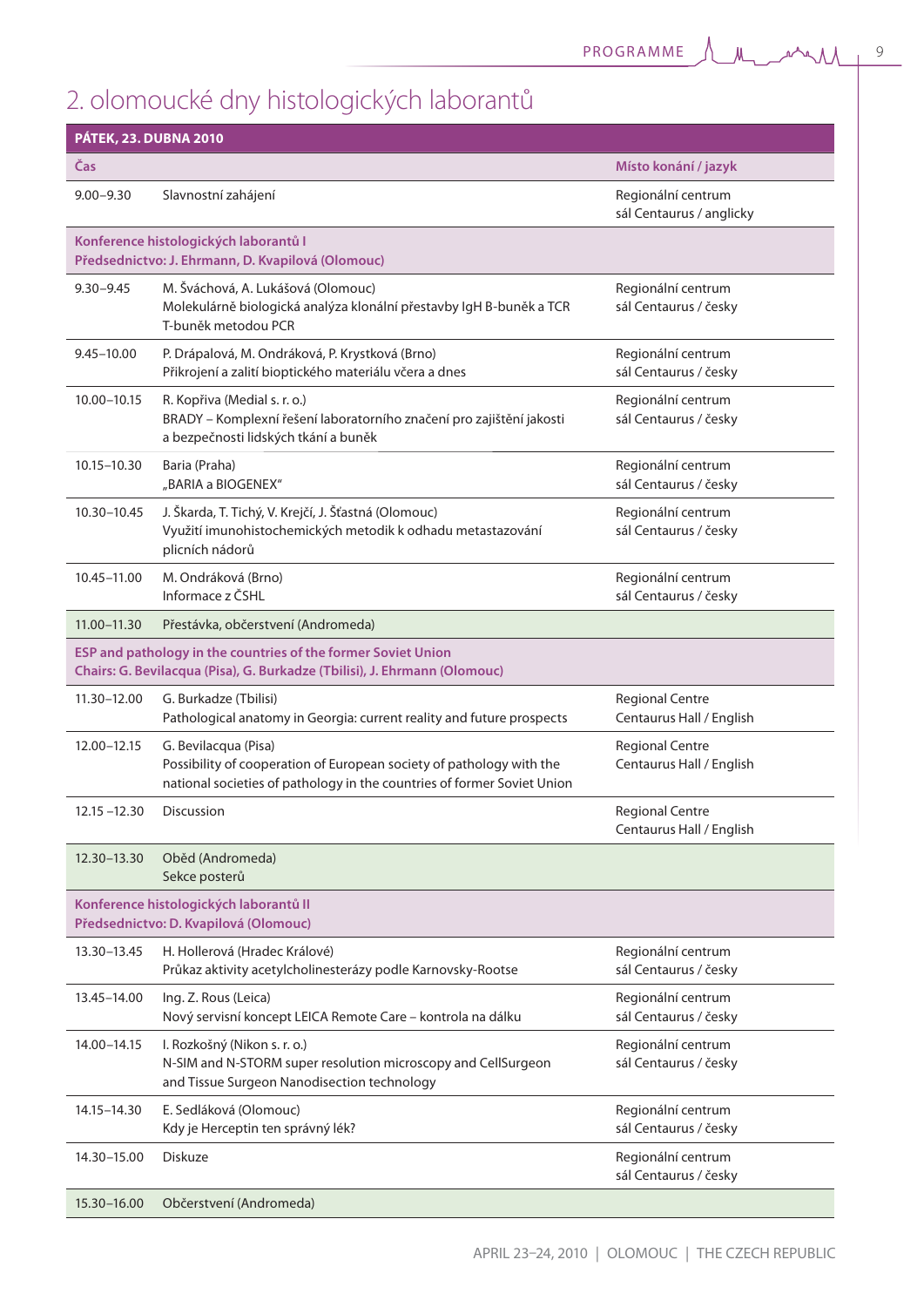#### **POSTERY**

- 1 Gleason score punkční biopsie porovnání s definitivním preparátem z radikální prostatektomie Němečková L.<sup>1</sup>, Vodičková J.<sup>1</sup>, Martinková L.<sup>1</sup>, Navrátilová B.<sup>1</sup>, Straka V.<sup>1</sup>, Hafuda A.<sup>2</sup> 1 Oddělení patologické anatomie, Oblastní nemocnice Náchod, Česká republika; 2 Urologické oddělení, Oblastní nemocnice Náchod; Česká republika
- 2 New opportunities in monitoring mutations in patients with non-small cell lung cancer indicated for treatment with tyrosine kinases inhibitors

Staněk L., Melčáková Š., Tvrdík D., Vítková I., Povýšil C.

Ústav patologie, 1. lékařská fakulta, Karlova univerzita a Všeobecná fakultní nemocnice Praha, Česká republika

#### **SPOLEČENSKÝ PROGRAM**

19.00–24.00 Koncert v bazilice Navštívení Panny Marie na Sv. Kopečku Společenský večer v restauraci Archa na Sv. Kopečku Degustace vín (Vinařství Polehňa, Blatnice pod Sv. Antonínkem)

#### **Ve dnech 23.–25. 4. 2010 probíhá "Jarní Flora Olomouc". Vřele doporučujeme!**

# Workshop molekulární patologie

|                 | <b>SOBOTA, 24. DUBNA 2010</b>                                                                               |                                 |
|-----------------|-------------------------------------------------------------------------------------------------------------|---------------------------------|
| Čas             | Předsednictvo: K. Souček (Brno), J. Bouchal (Olomouc)                                                       | Místo konání / jazyk            |
| $9.00 - 9.30$   | V. Horváth (Brno)<br>Analýza buněk v reálném čase na přístroji xCELLigence – princip, detekce<br>a aplikace | Teoretické ústavy LF UP / česky |
| $9.30 - 10.00$  | L. Knopfová (Brno)<br>Protein c-Myb zvyšuje motilitu a invazivitu buněk prsního karcinomu                   | Teoretické ústavy LF UP / česky |
| $10.00 - 10.30$ | K. Souček (Brno)<br>Interakce signálních drah IL-6 a TGF-ß1 u epitheliálních buněk prostaty                 | Teoretické ústavy LF UP / česky |
| $10.30 - 10.45$ | Přestávka, občerstvení (foyer)                                                                              |                                 |
| $10.45 - 11.30$ | Praktická ukázka – Roche<br>Analýza buněčných kultur v reálném čase                                         | Teoretické ústavy LF UP / česky |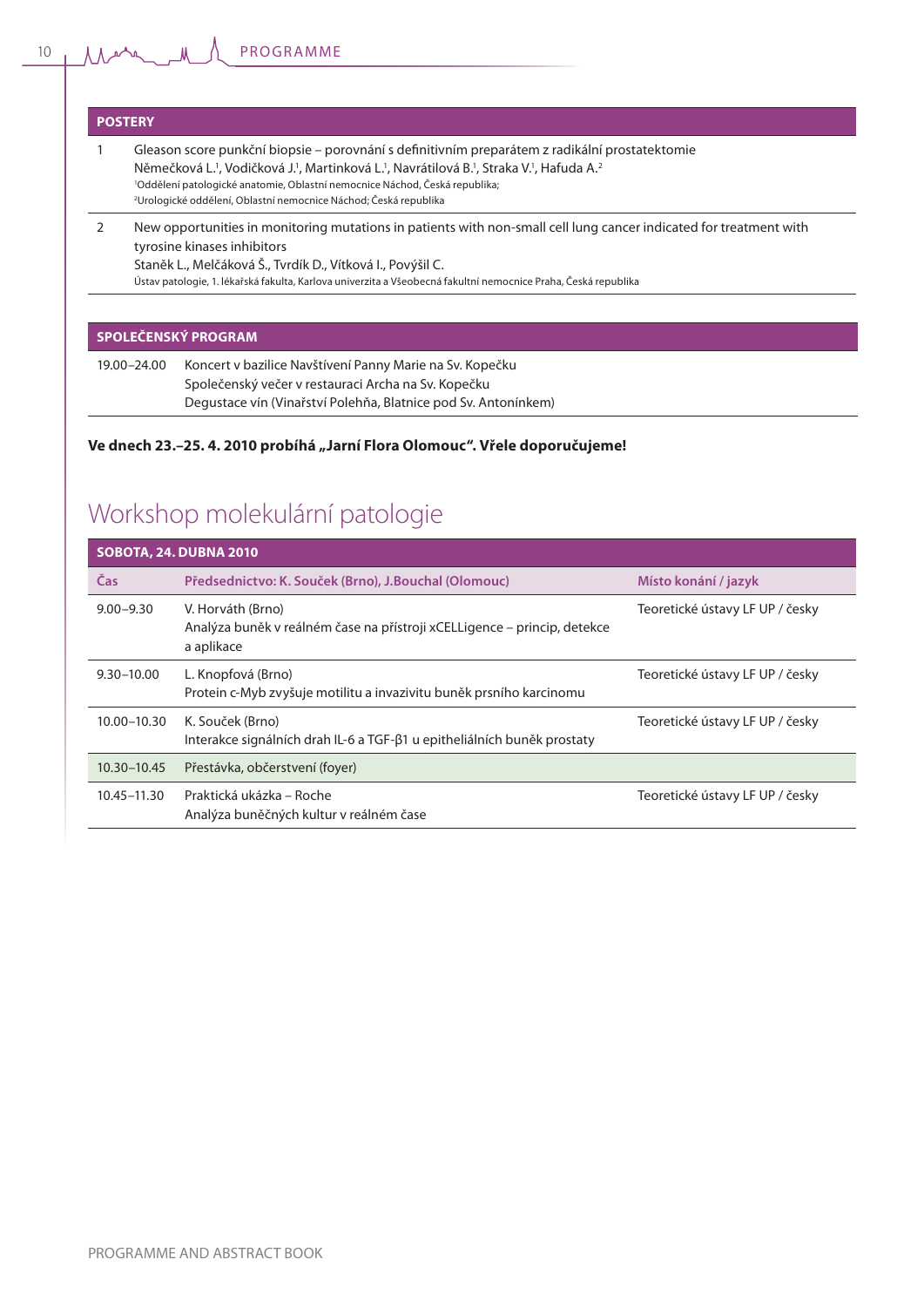# Honorary guests

## *Generoso Bevilacqua, Professor, M.D., Ph.D.*

Generoso Bevilacqua currently holds the position of Professor of Pathology at the University of Pisa. He is a director of both BIOS – Research Doctorate School in BIOmolecular Sciences at the University of Pisa and Division of Surgical, Molecular and Ultrastructural Pathology at the University of Pisa and Pisa University Hospital. He gained his degree in medicine from the University of Pisa in 1971 and in pathology from the Catholic University in Rome in 1976, followed by extensive training at different institutions both in Europe and the U.S.A. He is currently chairman of two bodies (the Working Group for Molecular Pathology and Committee for Testing and Certification) of the European Society of Pathology. He is also a member of a number of important scientific and editorial boards. Professor Generoso Bevilacqua has published more than 200 reserach articles. Above all, he is the co-discoverer of the NM23 gene, the first gene found to be involved in tumor metastasis control. This is patented by the U.S.A. Government. He also participated in demonstrating the infectious pathway of the MMTV (murine mammary tumor virus) in the newborn mouse and demonstrating that MMTV exogenous sequences occurs in a high percentage of human breast carcinomas. He also uncovered the BRCA1 gene mutation considered typical of the Tuscany population.

## *Juri Kopolovic, Professor, M.D., Ph.D.*

Juri Kopolovic is currently Professor of Pathology at the Hebrew University – Hadassah Medical Center in Jerusalem. He completed his medical studies in 1972 at the Hebrew University – Hadassah School of Medicine. During residency at Hadassah Medical Center, he became interested in nephropathology and gynaecopathology. In 1986-1988 he continued his training with a clinical and research fellowship at the Pathology Department at the Beth Israel Hospital of Harvard School of Medicine in Boston, where he worked on morphological changes in the nephron in rat experimental model of hypoxia and reperfusion. Upon returning to Israel he continued research in the field of autoimmunity, atherosclerosis and extracellular matrix in malignancies. He showed that in an experimental model of mice SLE treatment with intravenous gamma globulin leads to a complete clinical and morphological remission of SLE. He studied the role of the extracellular matrix in local invasion, metastasis, angiogenesis and prognosis in female genital tract malignancies. He is presently the chairman of the Department of Pathology at the Hebrew University School of Medicine, Jerusalem, Israel.

## CURICULUM VITAE



## CURICULUM VITAE



## *Petr Dubový, Professor, D.Sc., Ph.D.*

Petr Dubový currently holds the position of Professor and Head of the Department of Anatomy at Masaryk University (MU) in Brno. He obtained his Master and Doctoral degree of Biology in the Faculty of Natural Science and degree of Professor of Human Anatomy in the Medical Faculty of MU.

He was a visiting scientist in the Department of Anatomy and Neuroscience, Karolinska Institutet, Stockholm (1991–1995). In the period of 2001–2009, he was chairman of the Czech Society for Histo- and Cytochemistry. He is interested mainly in the cellular and molecular biology of neuron-glial cell interactions during degeneration and regeneration of the nervous system, especially using in situ proteomics (immunohistochemistry). His recent scientific work focuses to study the role of cytokines, chemokines and their receptors in neuropathic pain induction as a simultaneous process of nerve regeneration. He has published over 100 peer-reviewed papers.

# CURICULUM VITAE

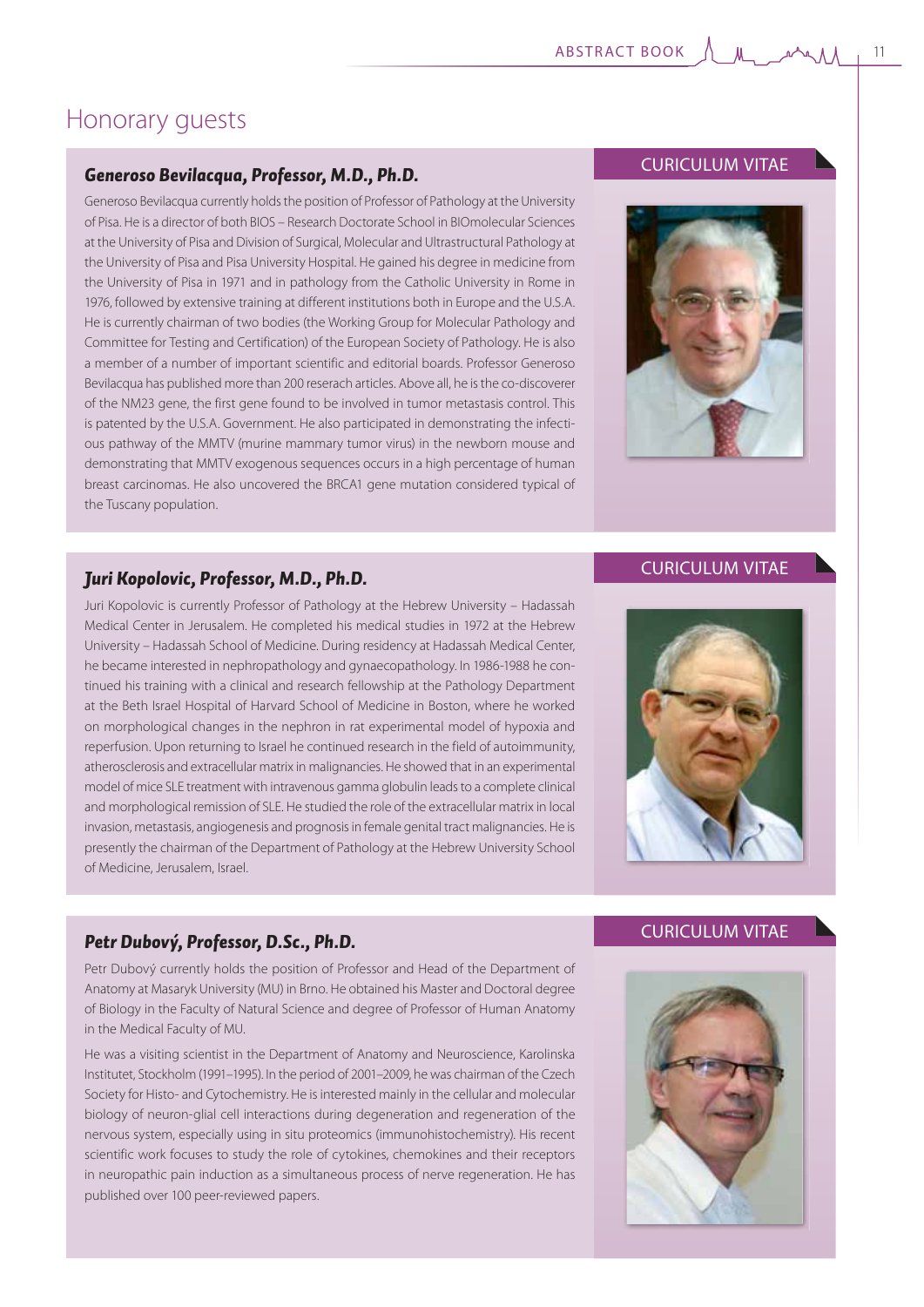# Invited guests

## *Milan Elleder, Professor of Pathology, M.D., D.Sc.*

Milan Elleder was born in Prague and went to medical school at the Charles University in Prague, earning his medical degree in 1964 and immediately embarking upon a life long path of medical research. This path began at Hlava's Institute of Pathology in Prague (part of the First Faculty of Medicine of The Charles University), which was to be his professional home for thirty years (1964–1994). It was while working at Hlava's Institute that he was board-certified as a pathologist. In the research he pursued there, he investigated and developed histochemical techniques, particularly in the area of lipid histochemistry, focusing both on their theoretical aspects and on their use in diagnosing genetic disorders (especially lysosomal lipid-storage disorders). This research led to a CSc (a Czech title equivalent to a Ph.D.) thesis entitled "Lipid Histochemical Methodological Study and its Significance for Diagnosis of Inborn Errors of Lipid Metabolism", defended in 1981. The methods he had developed he then applied to the study of Niemann-Pick disease – the result being his doctoral (D.Sc.) thesis "Niemann-Pick disease: Heterogeneity of the Storage Process and Novel Phenotypical Variants", which he defended in 1988. When democracy returned in 1989, his academic carrier could take off. He served as Vice Dean for Research at the First Faculty of Medicine (1990–1996), during this time he succeeded in pushing through a common framework for Ph.D. programs in biomedicine that united the medical faculties, the Faculty of Natural Sciences of the Charles University and various institutes of the Czech Academy of Sciences. Moreover, in 1994 he founded a new research institute within the First Faculty of Medicine – the Institute of Inherited Metabolic Disorders. He served as its head until 2008 and continued to pursue research within its ranks. His life long research interest is cellular pathology of genetic disorders.

## CURICULUM VITAE



Milan Elleder is author of over 2000 articles. He is member of several national and international societies.

## *Danon disease: rare or unrecognized entity in the Czech Republic?*

#### *Milan Elleder*

*Institute of Inherited Metabolic Disorders, Charles University, First Faculty of Medicine, and Teaching Hospital, Prague, The Czech Republic*

Danon disease is an X-linked lysosomal genetic disorder caused by mutation of one of the lysosomal associated membrane proteins Lamp2. Its main manifestation is hypertrophic cardiomyopathy, which dominates the clinical picture, less expressed myopathy, hepatopathy and neurologic symptoms. It belongs to the group lysosomal disorders caused by mutation of noncatalytic proteins, the function of which is still not well understood. Consequences of these disorders are variable and differ from the classical lysosomal enzymopathies featured by intralysosomal accumulation of uncleaved enzyme substrates. Cell pathology of Lamp2 mutation is featured by altered macroautophagy which is

increased but ineffective and by deficient chaperon mediate autophagy.

We applied diagnostic procedures relevant to recognize Lamp2 deficiency in endomyocardial biopsies together with a reliable screening procedure.

Endomyocardial biopsies and blood smears were used for detection of LAMP2 protein with a specific polyclonal antibody working in both unfixed and paraffin embedded samples.

The diagnosis was reached in one family by endomyocardial and skeletal muscle biopsies in a proband which displayed autophagic process and absence of LAMP2 protein either in situ or in cell lysates. Pathogenic mutation (new type) was defined by sequencing

the responsible gene. Several affected members of the family were recognized additionally. Two of them are after successful heart transplantation. The findings in biopsies were correlated with findings in the blood smears, which showed absence of detectable Lamp2 in lysosomal, and lysosome related organelles in white blood cells.

Absence of Lamp2 protein should become part of differential diagnosis of cardiomyopathies, especially those types displaying signs of lysosomal affection. Screening procedure based on detection of Lamp2 protein in peripheral blood smears is highly recommended and is going to be applied in the future.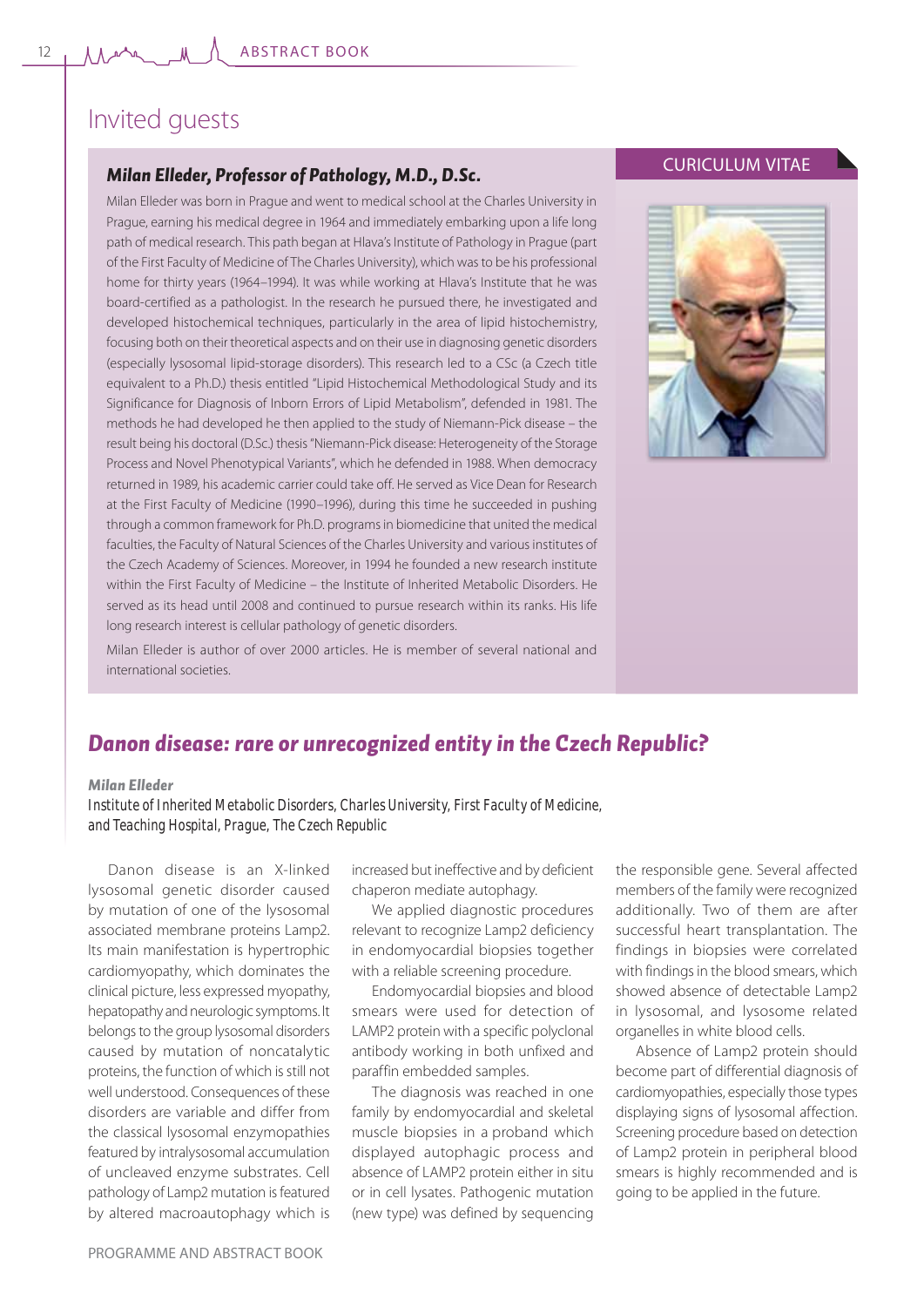## *Markéta Hermanová, Associate Professor, M.D., Ph.D.*

Markéta Hermanová graduated from the Faculty of Medicine of Masaryk University Brno in 1993. She obtained her Ph.D. in pathology in 2001 and received an Associate Professorship in pathology in 2006. She is an active researcher and head of the First Department of Pathological Anatomy, St. Anne´s University Hospital Brno and Faculty of Medicine, Masaryk University Brno. Her research activities are focused on pathology of gastrointestinal tract with special interest in pancreatology. She is a member of a multidisciplinary team specialized in diagnostics of neuromuscular disorders. She is active in several Czech and international scientific societies and has published a number of outstanding research articles.

## CURICULUM VITAE



# *Molecular diagnostics of limb-girdle muscular dystrophies*

*Hermanová M.1,2, Stehlíková K.3 , Vondráček P.4, Zámečník J.5 , Fajkusová L.3*

 *First Department of Pathological Anatomy, St. Anne´s University Hospital Brno and Masaryk University, The Czech Republic Department of Pathology, University Hospital Brno and Masaryk University, The Czech Republic Centre of Molecular Biology and Gene Therapy, University Hospital Brno and Masaryk University, The Czech Republic Department of Pediatric Neurology, University Hospital Brno and Masaryk University, The Czech Republic 5 Department of Pathology and Molecular Medicine, Charles University, Second Medical Faculty and University Hospital Motol, Prague, The Czech Republic*

The muscular dystrophies represent a group of inherited disorders characterized by muscle wasting and weakness and sharing the common histological features of dystrophic muscle biopsy changes. Limbgirdle muscular dystrophies (LGMDs) represent a genetically and clinically heterogeneous group of muscular dystrophies preferentially affecting the large muscles of the pelvic and shoulder girdles. Till now, 14 forms of autosomal recesive (AR) LGMD and 8 forms of autosomal dominant (AD) LGMD have been identified and described. Mutations in many different genes encoding the sarcomeric, nuclear envelope, sarcolemmal and cytosolic proteins are responsible for the different forms of LGMDs. Several AR LGMDs are associated with mutation in genes encoding glycosyltranferases responsible for glycosylation of alpha-dystroglycan. Considering a large clinical and genetic

heterogeneity, a precise diagnosis of LGMD requires a comprehensive clinical and laboratory approach.

To identify a study population with LGMD phenotype and to perform the mutational analysis of the expected most frequently mutated genes involved in pathogenesis of LGMD in the Czech Republic.

The study population consisted of 169 patients with LGMD phenotype. Based on the results of clinical assessment and histopathological examinations of muscle biopsy (including the evaluation of muscle proteins expression using immunohistochemistry and immunoblotting), the mutational analysis of potentially involved genes was performed.

DNA and/or mRNA mutational analysis of CAPN3 gene was performed in 169 patients, mutations in both alleles were revealed in 37 patients and diagnosis of LGMD2A was confirmed. DNA and/or mRNA mutational analysis of FKRP gene was performed in 110 patients, homozygous occurence of the mutation c.826C>A was detected in 5 patients and the diagnosis of LGMD2I was confirmed. The mRNA analysis of DYSF gene in 15 patients and the DNA analysis of CAV3 gene in 7 patients brought no positive result.

Accurate diagnoses of muscular dystrophies are essential for providing precise genetic counceling and effective clinical care in specific subgroups of patients. Moreover, an understanding of genetics and pathophysiology of LGMD will be helpful to identify future therapeutic targets and strategies.

The diagnostic process needs to integrate clinical analysis, protein analysis in muscle biopsies, and genetic testing in specialised centres where the multidiscilinary approach can be fully applied.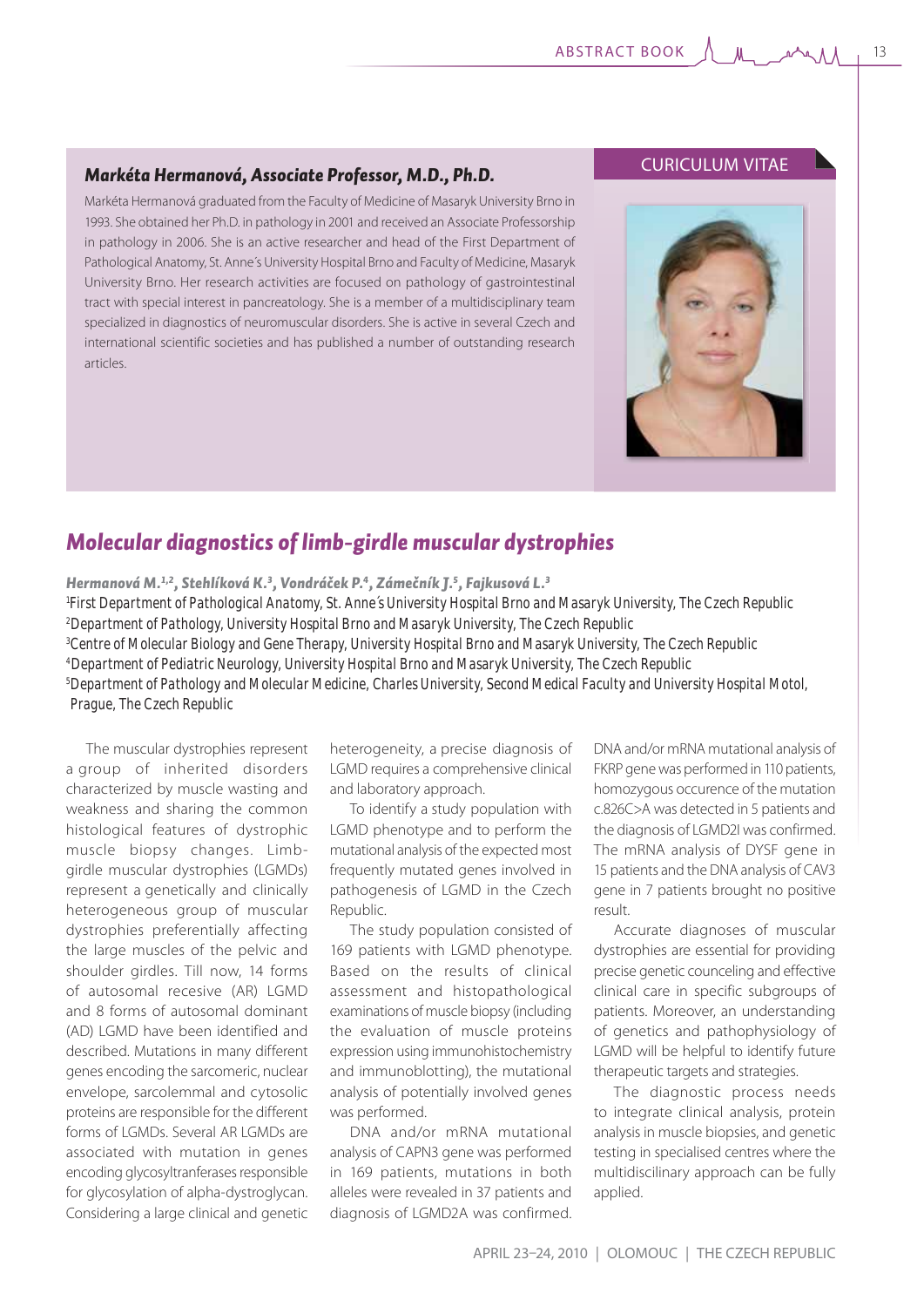### *Tomáš Adam, Associate Professor, Ph.D.*

Tomáš Adam graduated from the Faculty of Natural Sciences of Palacký University in Olomouc in 1989. He obtained his Ph.D. in biochemistry in 1999 and received an Associate Professorship in medical genetics in 2005.

He is a founder and head of the Laboratory of Inherited Metabolic Disorders, Department of Paediatrics, Faculty of Medicine and Dentistry, Palacký University and University Hospital in Olomouc. His research activity focuses on nucleotide metabolism and most recent scientific work is directed to cellular metabolomics. His bibliography includes over 50 original papers and review articles and 2 chapters in books. He has successfully supervised many Ph.D. students and presented multiple lectures at international conferences.

He is a regular reviewer for peer-reviewed journals (e.g. Electrophoresis), member of a number of international scientific societies as well as editorial boards of scientific journals.

## CURICULUM VITAE



# **On the pathophysiology of ADSL deficiency**

*Žídková L.1 , Krijt J.2 , Hlobilková A.3 , Ehrmann J.3 , Zeman J.2 , Elleder M.2 , Adam T.1*

*1 Laboratory for Inherited Metabolic Disorders, University Hospital and Medical Faculty, Palacký University, Olomouc, The Czech Republic*

*2 Department of Paediatrics and Institute for Inherited Metabolic Disorders, Charles University, First Faculty of Medicine, Prague, The Czech Republic*

*3 Department of Pathology, University Hospital and Medical Faculty, Palacký University, The Czech Republic*

Purine nucleotides may be formed de novo, from small molecules, or by salvage, from preformed purines. Despite the essential functions of purine de novo synthesis (PDNS), salvage pathways recycle nucleotides to meet daily needs. In man, the main source of purines and the site of highest PDNS activity is considered to be the liver. A first disease described in PDNS – adenylosuccinate lyase (ADSL; EC 4.3.2.2.) deficiency is an autosomal-recessive disorder presenting extreme variability – from fatal neonatal type presented as encephalopathy to slight mental delay. Currently, no effective treatment is available for adenylosuccinate lyase deficiency, although several approaches have been tested.

Dephosphorylated substrates 5-amino-4-imidazole-N-succinocarboxamide (SAICA) riboside and succinyladenosine (SAdo) accumulate in body fluids of patients with ADSL deficiency. The content of succinylpurines in cerebrospinal fluid of patients exceeds 100 μmol/l and is two orders of magnitude higher in CSF compared to blood levels. It makes extracerebellar sources of the high concentration of the compounds in CSF unlikely. However, activity of PDNS in adult brain is considered minimal.

We report here results of studies using cultured oligodendroglia and direct biochemical analysis of white matter obtained at autopsy from a patients with severe form of ADSL deficiency. In vitro incorporation study revealed intracellular concentration of succinylpurines of up 100 μmol/l. The contribution of compounds newly

synthesized was very high (up to 25%). The analysis of white mater from autopsy revealed extremely high concentration of SAdo and SAICAR (685 and 3124 μmol/g wet weight, respectively; ratio 0.18) exceeding concentration of sum of adenine nucleotides (49 μmol/g wet weight) by orders of magnitude.

Oligodendroglia is responsible for neurological symptoms of ADSL deficiency and provides useful model for development of treatment.

This work was supported by grant from Iceland, Liechtenstein and Norway through the EEA Financial Mechanism and the Norwegian Financial Mechanism A/CZ0046/2/0011 and MSM 0021620806.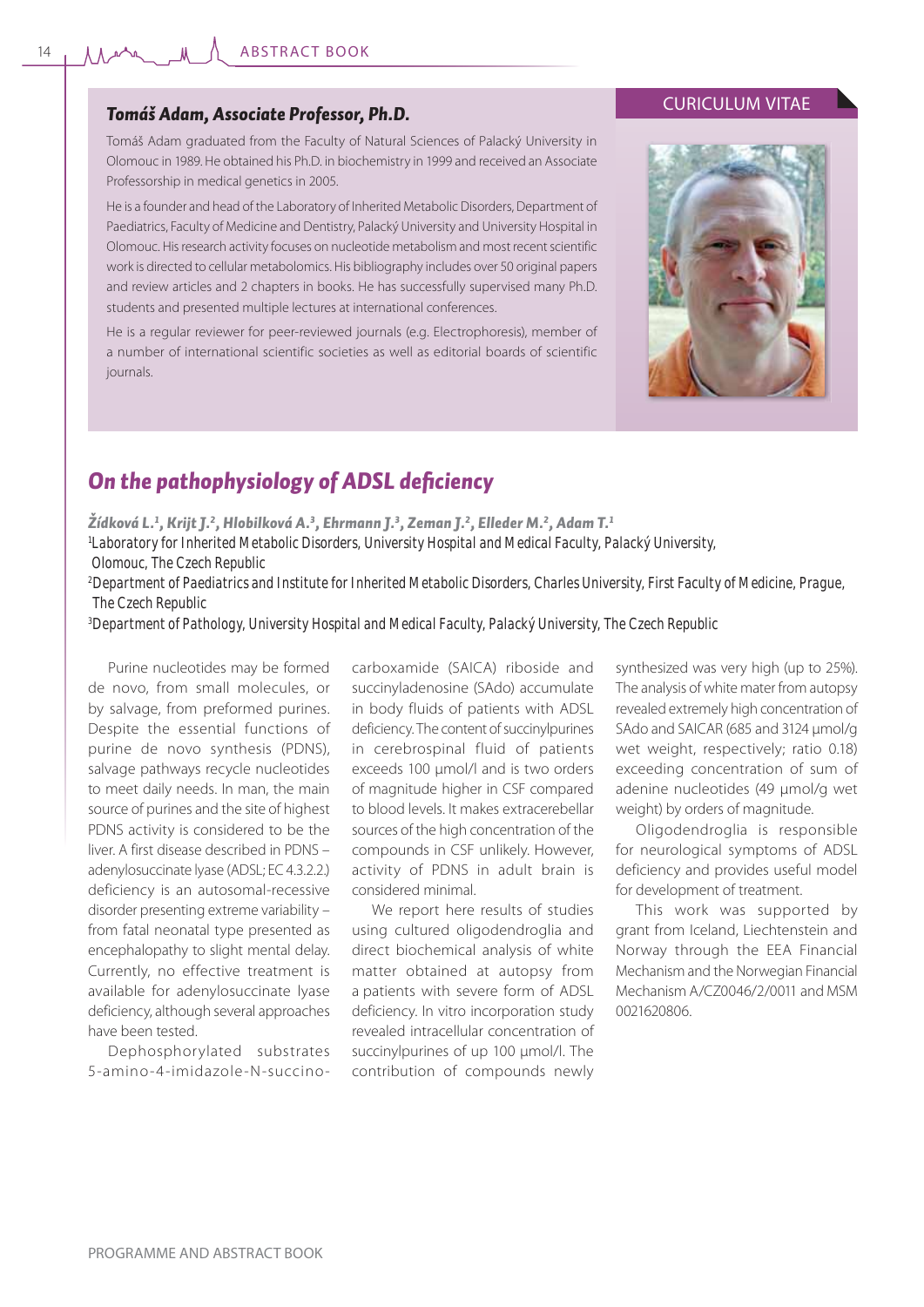### *George Burkadze, Professor, M.D., Ph.D., M.Sc.D.*

Dr. Burkadze currently holds the position of Professor of Pathology and Head of the Department of Pathological Anatomy, N. Kipshidze Central University Clinic, Tbilisi, Georgia. He is the vice-president of Georgian Association of Pathologists and Cytopathologists and works as a consultant cytopathologist for Georgian National Screening Program. Dr. Burkadze gained his M.D. degree from Tbilisi State Medical Institute in Georgia in 1983 and Ph.D. degree in Pathological Anatomy in 1986, followed by professional development including postgraduate training in pathology and cytopathology (Mashaw project), Tel Aviv University, Sackler Faculty of Medicine, Israel in 1997, and UICC (International Union Against Cancer) International Cancer Technology Transfer Fellowships to study the practice of modern pathology and molecular diagnostics in the Department of Pathology, Brigham & Women's hospital and Beth Israel Deaconess Medical Center, Harvard Medical School, Boston, MA, U.S.A. in 2008. Dr. Burkadze and his lab have been a pioneer in cervical cancer screening and Papanicolaou staining as well as implementing immunohistochemistry in diagnostic pathology in Georgia and educating health professionals about these techniques by means of workshops and continuing medical education courses. He is currently working on two research grants aiming to study BRCA1 expression and circulating tumor cells in breast cancer patients, awarded by Georgian National Science Foundation, Tbilisi, Georgia. Dr. Burkadze is a member of European Society of Pathology (ESP), College of American Pathologists (CAP), United States and Canadian Academy of Pathologists (USCAP), and the author of 54 original research articles, 38 presentations, and 7 textbooks and brochures.

### CURICULUM VITAE



# *Pathological anatomy in Georgia: current reality and future prospects*

#### *George Burkadze*

*Department of Pathological Anatomy, N. Kipshidze Central University Clinic, Tbilisi State Medical University, Tbilisi, Georgia*

Georgia`s first pathological anatomy service was established in the Department of Pathological Anatomy of Tbilisi State Medical Institute in 1922. The major activities were autopsy and histological examination of surgical specimens. Autopsy was done in most cases aiming for quality control and improvement of patient health care. Cytopathology was separated from pathological anatomy and cytological diagnostic services were carried out by biologists in clinical laboratories. Since the 80`s, the volume of biopsies has increased in diagnostic pathology and intraoperative express diagnosis was introduced. Surgical and biopsy specimens were routinely embedded in celloidin which was the major obstacle to the use of special stains and archiving the blocks. The frequency of autopsies declined after a new autopsy law was introduced in the 90`s which did not allow autopsy without the consent of patient`s relatives. Autopsy is still being performed mostly by forensic pathologists to identify elements of the crime.

Papanicolaou staining was implemented in 2000. A significant number of cytopathologists and cytotechnologists have been trained and educational seminars

have been organized in the Department of Pathological Anatomy, Tbilisi State Medical University. These activities led to the Georgian National Screening Program of Cervical and Breast Lesions which has been successfully working for the last three years under the patronage of Ms Sandra Roelofs, Georgia`s First Lady. Immunohistochemistry was first used for research in 1983, and for diagnostic purposes in 2000 which required celloidin to be replaced with paraffin. Most pathology laboratories now use paraffin embedding and four laboratories also offer immunohistochemistry.

There are nearly 60 licensed general pathologists in Georgia. There is no subspecialization, and most of them are above 60. Recruitment of young doctors in pathology has been a challenge not only due to the low salary but also limited educational resources. There is no continuing medical education system in pathology making the professional development difficult. In 2008, First Lady of Georgia supported Dutch and Georgian pathologists to propose a project for establishing the Georgian Federal Center of Pathology. Due to the recent political developments, this project was put on hold but not yet cancelled.

The department has a strong commitment to teaching medical students as well as research activities. Two research projects funded by Georgian National Science Foundation (GNSF) are in progress: 1. Breast carcinoma and BRCA1 in Caucasian (Georgian) women, GNSF/ST07/6-223; 2. Detection of metastatic potential of circulating tumor cells (CTC) in patients with invasive ductal carcinoma of the breast, GNSF/ST08/6-461.

Although there is a lack of diagnostic textbooks available in Georgian, a number of textbooks have been published and intended for medical students, postgraduate fellows and residents.

**1.** G. Burkadze. Immunomorphology. 2001.

**<sup>2.</sup>** G. Burkadze. Gynecologic Cytopathology. 2002.

**<sup>3.</sup>** G. Burkadze, G. Turashvili. The basis of general pathology. 2005.

**<sup>4.</sup>** G. Burkadze, G. Turashvili. Pathology of organ systems. 2006.

**<sup>5.</sup>** G. Burkadze. Breast FNA cytopathology. 2008.

**<sup>6.</sup>** G. Burkadze, G. Turashvili. General pathology for dentists. 2008.

**<sup>7.</sup>** B. Kochlamazashvili, G. Burkadze. Dental pathology. 2010.

**<sup>8.</sup>** N. Museridze, G. Burkadze. A human papillomavirus (HPV) and cervical pathology. 2010.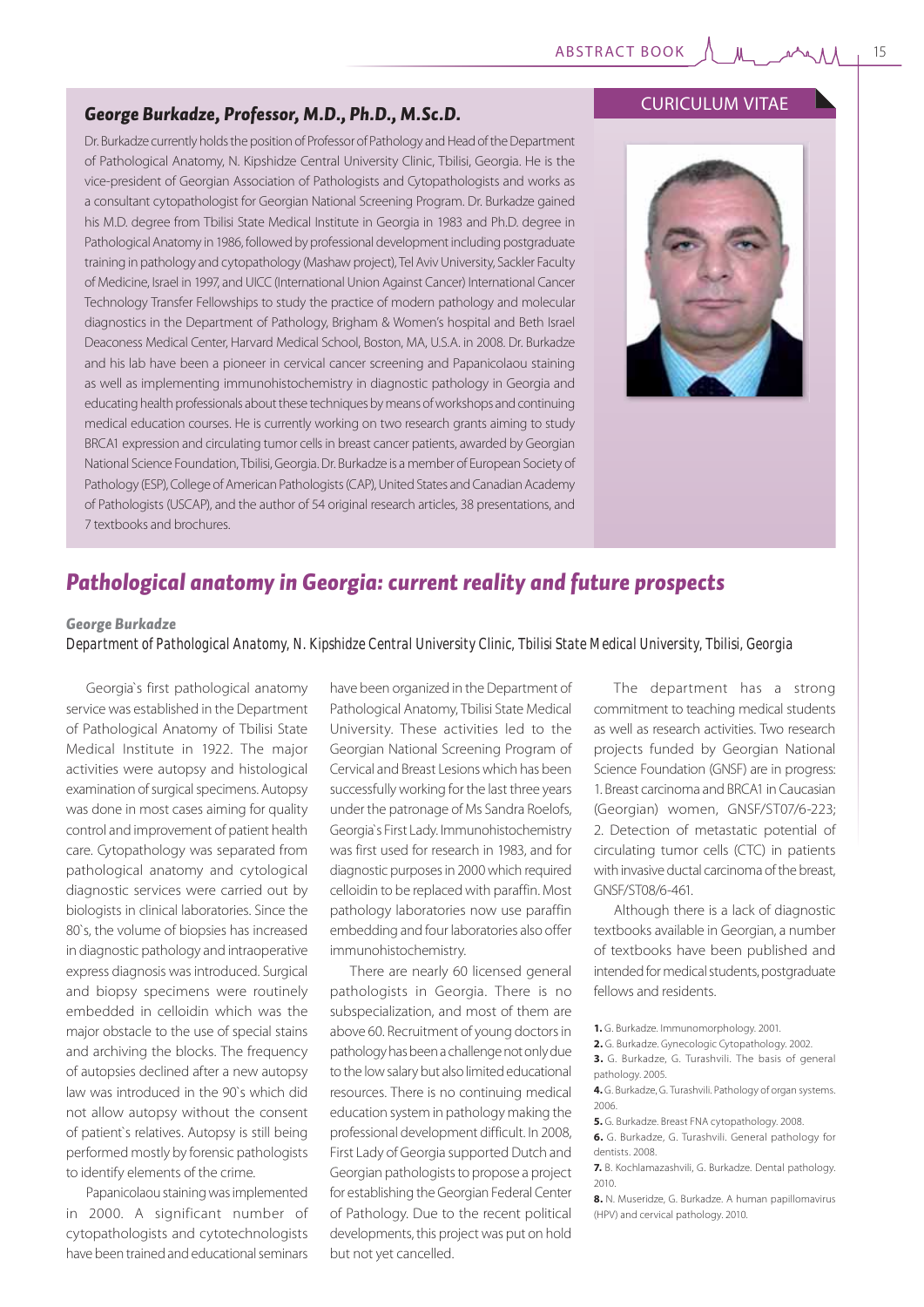16

### *Jaroslav Mokrý , Professor, M.D., Ph.D.*

Jaroslav Mokrý currently holds the position of Head of the Department of Histology and Embryology at Charles University Medical Faculty in Hradec Králové. He has been working in the Department of Histology and Embryology at Charles University Medical Faculty in Hradec Králové since 1985. He completed his M.D. degree in general medicine from Charles University in Prague in 1990. In 1993-1994 he was on his research stay in the Department of Human Anatomy, Oxford University, UK, where he was engaged in cultivation of fetal dopaminergic neurons. He defended his Ph.D. thesis in 1995 and was appointed Professor of Histology and Embryology in 2006. He was awarded Charles University Rector's Prizes in 1987 and 1990 and Young Histochemist Award from International Federation of Societies of Histochemistry and Cytochemistry in Kyoto, Japan, in 1996. He is president of Czech Society for Histo- and Cytochemistry and vice-president of Czech Anatomical Society. He published 130 research articles and presented over 300 lectures and posters. Main focus of his scientific activity covers the areas of stem cell biology, regenerative medicine, cell cultivation, cell transplantation, cell therapy, cell differentiation, angiogenesis, detection of molecules in situ and histology.





## **Telomere shortening after ex vivo expansion of tissue-specific stem cells**

*Mokrý J.1 , Soukup T.1 , Mičuda S.2 , Bouchal J.3 , Karbanová J.1 , Suchánek J.4,* 

*Víšek B.1 , Brčáková E.2 , Vokurková D.5 , Ivančáková R.4*

*1 Department of Histology and Embryology, Charles University Medical Faculty, Hradec Králové, The Czech Republic 2 Department of Pharmacology, Charles University Medical Faculty, Hradec Králové, The Czech Republic*

*3 Laboratory of Molecular Pathology, Palacký University Medical Faculty, Olomouc, The Czech Republic*

*4 Department of Dentistry, Charles University Medical Faculty, Hradec Králové, The Czech Republic*

*5 Department of Clinical Immunology and Allergology, Charles University Medical Faculty, Hradec Králové, The Czech Republic*

In adult multicellular organisms, population of tissue-specific stem cells is responsible for vital functions as tissue maintenance and tissue regeneration. To perform these functions for the entire lifespan, i.e. for more than seven decades in humans, stem cells have to be long living. Of many factors contributing to long-living functionality of tissue-specific stem cells, we focused on measurement of telomere length. After isolation of stem cells, these must be thoroughly characterized to confirm their unique biological properties and expression of stem cell markers.

For analysis, we utilized tissue-specific stem cells isolated from the dental pulp. To expand an initially small number of cells in vitro, stem cells were regularly passaged. We characterized the growth of stem cell lines by measurements of population doublings and doubling times. The cell viability, karyotype and phenotype were checked regularly. Telomere dynamics was examined with quantitative real-time PCR and

results were verified by measurement of terminal restriction fragment length and flow FISH.

Dental pulp stem cells (DPSCs) expressed mesenchymal markers CD29, CD44, CD73, CD90, CD166, vimentin and STRO-1 at high levels while hemopoietic markers were negative (CD34, CD45). The cells expressed stem cell markers nanog, SOX-2, nestin, musashi-1, nucleostemin, VEGFR2 and CXCR4. DPSCs are multipotent as shown by their osteogenic and chondrogenic potential. Although these cells have a large proliferative capacity, they show a decline in their doubling time with prolonged cultivation. For the first 42 population doublings, doubling time was 27±6 hrs, however, at later passages doubling time slowed down to 47±7 hrs. All DPSC lines were able to grow beyond Hayflick's limit. The largest population doubling number reached in our lines was 81. Although measurement of telomere length revealed interindividual differences between the patients, we observed telomere attrition when samples of the

same patients from different passages were compared. Comparison of telomere length between DPSCs and lymphocytes from the same patient showed that the latter had shorter telomeres than adult tissue-specific stem cells.

Our results document that ex vivo expansion contributes to telomere shortening which explains a retarded growth of DPSCs at later passages. Similar preliminary results were confirmed by measurement of telomere length in bone marrow mesenchymal stem cells and periodontal ligament stem cells. Although telomere loss in tissuespecific stem cells contributes to a tissue ageing, telomere length in stem cells still remained longer when compared with other somatic cells which likely contributes to extended lifespan of these unique cells.

Supported by MSM 0021620820, MSM 6198959216 and FP7 project 223298 – PurStem.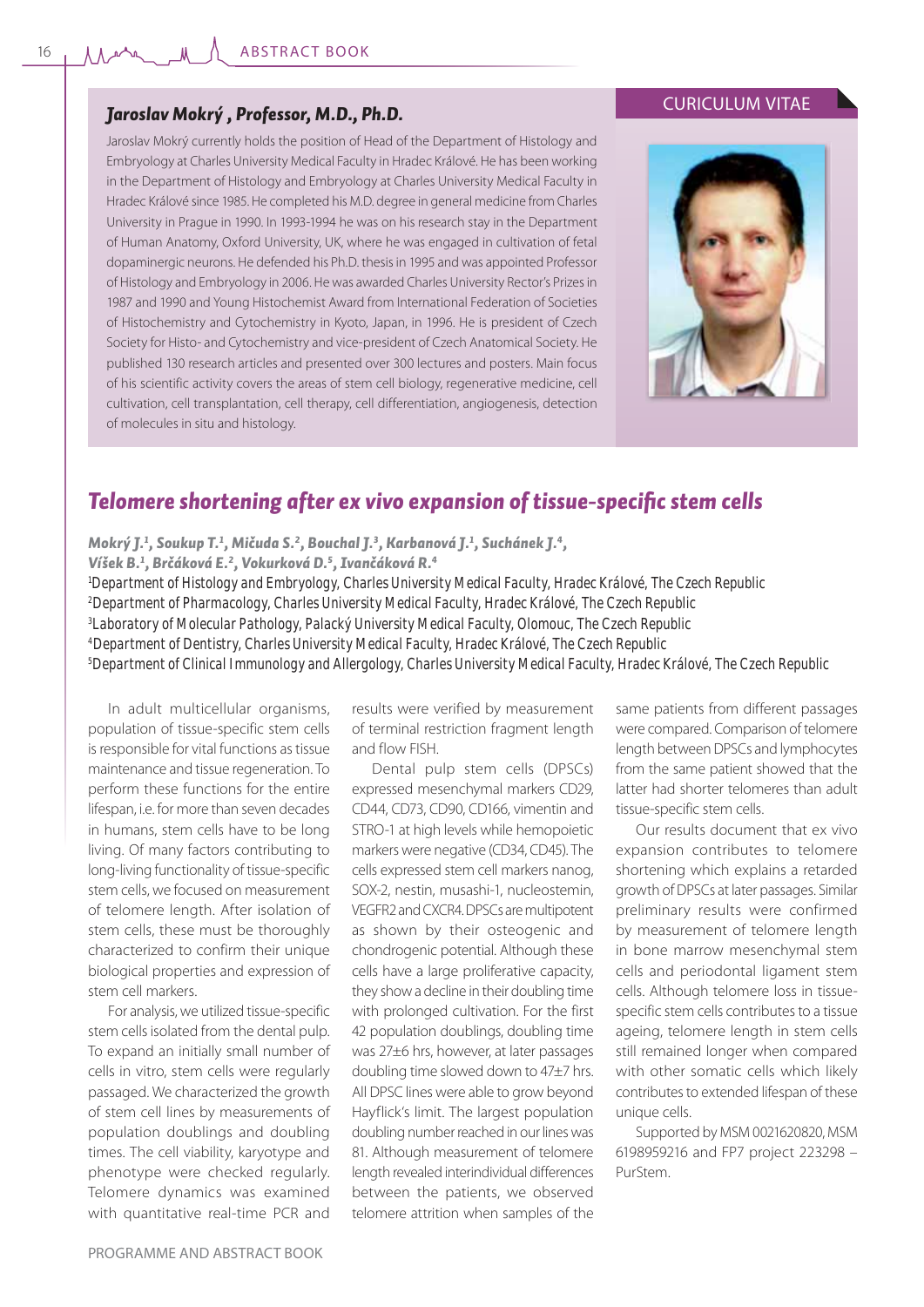## *Benjamin Dekel, M.D., Ph.D.*

Benjamin Dekel graduated in general medicine in 1993 from Technion University in Haifa in Israel and defended his Ph.D. thesis "Human and porcine renal precursor cells as a new source for transplantation" in 1997 in Weizmann Institute of Science in Israel. Benjamin Dekel is currently Head of the Pediatric Stem Cell Research Institute of Safra Children's Hospital in Sheba Medical Center in Israel and Senior Lecturer of the Department of Pediatrics of the Sackler Faculty of Medicine, Tel Aviv University. His field of research is the study of normal and malignant stem cells in different types of malignancies, mainly renal malignant stem cells. He is a member of several Israel and American scientific societies, successfully supervised several Ph.D. students and presented multiple invited lecture at international conferences. He has successfully finished 13 research grants and published 47 original research papers and 7 review articles since 1996. He also published 4 chapters in books.

## CURICULUM VITAE



# *Identifi cation and prospective isolation of novel human renal stem/progenitor populations from normal and cancerous kidney tissue*

#### *Benjamin Dekel*

*Department of Pediatrics, Pediatric Nephrology and the Pediatric Stem Cell Research Institute, Safra Children's Hospital, Sheba Medical Center, Tel Hashomer, Sackler School of Medicine, Tel Aviv University, Israel*

The precursor of the adult mammalian kidney is called the metanephros and it appears at 5 weeks of human gestation, equivalent to embryonic day 11 in mice and day 12 in rats. At this stage, the organ consists of ureteric bud epithelium which becomes enveloped by renal mesenchyme/blastema: these tissues form collecting ducts and nephron tubules, respectively. In the developing human kidney, fresh stem cells are induced into the nephrogenic pathway to form nephrons until 34 weeks of gestation.

Others and we have shown that two pathologic situations strongly recapitulate this developmental program by activating specific transcription factors

that mark the early renal progenitor population: (i) renal regeneration following episodes of acute injury, suggestive of the presence of adult kidney stem cells (ii) renal tumorigenesis in the form of a Wilms' tumor, a common pediatric kidney cancer, believed to arise from multipotent embryonic renal precursors of the renal mesenchyme/ blastema. Thus, the renal progenitor pool is likely to be at the heart of all of these processes.

Recent molecular advances have much contributed to our understanding of the cell lineages in the developing kidney. Nevertheless, in contrast with other organs, such as the hematopoietic system, in which the identification of surface markers enabled purification of these cells, the lack of such in the kidney has hampered progress in identifying and isolating stem cells. Microarray experiments, cell selection strategies, clonal analysis and various in vivo assays of human cells derived from normal and cancerous kidney tissue have now afforded insights into relevant shared stem cell markers and accordingly to human renal stem/progenitor populations.

This may enable the potential application of renal stem cells in kidney repair and the treatment of kidney cancers.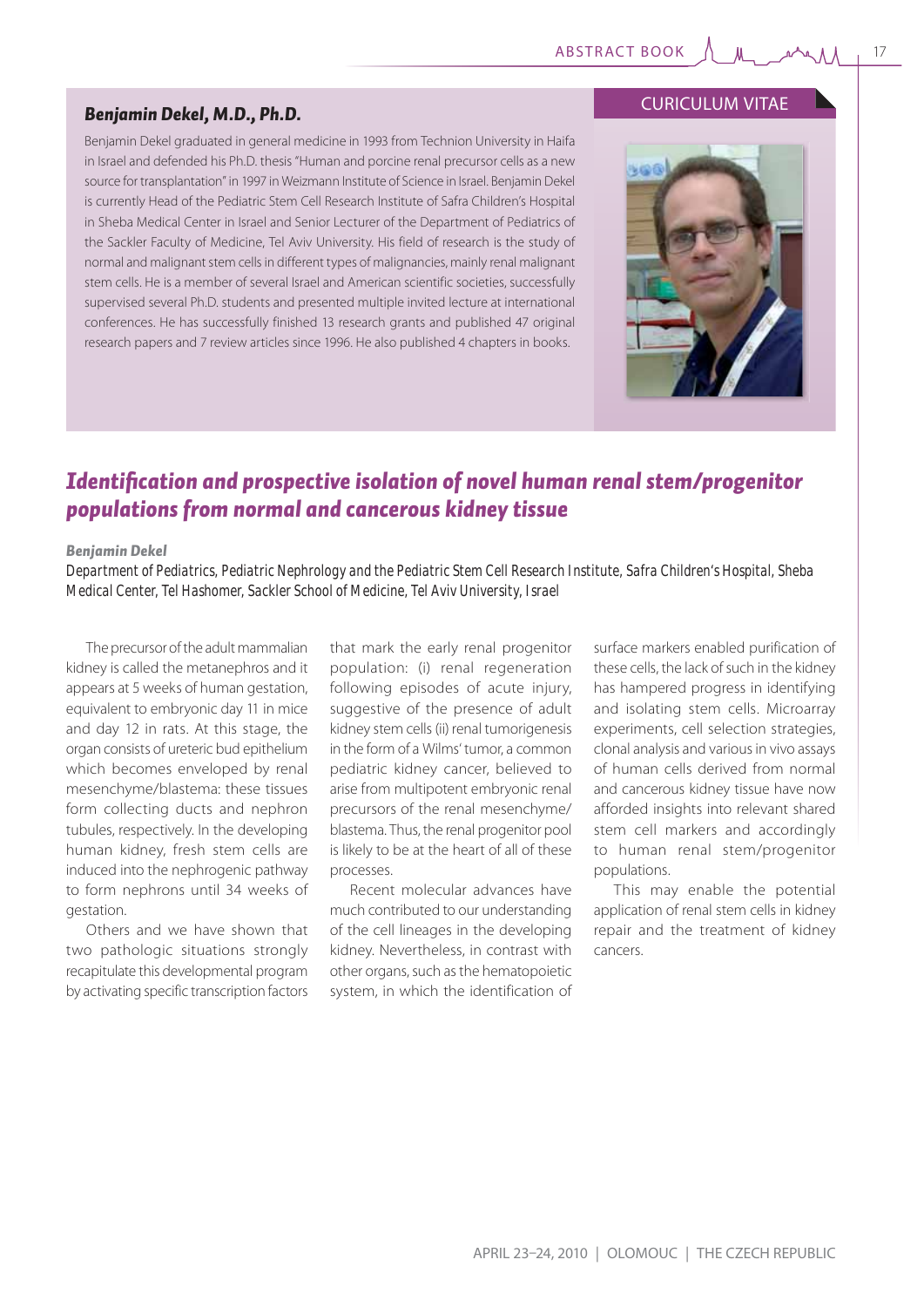## *Jiří Bártek, Professor, M.D., Ph.D.*

Jiří Bártek obtained his M.D. degree from the Palacký University in Olomouc, and Ph.D. at the Institute of Molecular Genetics, Czech Academy of Sciences, Prague in 1983. Jiří Bártek then worked at the Oncology Institute in Brno, the Imperial Cancer Research Fund Laboratories in London, the German Cancer Research Center in Heidelberg, and as a Head of Department at the Institute of Hematology in Prague. In 1992, he was appointed a senior scientist at the Danish Cancer Society in Copenhagen, Denmark, where he is (since 1997) the Head of the Department of Cell Cycle and Cancer, and since 2005 also the Deputy Director, Centre for Genotoxic Stress Research. Jiří Bártek is a member of EMBO and other scientific organizations, he published over 300 articles in international scientific journals, and he is the most frequently cited Czech scientist globally. His major achievements include insights into the roles of p53 and pRB tumor suppressors, discoveries of several checkpoint pathways, and identification of the DNA damage response machinery as anti-cancer barrier in early human tumorigenesis. His current interests focus on mechanisms of cell cycle control, genome integrity, involvement of these pathways in tumor development, and translational research into personalized treatment of cancer.

## CURICULUM VITAE



# *Searching for predictive markers and targets for personalized treatment of cancer*

#### *Jiří Bártek*

*Danish Cancer Society, Copenhagen, Denmark Palacký University, Olomouc, The Czech Republic* 

Recent work in the field of DNA damage recognition, signaling and repair identified multiple protein modifications that are coordinated by the ATM/ATR-regulated DNA damage response (DDR) machinery. This lecture will briefly introduce our most recent published and unpublished data documenting the biological and pathophysiological roles of the phosphorylation-dephosphorylation, ubiquitylation-deubiquitylation cascades, and their interplay with sumoylation, chromatin-remodelling

and methylation-mediated signaling of DNA damage, in orchestration of cell cycle checkpoints, DNA repair and cell death pathways in human cells. The examples will include our results from pan-genomic RNAi-based screens for novel DDR components, the first dynamic global phosphoproteomic analysis and mechanistic insights into the cooperation between such dynamic phosphorylations, ubiquitylation and protein-protein inter-actions in response to DNA double strand breaks. Furthermore, the emphasis will be on our recent data that extend our concept of DDR as a barrier in human cancer development and selection pressure to favor growth of tumor cells with DDR defects. Finally, our efforts to exploit germ-line or tumorspecific DDR alterations in human carcinomas as predictive markers to guide individualized chemotherapy or radiotherapy, as well as to provide targets of synthetic lethality for optimized combined treatments, will be discussed.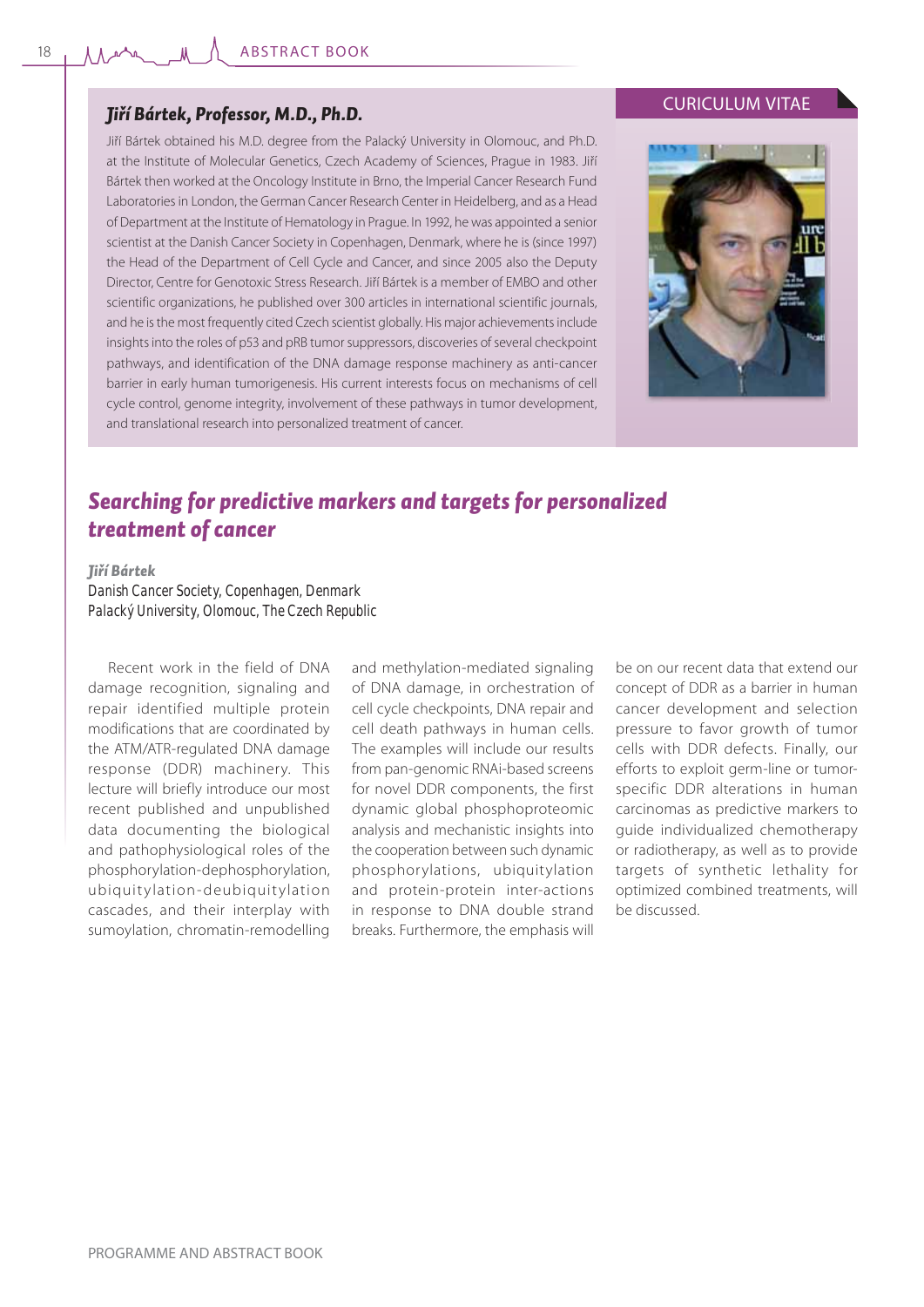### *Lukáš Lacina, M.D., Ph.D.*

Lukáš Lacina graduated in general medicine at Charles University in Prague in 2004. In that year he also joined the research group of Professor Karel Smetana Jr., M.D., D.Sc., at the Institute on Anatomy of the First Faculty of Medicine and in 2008 obtained his Ph.D. in molecular biology and pathology of the cell with his thesis titled: "Glycobiology of Epidermis under Physiological and Pathological Conditions". He completed the board certification in dermatovenerology in 2009. His professional interests include the diagnostics and therapy of skin cancer with special emphasis on glycobiology and special methods, such as lectine immunohistochemistry and in vitro cell cultures and tissue modelling. He is also a researcher of the Center of Cell Therapy and Tissue Repair of the Second Faculty of Medicine with special interest in experimental oncology and cell therapy. His recent research activities are focusing on epithelial-mesenchymal interaction during the course of tumor development and spreading.

Lukáš Lacina was awarded by the Czech Academy of Dermatovenerology (Professor Šamberger´s Award) in 2007 for an outstanding dermatological publication. In 2008, Lukáš Lacina was awarded by Czech Histo and Cytochemical Society and is also by Award of Scientia Foundation.

## CURICULUM VITAE



# The Myofibroblast – from the pathologist's microscope *to the nanomaterials development*

### *Lukáš Lacina*

*Department of Dermatovenerology, First Faculty of Medicine, Charles University, The Czech Republic*

The lectins are proteins or glykoproteins specifically recognizing carbohydrate motifs on the cell surfaces. They are widely distributed from viruses to humans. The lectins present in latter are called endogenous lectins. Galectins are members of endogenous lectin family. Galectins are multifunctional lectins participating in cell-matrix and cell-cell interactions as well as in immune recognition. Galectins influence regulation of cell proliferation, apoptosis and pre-mRNA splicing.

Adhesion/growth-regulatory tissue lectin galectin-1 in relation to angiogenesis/lymphocyte infiltration and prognostic relevance of stromal up-regulation in laryngeal carcinomas. Very strong accumulation of galectin-1 was described by us in wounded skin,

in dermis of psoriatic plaques and in stroma of basal cell carcinomas and squamous cell carcinomas of head and neck region.

It is known, that malignant tumors share many structural and molecular features with healing wounds. Very general feature of either wounded skin or tumor stroma respectively are myofibroblasts. Myofibroblasts produce extracellular matrix and numerous soluble bioactive molecules supporting wound contraction and healing as well as tumor spreading respectively.

The presented invention is based on the surprising observation that some galectins induce fibroblast-tomyofibroblast transition and therefrom arising three-dimensional nanofibrous extracellular matrix scaffolds. We claim

that the object of the invention is utilization of at least one recombinant mammalian, with special advantage human, selected galectin (selected galectins are galectin-1, galectin-3, galectin-4 or galectin-7, respectively) as inductors of fibroblasts to myofibroblasts transition and/or production of extracellular matrix nanofibers along. The three-dimensional extracellular matrix scaffold is suitable for purposes of cell cultivation. These nanofibrous matrices can be used for basic research, biotechnological purposes or for therapeutically purposes during the transplantation in cell and tissue therapy. For example the nanofibrous scaffolds colonized by keratinocytes can be used as wound and ulcer dressing facilitating the healing process of.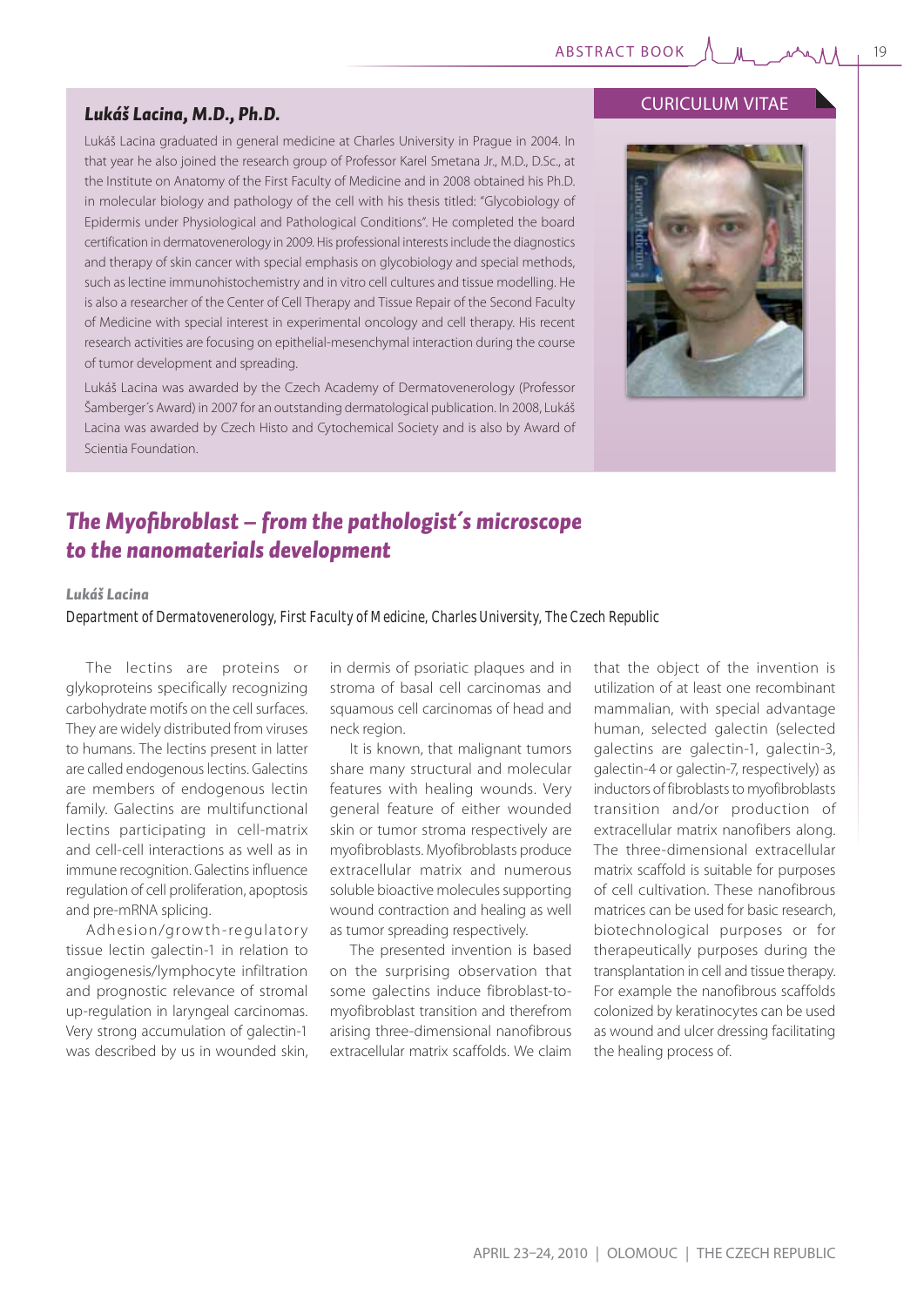## *Wolfgang Doppler, Professor, M.D., Ph.D.*

Wolfgang Doppler holds the position as Professor in Biochemistry at the Biocenter, Innsbruck Medical University. He serves there as co-ordinator of the Ph.D. program "Molecular Oncology". He got his M.D. and Ph.D. from the University of Innsbruck in 1982 and 1984, respectively. His interest on the molecular mechanisms of hormone action (steroid hormones, prolactin, insulin like growth factors) in the normal mammary gland and in mammary cancer was initiated in 1986 when he was working as Research Scientist at the Ludwig Institute for Cancer Research in Bern, and later at the Friedrich Miescher Institute in Basel. In 1989, his work on the transcriptional regulation of milk protein genes led to the discovery of the signal transducers and activators of transcription 5 (STAT5) as a mediator of the prolactin response. Since then, his major focus is on the role of the STAT factors STAT1, STAT3 and STAT5 to regulate the balance between cell proliferation and cell death in the normal mammary gland as well as in mammary carcinomas. Current research is on the role of STAT1 in tumor biology, immunosurveillance, and response to chemotherapeutics.





# *Signal transducers and activators of transcription (STATs) in breast cancer*

#### *Wolfgang Doppler*

*Medical Biochemistry, Biocenter, Innsbruck Medical University, Austria*

STAT proteins are activated during mammary gland development and in a variety of tumors. STAT5 is required for alveolar differentiation and the response to lactogenic hormones. In contrast to tumors of the hematopoietic system, where STAT5 has been implicated in tumor formation and progression, in mammary carcinomas STAT5 activation and expression of the STAT5 target gene SOCS2 are linked to good prognosis. STAT3 is a key factor in the initiation of mammary gland involution, however its role in breast cancer remains unclear. STAT1 is considered to act as an antioncogene and linked to cell cycle arrest and apoptosis. Furthermore it is considered to be a key factor in tumor immunosurveillance and the response to chemotherapeutics. By studying

STAT1 DNA binding activity and tyrosine phosphorylation as markers for STAT1 activation, we have observed a link between STAT1 activity and good prognosis in primary human breast cancer. One hypothesis to explain these findings is that impaired STAT1 function can promote resistance to chemotherapeutics. A causal relationship between STAT1 and resistance to chemotherapy was tested in an animal model for erbB2 positive breast cancer, the MMTVneu (N) tumor mice, which develop adenocarcinomas. STAT1 proficient and deficient animals in FVB/N background were generated. Tumor formation and response to the chemotherapeutic agent doxorubicin, which is frequently used in the therapy of erbB2 positive human breast cancer,

was investigated. We observe a shorter tumor latency in STAT1 deficient mice. Furthermore, STAT1 deficient mice exhibited an impaired response to doxorubicin treatment in vivo. In accordance, the effect of doxorubicin on activation of p53, induction of apoptosis, and formation of DNA strand breaks as judged by gH2AX phosphorylation was diminished in tumor explant cultures derived from STAT1 deficient mice. Our experiments indicate that in erbB2 positive mammary carcinoma, loss of STAT1 leads to an accelerated tumor development and to resistance against doxorubicin treatment, suggesting that the determination of the STAT1 activation status in breast cancer can serve as an important parameter to predict response to chemotherapy.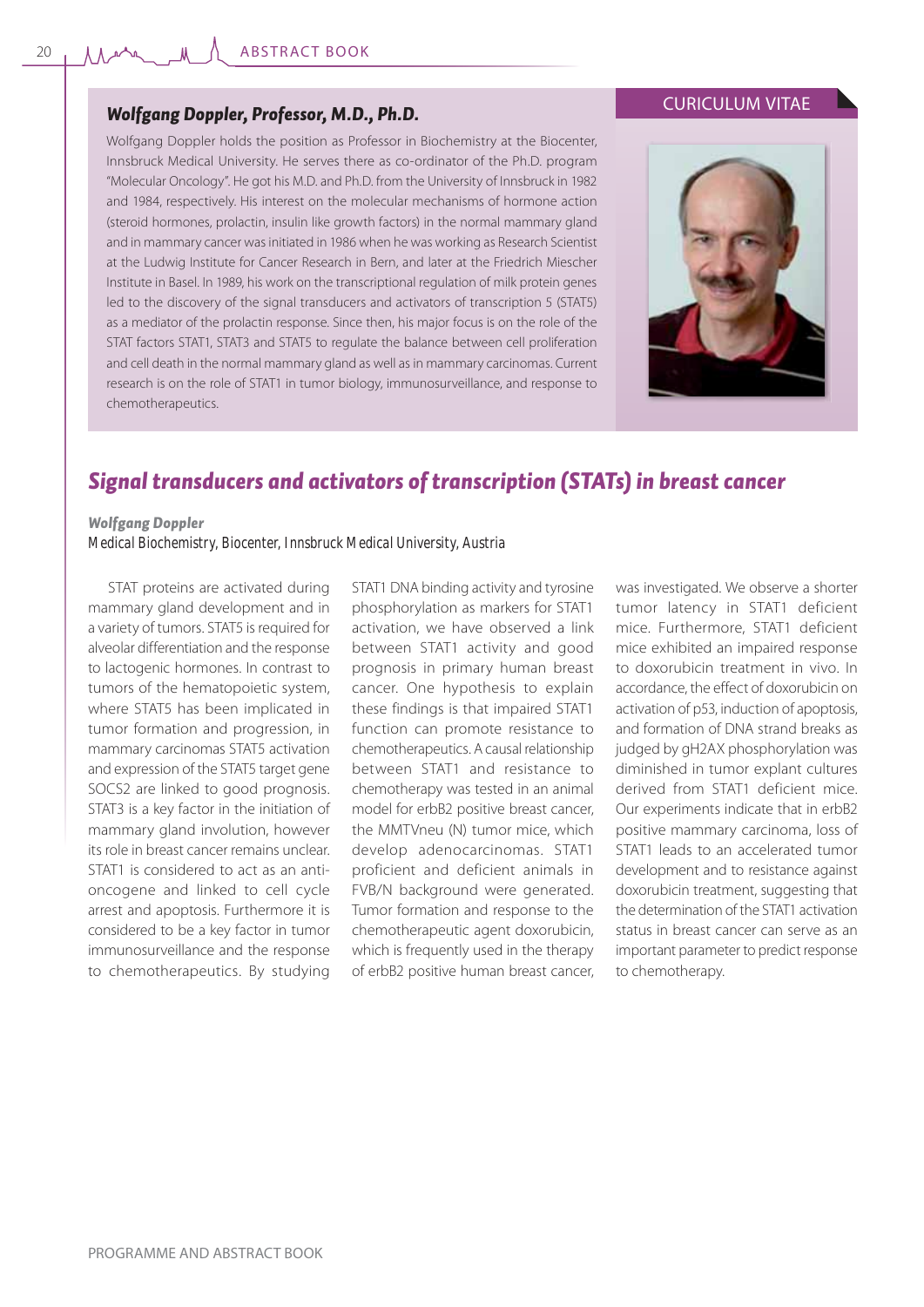## *Paul G. Murray, Professor, M.Sc., Ph.D.*

Paul G. Murray is currently Professor of Molecular Pathology at the School of Cancer Sciences of the College of Medical and Dental Studies, University of Birmingham. The major focus of his research group is to provide a better understanding of the molecular events leading to the development of Hodgkin´s lymphoma and especially to study the role of the Epstein-Barr virus in this process. He has succesfully finished 38 research grants and published 78 original research papers and 14 review articles since 1989. He also published 7 books and 3 textbooks. Paul G. Murray is a regular reviewer for over 20 peer-reviewed journals including Blood, American Journal of Pathology, Journal of Pathology, Oncogene and Cancer Research. Last but not least, he has succesfully supervised many Ph.D. students, presented multiple invited lecture at international conferences and is a member of several editorial boards and scientific societies.

## CURICULUM VITAE



# *Differential regulation of Blimp1 isoforms by the Epstein-Barr virus; implications for virus persistence and the pathogenesis of EBV-associated lymphomas*

*Vrzalíková K.2 , Vockerodt M.1 , Leonard S.1 , Kolář Z.2 , Woodman C.1 , Murray P.G.1 1 School of Cancer Sciences, University of Birmingham, Birmingham, United Kingdom 2 Laboratory of Molecular Pathology, Faculty of Medicine and Dentistry, Palacký University, Olomouc, The Czech Republic*

The Epstein-Barr virus (EBV) is associated with several types of B cell lymphoma, which include Burkitt's lymphoma (BL) and Hodgkin's lymphoma (HL). An important pathogenic event in these cancers is the suppression of virus replication which would otherwise result in tumour cell apoptosis. Because the induction of virus replication in EBV-infected non-malignant B cells is intimately linked to their differentiation to plasma cells, we have asked if the physiological signals which drive normal

B cell differentiation are absent in EBVinfected lymphoma cells. We have focussed on BLIMP1, a transcription factor which exists as two major isoforms; BLIMP1α, which is required for normal plasma cell differentiation, and BLIMP1β which has impaired ability to repress gene transcription and is highly expressed in myeloma cell lines. We have shown that BLIMP1α expression: is low in EBV-infected BL and HL cells; can be down-regulated by EBV infection of primary B cells; and, when introduced

ectopically into EBV-infected primary B cells or BL cells, leads to induction of the virus replicative cycle. We have also shown that EBV infection up-regulates BLIMP1β expression, an effect that is associated with hypo-methylation of the BLIMP1β-specific promoter. Taken together our results support an important role for the differential regulation of the BLIMP1 isoforms in the pathogenesis of EBV-associated lymphomas.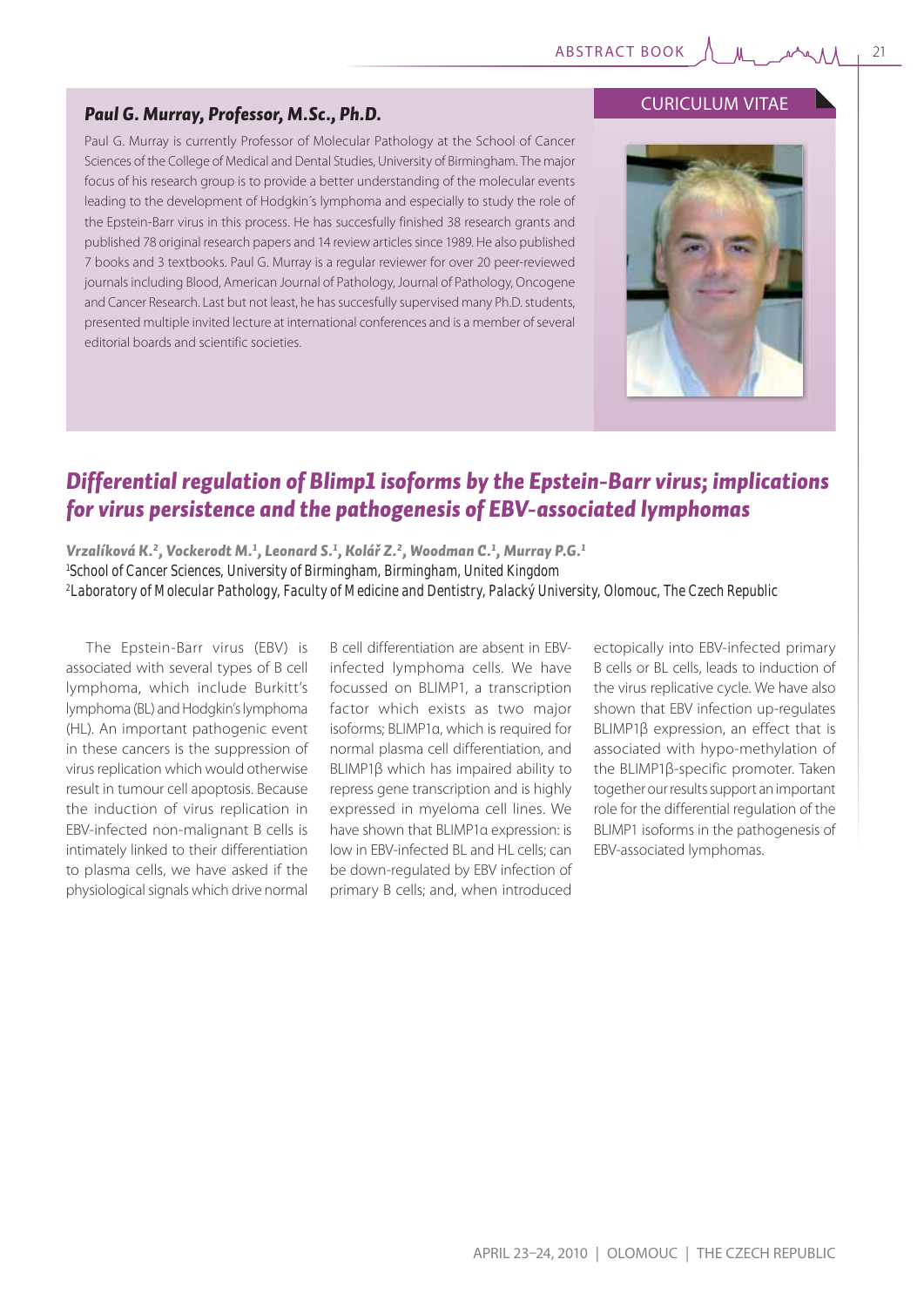## *Jiří Hejnar, D.Sc., Ph.D.*

Jiří Hejnar obtained Master degree in Genetics at the Purkinje´s University in Brno and Ph.D. degree in Virology at the Institute of Molecular Genetics, Academy of Sciences of the Czech Republic in Prague. Here, he started his research in the lab of Prof. Jan Svoboda. After spending a short period of postdoctoral research at Beatson Institute in Glasgow under the supervision of Prof. John Wyke, he returned to Prague to become a head of Department of Viral and Cellular Genetics at the Institute of Molecular Genetics. Since 1996, the research in his group focuses on retroviruses, retrotransposons, and epigenetics. He published more than 40 papers concerning regulation of transcription by DNA methylation, regulation of retroviral expression by the host cell, mechanisms of retroviral latency and persistence, human endogenous retroviruses, retrotransposons, retroviral vectors, receptors for retroviruses, integration preference of retroviruses, chicken genomics and transgenesis. To learn more about the current projects and people in the lab, please visit the lab web page (http://www.img.cas.cz/public/skupiny/Hejnar.html).





# *Tumor or rumor viruses? Newly emerging retrovirus infections in human*

#### *Jiří Hejnar*

*Institute of Molecular Genetics, Academy of Sciences of the Czech Republic, Prague, The Czech Republic*

The current pandemic of acquired immunodeficiency syndrome is, in fact, a zoonosis: simian immunodeficiency viruses (SIV) crossed the interspecific barriers between chimps and humans and developed into what we call now human immunodeficiency viruses type 1 and 2 (HIV-1 and -2). The enormous variability of HIVs is caused, in part, by multiple and repeated infections with different SIV types. Far from being a historical oddity, the transmission of retroviruses from non-human primates to humans is a regular and ongoing process. For example, SIVs, SIV-related viruses, simian T-lymphotropic viruses, and simian foamy viruses were detected in bush-meat hunters from Cameroon and primate keepers in zoos and primate centers worldwide.

Another example of newly emerging retroviral infections to be discussed is the XMRV, a human retrovirus related to the xenotropic murine leukemia virus. In several but not all recent studies, XMRV was documented to be present in patients with certain type of prostatic carcinoma and even in cohorts of patients with chronic fatigue syndrome (CFS). It remains to be understood whether XMRV plays a role in the patogenesis of prostatic carcinoma and CFS. Similarly, HMTV, retrovirus related to the mouse mammary tumor virus is associated with autoimmune primary biliary cirrhosis and certain types of mammary carcinoma.

A possible source of a new zoonosis might be the xenotransplantation of porcine organs or tissues. Porcine endogenous retroviruses (PERV), particularly recombinant PERV-A-C, infect human cells in vitro and impose a potential risc on therapeutic xenotransplantation. Although PERV transmission to the grafted humans or experimental baboons was not detected so far in vivo, the use of genetically modified GALKO pigs will require new prospective studies. Thanks to the integration polymorphism, some PERV copies can be eliminated during the breeding of donor pigs and, therefore, the identification of highly expressed and recombinogenic PERV-A and PERV-C copies is urgently needed.

Last but not least, infectious retroviruses might emanate even from human endogenous retroviruses (HERV) integrated in the human genome, which form 8% of our DNA. This is the case of multiple sclerosis-related virus (MSRV) similar to HERV type W. MSRV is considered as a proinflammatory agent in several human neurological disorders like optic neuritis, multiple sclerosis, and CFS. The diagnostic and prognostic value of XMRV, HMTV, and MSRV detection in blood and cerebrospinal fluid will be discussed.

This abstract refers to the research supported by the grant No. 301/09/2031 awarded by the Czech Science Foundation and Framework Program 6 project XENOME by the European Committee.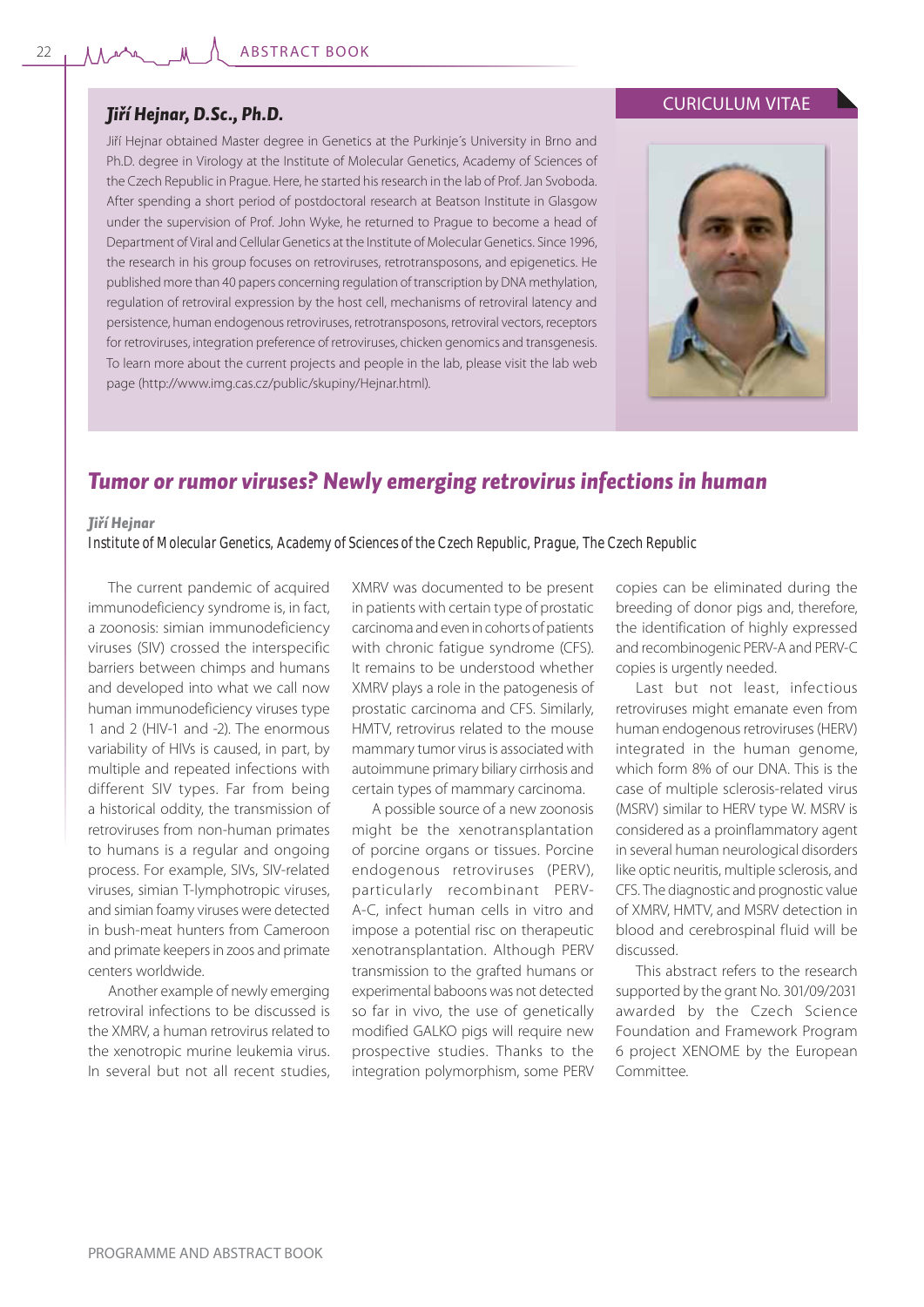## *Lucia Knopfová, M.Sc.*

Lucia Knopfová has graduated from Faculty of Science of Masaryk University in Brno in 2007. She has master degree in Molecular Biology and Genetics focused on molecular mechanisms of hematopoietic cells transformation. Currently finishing Ph.D. study in Molecular Cell Biology in Laboratory of Cell Differentiation, Institute of Experimental Biology, Faculty of Science, Masaryk University under the supervision of Professor Jan Šmarda. She is awarded by Sigma Young Scientist Award 2009 and obtained financial support for her research from Masaryk University in 2006 and 2009. The main focus of her research is a control of breast and colon cancer cells invasion, motility and apoptosis.

# *c-Myb promotes motility and invasion of breast cancer cells*

*Knopfová L., Trčka F., Beneš P., Šmarda J. Department of Experimental Biology, Faculty of Science, Masaryk University, Brno, The Czech Republic*

The c-Myb gene codes for transcription factor that is essential for regulation of hematopoiesis in vertebrates. Deregulated expression and/or mutation of c-Myb can result in leukemias. In addition to hematopoietic malignancies, the role of c-Myb in development of solid tumors has been documented as well. c-Myb was shown to promote proliferation and inhibit differentiation/apoptosis of various cancer cells. While the role of c-Myb in control of these processes has been extensively studied, there are only a few indications that c-Myb can be involved in cancer cell invasion and metastatic spread. The aim of this study was to assess the role of the c-Myb protein in control of invasion of breast cancer cells.

MDA-MB-231 breast cancer cells were transfected with the c-Myb coding

cDNA to prepare MDA-MB-231MYBup derivatives. The effects of c-Myb overexpression on migration and invasion capacity of these cells were assessed using Cultrex Cell invasion assay (RnD Systems). MDA-MB-231MYBup cells were significantly more active in both motility and invasion than controls as determined by this assay. In order to reveal dynamics of these processes, we performed realtime analysis of cell migration and invasion using the xCELLigence RT-CA system (Roche). This system is based on non-invasive impedance-based monitoring of the transition of cells through the microporous membrane in real time. This real-time analysis of cell migration/invasion clearly confirmed increased invasive capacity of MDA-MB-231MYBup cells compared to controls. To address the mechanism of c-Mybenhanced breast cancer cell invasion, we

examined the role of c-Myb in control of expression and activity of some of the proteases involved in degradation of extracellular matrix. We found that c-Myb increased production of cathepsin D and matrix metalloproteinases in MDA-MB-231MYBup cells.

The results of this study showed that c-Myb promotes motility and invasive capacity of breast cancer MDA-MB-231 cells and this effect at least partially results from deregulation of expression/ activity of cathepsin D and some matrix metalloproteinases. These results suggest a novel role of c-Myb protein in control of tumor invasion and metastatic progression.

This work was supported by grants 301/09/1115 of GACR, IAA501630801 of GAAV CR, MUNI/C/0099/2009 of Masaryk University and MSM 0021622415.



CURICULUM VITAE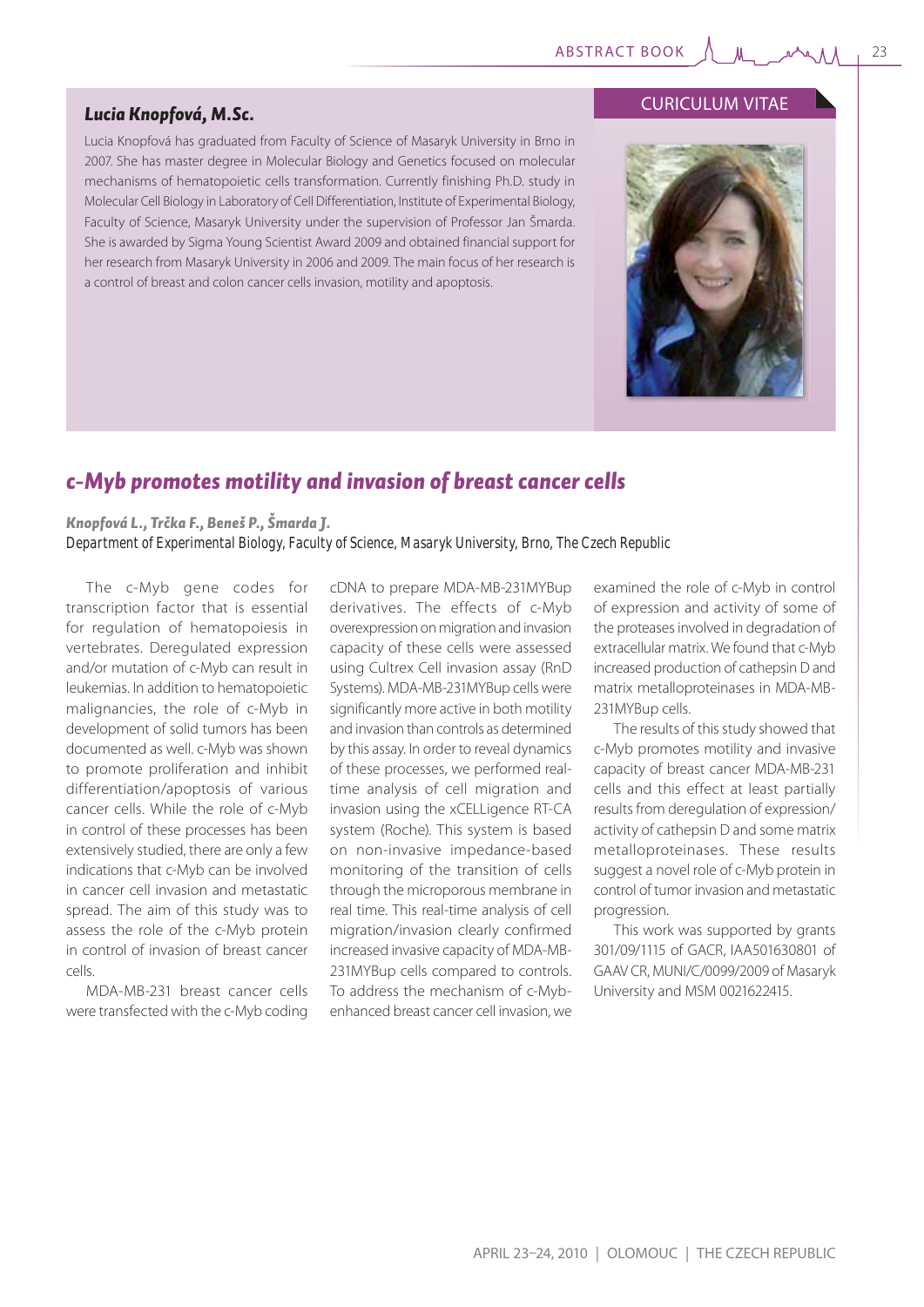## *Karel Souček, Ph.D.*

Karel Souček obtained his Ph.D. degree in animal physiology at Masaryk University in Brno in 2003. He is author and co-author of more than 40 original research articles published in peer-reviewed journals. Currently he is associate scientist and group leader at Department of Cytokinetics, Institute of Biophysics, Academy of Sciences, Brno. Primary interest of his group is to investigate the role of tissue microenvironment in development and progression of cancer diseases. Group is focused on study of role of crucial signaling pathways such as TGF-β and IL-6/gp130 and their interactions affecting cellular fate, particularly pathological plasticity of adult epithelial cells. One of the main interests is aimed to the elucidation of signal transduction and physiological role of divergent member of TGF–β family – Growth Differentiation Factor-15.

## CURICULUM VITAE



# *TGF-β1 suppresses IL-6-induced STAT3 activation through regulation of Jak2 expression in prostate epithelial cells*

*Staršíchová A.1,3, Lincová E.1,2, Pernicová Z.1,2, Kozubík A.1,2, Souček K.1,2 Department of Cytokinetics, Institute of Biophysics AVCR, Brno, The Czech Republic Department of Experimental Biology, Faculty of Sciences, Masaryk University, Brno, The Czech Republic current address: European Institute for Molecular Imaging, University of Münster, Germany*

Chronic inflammation plays an important role in initiation and progression of various human diseases including benign prostatic hyperplasia or prostate cancer. Here, we show that proinflammatory cytokine interleukin-6 (IL-6) has prosurvival effects and chronically activates Jak2/STAT3 signaling pathway in a model of benign prostatic hyperplasia. We demonstrate

that anti-inflammatory cytokine transforming growth factor β1 (TGF-β1), which also permanently activates its canonical signaling pathway through SMAD proteins in BPH-1 cells, affects the effects of IL-6 on cell proliferation. Moreover and importantly, TGF-β1 inhibits IL-6 signal transduction (during longtime action of both cytokines) by decreasing phosphorylation levels of STAT3 and decreases nuclear localization of phosphorylated STAT3 as well. This is associated with reduced expression of Jak2 at both mRNA and protein levels. In conclusion, our data show that TGF-β1 reverts prosurvival effects of IL-6 through regulation of Jak2 expression in prostate epithelial cells.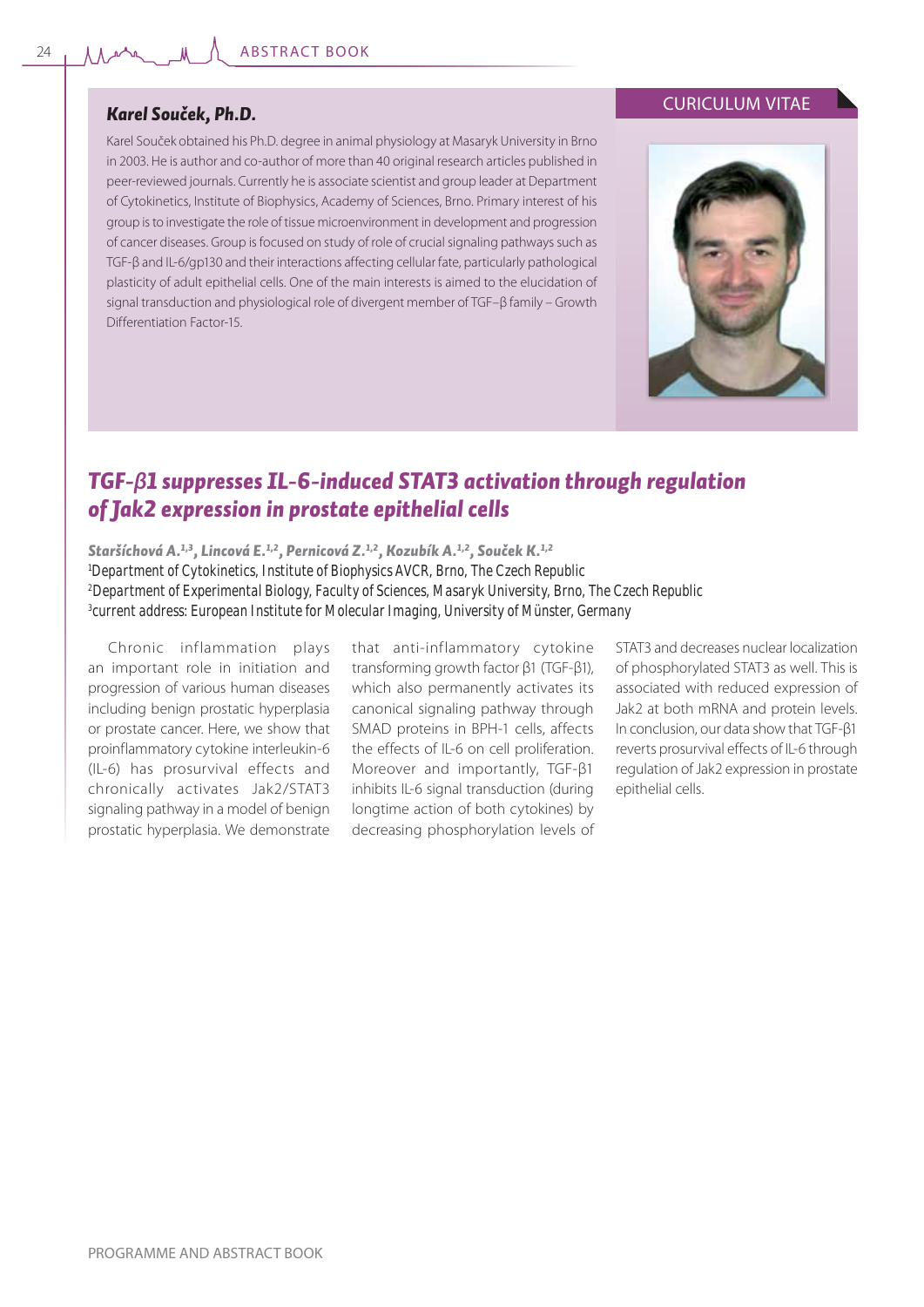# *Contribution of aberrant lipid signalling to the pathogenesis of Hodgkin's lymphoma*

## *Abdullah M.A.1 , Baumforth K.R.N.1 , Roberts C.3 , Wei W.1 , Woodman C.B.1 , Murray P.G.1*

*1 School of Cancer Sciences, University of Birmingham, Vincent Drive, Edgbaston, Birmingham, United Kingdom; 2 Faculty of Medicine and Health Sciences, University Putra Malaysia, Serdang, Selangor, Malaysia;*

*3 Department of Pathology, University Hospitals Birmingham NHS Foundation Trust, United Kingdom*

Introduction: Sphingosine-1-phosphate (S1P) is a pleiotropic lipid mediator which is produced by phosphorylation of sphingosine, a reaction catalysed by the enzyme Sphingosine kinase-1 (SPHK1). S1P has been shown to regulate cell growth, survival, invasion, and angiogenesis, and is up-regulated in many solid tumors such as lung, breast, melanoma, and ovarian cancers where its expression has been shown to modulate multi-drug resistance.

Objectives: These include: profiling the expression of lipid signalling molecules in HL cell lines and primary HL tissue; investigating the contribution of SPHK1 to the generation of S1P in HL; and determining whether the S1P inhibitor, Sphingomab, can reverse the malignant phenotype of HL cell lines.

Results: It has been shown that the expression of SPHK1 is increased in both HL cell lines and in primary HRS cells, and that its inhibition by Dimethylsphingosine and SPHK1 Inhibitor II reduces the proliferation and viability of HL cells. It has been confirmed a marked reduction of SPHK1 RNA expression following treatment with SPHK1 siRNA. Using gene expression profiling, that treatment of the HL cell line, L591, with the S1P inhibitor, Sphingomab, is followed by reversal of many of the transcriptional changes previously described in HL.

Conclusion: S1P/SPHK1 pathway plays a significant role in the pathogenesis of Hodgkin's lymphoma. Thus direct targeting of important lipid signalling molecules is a novel strategy for development of new types of cancer treatments that could be useful in combination with other treatment strategies.

# *TOP2A gene status in "triple negative" breast cancer patients as a possible anthracycline response predictor*

*Bouchalová K.1 , Čížková M.1,2, Trojanec R.1 , Koudeláková V.1 , Mlčochová S.1 , Furstová J.1 , Radová L.1 , Dziechciarková M.1 , Melichar B.2 , Cwiertka K.2 , Kolář Z.3 , Hajdúch M.1*

*1 Laboratory of Experimental Medicine, Department of Paediatrics, Faculty of Medicine and Dentistry, Palacký University and Faculty Hospital, Olomouc, The Czech Republic; 2 Oncology Clinic, Faculty of Medicine and Dentistry, Palacký University and Faculty Hospital, Olomouc, The Czech Republic; 3 Laboratory of Molecular Pathology, Department of Pathology, Faculty of Medicine and Dentistry, Palacký University and Faculty Hospital, Olomouc, The Czech Republic*

Introduction and Aim: "Triple negative" breast cancer (TNBC), oestrogen (ER), progesterone (PR) and HER2 receptor negative is an aggressive form of breast cancer (BC) with poor prognosis. Further, TNBC patients cannot benefit from treatment based on ER, PR and HER2. Other markers are sought. TOP2A gene amplification is considered an anthracycline treatment response predictor and TOP2A aberrations (amplifications, deletions) are found in HER2 amplified BC. Recently, TOP2A amplification has been described in HER2 non-amplified BC. We investigated this further.

Materials and methods: Retrospective tumor samples from 68 TNBC patients diagnosed with clinical stage I and II were assessed by fluorescent in situ hybridization (FISH). The TOP2A/ chromosome 17 ratio was counted. Histopathological and clinical data were analyzed with the cytogenetic results using standard statistical methods.

Results: TOP2A gene amplification was found in 10.3% of cases. Rare deletion was detected in 4.4%. TOP2A gene changes were found only in tumors with HER1 non-amplified status. Anthracycline therapy was used in 18 patients. The 2 anthracycline-treated patients displaying TOP2A amplification are alive and disease-free.

Statistical analysis showed association between patient age at diagnosis and histopathological diagnosis (p=0.0165). Tumors with normal TOP2A FISH findings had higher bcl-2 expression (p=0.0364). Associations between TOP2A and HER2 gene copy numbers (p<0.00001) and between TOP2A gene copy number and HER2/chromosome 17 centromere ratio (p=0.0183) were also found.

Conclusion: TOP2A amplification, a predictive factor for anthracycline therapy response, is usually connected to HER2 amplification. Here we present TOP2A gene changes in HER2 non-amplified tumors, a result which supports some previously published data. These findings suggest the possibility of targeted treatment with anthracyclines in TNBC. Association between TOP2A and HER2 gene copy numbers, even in the absence of HER2 amplification as in TNBC, confirms a relationship of both genes in the process of cytogenetic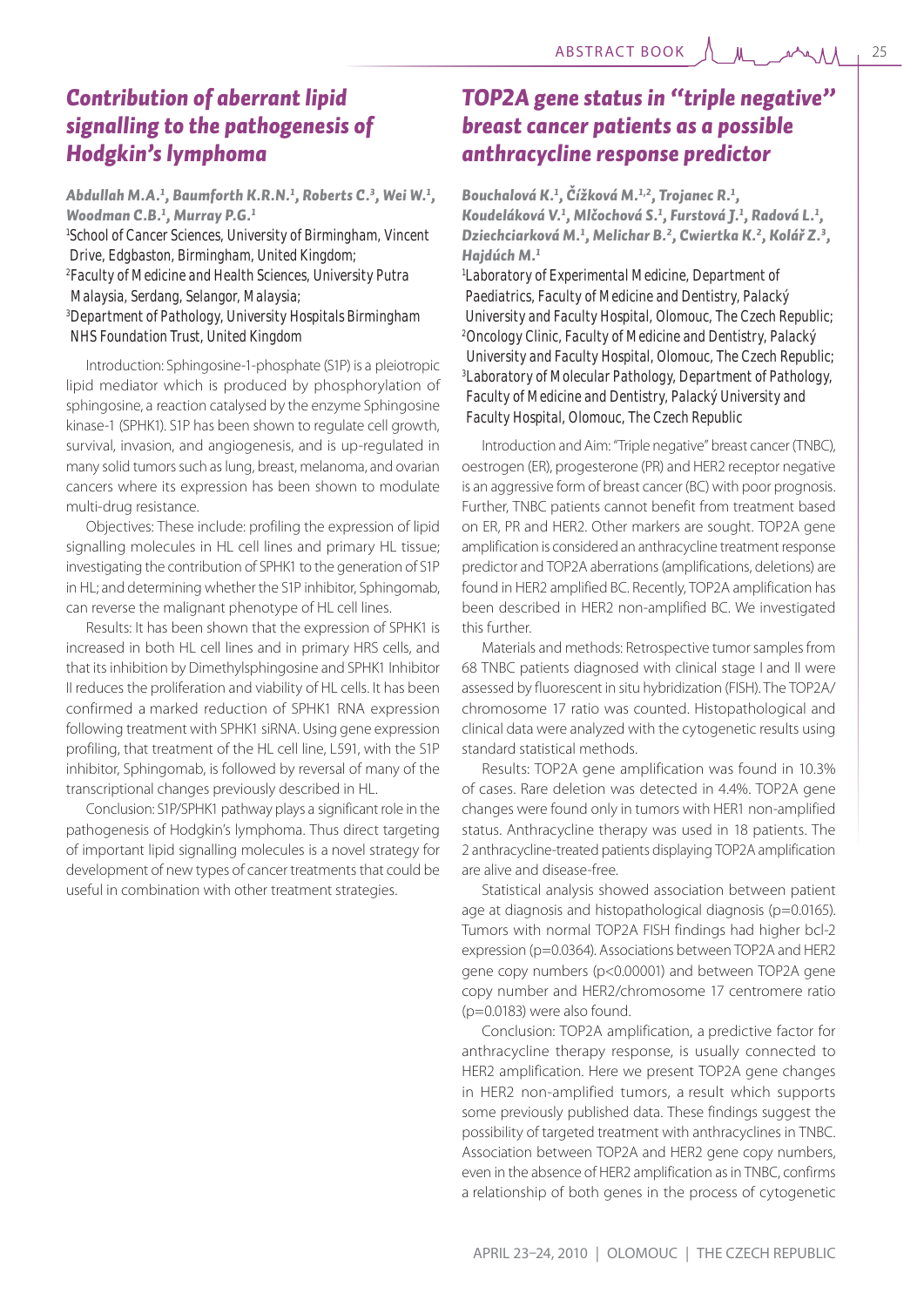changes. The clinical application of the rare 4.4% TOP2A deletion found, however is unclear.

Supported by grants: IGA NS10286–3, MSM 6198959216, LC07017 a EEA/Norway Financial Mechanisms (CZ0099).

# *Detection of Claudin-1 in tumors of the colon*

## *Brychtová S., Bezděková M., Sedláková E. Laboratory of Molecular Pathology, Department of Pathology, Faculty of Medicine and Dentistry, Palacký University and Faculty Hospital, Olomouc, The Czech Republic*

Introduction: The hallmark of cancer cell invasion is disruption of cell-cell junction leading to changes in the expression of junctional proteins. The role of the adherens junction (AJ) proteins has been studied extensively, but the role of tight junction (TJ) proteins has not been clearly defined. TJs form a network of anastomosing strands within the cell membranes, serving as an important barrier in epithelial and endothelial cells against the paracellular passage of macromolecules and to separate the plasma membrane into apical and basolateral domains. TJ proteins are believed to be critical in the neoplastic process via their roles as couplers of the extracellular compartment to intracellullar signalling pathways and the cytoskeleton. Alteration of TJ proteins may also allow increased diffusion of nutrients and growth factors critical for tumor growth and survival. In addition, loss of TJ integrity is important for the development of the metastatic phenotype.

Claudins are a family of proteins integral to the structure and function of TJ and their altered expression has been detected in several types of cancer.

Aim: The aim of the study was to determine the role of Claudin-1 expression in carcinomas and adenomas of the colon.

Material and Methods: Altogether 40 cases including adenocarcinomas and adenomas with various degrees of dysplasia were analyzed by indirect immunohistochemistry on formalin-fixed, paraffin-embedded tissue sections using mouse monoclonal anti-Claudin-1 primary antibody, sc-81796 diluted 1:500 (Santa Cruz Biotechnology, INC.). Protein detection was performed in the staining automaton Ventana Benchmark. Evaluation was done by H-score (percent of positive  $cell \times$  intensity of staining).

Results: In normal colonic mucosa, Claudin-1 showed only weak membranous staining. Marked increase of Claudin-1 expression was detected in adenomas, even in those without any dysplastic changes. Similarly, adenocarcinomas overexpressed the protein, and the differences between adenomas and carcinomas were not significant. However, we demonstrated different protein location. Claudin-1 remained located in cytoplasmic membranes in adenomas without or with mild degree of dysplasia, whereas the shift to the cytoplasma with only cytoplasmic or membranous/cytoplasmic expression was observed in severe dysplasias and in carcinomas.

Increased expression of Claudin-1 was observed in histologically normal mucosa close to the neoplastic areas, when compared to distant areas.

Conclusion: We demonstrated that Claudin-1 deregulation is involved in early stage of colon cancerogenesis and it substantially may contribute to the neoplastic transformation.

This work was supported by grants GACR P304/10/1070 and MSM 6198959216.

# *Utilization of laser capture microdissection in diagnosis and prognosis of cancer disease*

*Dziechciarková M.1 , Berkovcová J.1 , Trojanec R.1 , Čížková M.1,2, Bouchalová K.1 , Srovnal J.1 , Hajdúch M.1,2, Hostášková P.1 , Gilíková M.1 1 Laboratory of Experimental Medicine, Faculty of Medicine and Dentistry, Palacký University and Faculty hospital Olomouc, The Czech Republic; 2 Oncology clinic, Faculty of Medicine and Dentistry, Palacký* 

*University and Faculty Hospital, Olomouc, The Czech Republic*

Laser capture microdissection (LCM) is a rapid, reliable method for obtaining pure populations of targeted cells from specific microscopic regions of tissue sections for subsequent analysis. LCM is based on the adherence of visually selected cells to a thermoplastic membrane, which overlies the dehydrated tissue section and is focally melted by the triggering of a low energy infrared laser pulse. Tissue sections are mounted on standard glass slides, and a transparent thermoplastic membrane is then placed over the dry section. The laser provides enough energy to transiently melt this thermoplastic film into the target cells. Several systems are available for LCM, and these vary in cell-capture method, system configuration and applications. LCM was applied to a wide range of cell and tissue preparations including frozen samples, formalin-fixed paraffin-embedded tissue or cytology smear. Depending on the starting material, DNA, good quality mRNA, and proteins can by extracted successfully from captured tissue fragments, down to the single cell level. In combination with another techniques like expression library construction and cDNA array hybridisation, LCM will allow the establishment of new diagnostic and prognostic markers. This approach could help in establishing individualised a tailored to the molecular profile of a tumor.

This project was supported by grants MSM 6198959216, IGA NR/9076 and the MPO 1H-PK/45.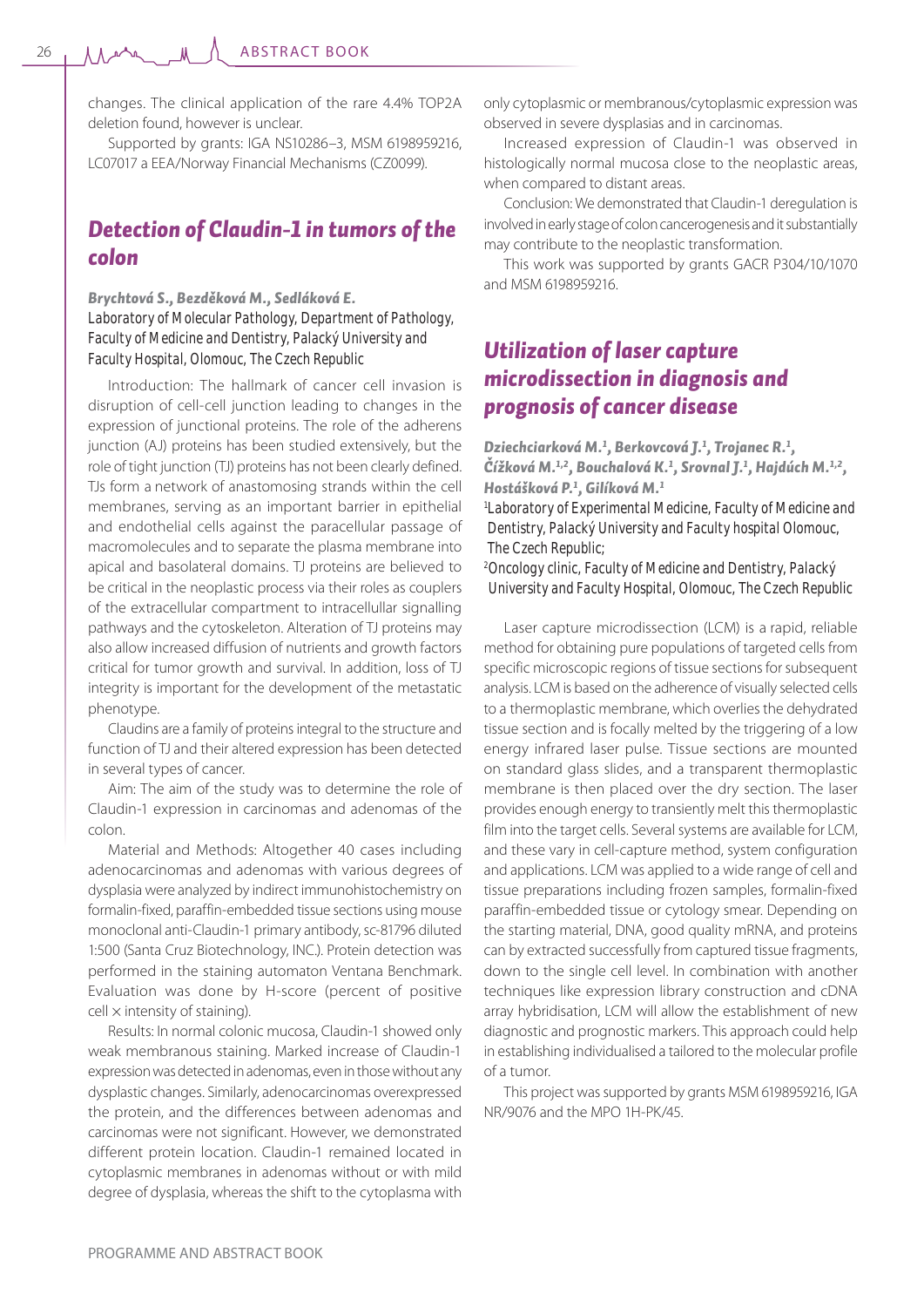*Hůlková H.1 , Elleder M.1 , Šmíd F.2 ,* 

*Ledvinová J.1 , Kuchař L. 1*

*1 Institute of Inherited Metabolic Disorders, Charles University in Prague, First Faculty of Medicine, The Czech Republic; 2 Institute of Clinical Biochemistry and Laboratory Diagnostics, First Faculty of Medicine and General University Hospital, Prague, The Czech Republic*

Introduction: Globotriaosylceramide (Gn3Cer) is the main stored lipid in Fabry disease (deficiency of alpha galactosidase). There is dearth of knowledge on its distribution in normal tissues.

Aim: We had access to placentas examined for prenatal diagnosis of Fabry disease. Having effective commercially available antibody against Gb3Cer we extended the standard examination of placentas with this disorder beyond the usual electronmicroscopy (used for detection of lysosomal lipid storage) and we were surprised by the presence of Gb3Cer in the capillary endothelium unrelated to storage. This led us to examine healthy control placentas.

Material and Methods: A series of placentas at term were examined using imunohistochemical in situ analysis of Gb3Cer, lactosylceramide, and GM1 ganglioside (with cholera toxin-B subunit). The results of in situ analyses were correlated with extra situ biochemical analysis and with tandem mass spectrometry.

Results: Immunohistochemical study of a series of placentas at term showed uniform distinct staining of the apical membrane of the capillary endothelial cells for globotriaosylceramide (Gb3Cer) using monoclonal antibody. The lipid was not detectable in endothelial cells of arterial and umbilical veins and in capillaries in somatic structures (heart, skin, skeletal muscle) of neonates available. Gb3Cer was also detected in heparinocytes and in stromal cells of placental villi. Both cyto- and synciciotrophoblast, smooth muscle cells and mesothelial cells were negative. In situ correlation of Gb3Cer with other glycosphingolipids showed coexistence with GM1 ganglioside only in endothelial cells of placental capillaries. Lactosylceramide was restricted to Hoffbauer cells.

Conclusion: The findings point to specific glycolipid microdomains of endothelial cells of placental fetal capillaries which may reflect specific regulation.

# *Immunohistochemical analysis of KLK11, KLK7, PSA and PSMA in cancerous and noncancerous prostatic tissues*

*Jamaspishvili T.1 , Král M.2 , Khomeriki I.2 , Kurfűrstová D.1 , Bouchal J.1 1 Laboratory of Molecular Pathology, Faculty of Medicine and Dentistry, Palacký University, Olomouc, The Czech Republic; 2 Department of Urology, Faculty Hospital, Olomouc, The Czech Republic*

Introduction and aims: Kallikreins (KLK) 7 and 11 share a high degree of structural similarity with PSA and other KLKs and may serve as new biomarkers for prostate cancer. The aim of this study was to evaluate differences of KLK11/KLK7 expression in the paired cancer/benign prostate foci of the same patient and to define any association with clinicopathological parameters.

Methods: Seventy archived paraffin-embedded tissues obtained from radical prostatectomy were used for immunohistochemical analysis (IHC) and stained for KLK7, KLK11, PSA and PSMA. Intensity of IHC staining and percentage of positive tumor cells were determined for both BPH (benign prostatic hyperplasia) and CaP (prostate carcinoma) foci in each patient. Statistical analysis was done with SPSS using Wilcoxon, Spearman and Kruskal-Wallis non-parametric tests.

Results: We found significant differences for all studied proteins between BPH and CaP foci. Both KLK7 (p=0.026) and KLK11 (p<0.001) expressions were decreased in prostate cancer compared with its benign counterparts. The same difference was found for PSA (p<0.001) while reverse one for PSMA expression (p<0.001). Positive correlations were found for both KLK7 (Rs=0.74) and KLK11 (Rs=0.35) in CaP and BPH. No correlation or significant differences were found with respect to Gleason score, tumor grade, pT stage or serum PSA values. We only found slight upregulation of KLK11 in advanced cases when compared with localized ones (p=0.026).

Conclusion: For the first time, we report lower IHC expression of KLK11 in CaP than in BPH and also its slight upregulation in advanced tumors accord compared to localized ones. In concordance with the literature, we confirm both higher expression of PSMA and lower expression of KLK7 and PSA in CaP compared with BPH.

This work was supported by grants NS 9940–4 and MSM 6198959216. Tamara Jamaspishvili was also supported by GACR 303/09/H048.

 $M$   $M$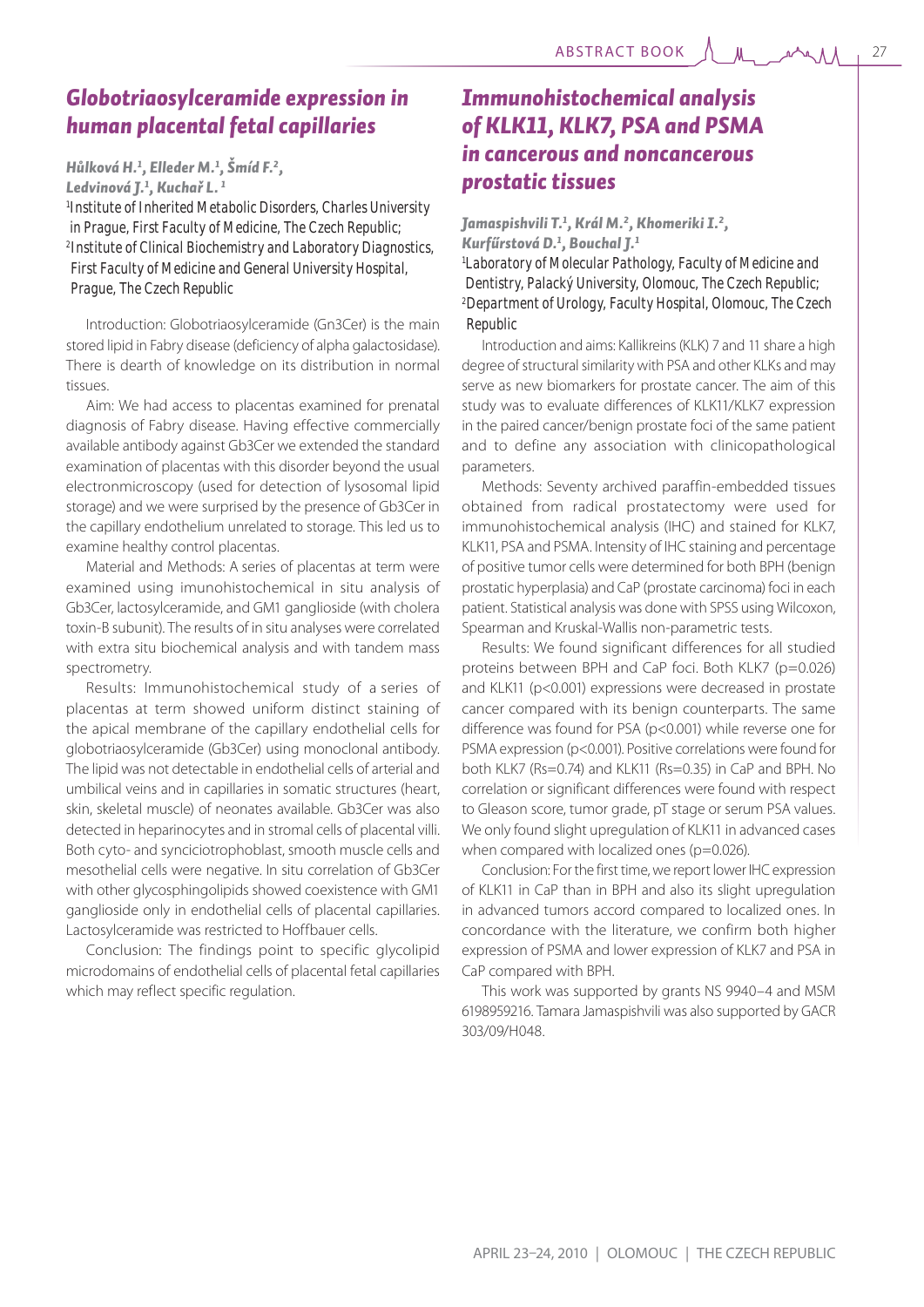# *Quantitative characterization of villous capillary branching in diabetic placentas*

*Jirkovská M.1 , Kaláb J.1 , Jadrníček M.1 , Niedobová V.1 , Moravcová M.2 , Krejčí V.2 , Žižka Z.2 1 Institute of Histology and Embryology, First Faculty of Medicine, Charles University in Prague, Prague, The Czech Republic;*

*2 Department of Obstetrics and Gynecology of the First Faculty of Medicine and General University Hospital, Charles University in Prague, Prague, The Czech Republic*

Introduction: Maternal diabetes mellitus is associated with adverse consequences to mother and baby. In the placenta, the only organ mediating the effects of a changed maternal environment on the fetus, maternal diabetes manifests itself by changed placental structure. The microscopic picture encompasses among other great variability in peripheral villous vascularity showing both normal vascularization, hypovascular as well as strikingly hypervascular villi. Stereological studies of total capillary volumes and surface areas have shown discrepant results. Studies on the spatial arrangement of villous vascular bed are sparse and inconsistent.

Aim: To investigate differences in spatial organization and density of the capillary bed in peripheral villi, normal and diabetic placentas were analyzed.

Material and Methods: Placental specimens were collected by systematic random sampling from 14 normal, 11 GDM (= gestational diabetes) and 16 DMI (= type I diabetes) placentas. Tissue samples were fixed in formalin with admixture of eosin, and embedded in paraffin. Sections cut at 120 μm from randomly chosen seven blocks per placenta were analyzed by a confocal laser scanning microscope Leica SPE. Fifteen fields of view per section were sampled in a systematic uniform random manner and examined in well-developed terminal villi which were lying completely inside the thick section. The topology of capillaries was analyzed by the method of topological schemes. The frequency of variable types of capillary bed found in studied groups was statistically analyzed. Stacks of optical sections recorded by a confocal microscope were used for both the visualization of villous capillaries by 3D reconstruction, and visualization of mutual relationships of villi in the intervillous space by the maximal projection method.

Results: These two simplest forms of villous capillary bed were U-like loops and three longitudinally oriented capillary segments confluent near the tip of villus. Beds consisting of four or more longitudinal capillaries occurred rarely, but were more frequent in diabetic villi. Some villi had capillary segments interconnected with one or more "redundant connections" (RC), i.e. capillaries that could be removed without disconnecting the capillary bed. The analysis of topological schemes showed that the proportion of villous capillary beds without RCs was higher in normal placentas (80%) than in GDM (61%) and DMI (66%) placentas respectively. In both groups of diabetic placentas the mean number of RCs per villus was significantly higher (0.49 in

GDM group, 0.43 in DM I group) than in the control group (0.23). In some GDM placentas, but in particular in the DMI placentas were observed abnormal villi of conspicuously larger size with edematous stroma and few capillaries. In addition, the villi in some DMI placentas displayed chorangiosis. 3D reconstruction of those villi showed a markedly waved capillaries of highly variable diameter forming dense capillary bed. As shown by the maximal projection method, the arrangement of capillaries in such villi influences their size and shape, which results in changes in the shape and dimensions of the adjoining parts of the intervillous space.

Conclusions: In order to compensate maternal metabolic disorder, the diabetic placenta manifests more intense placental angiogenesis, which results in both a denser villous capillary bed and abnormalities in spatial arrangement. The consequent changes in the shape and size of the villi may influence the microrheological conditions of the maternal blood flow in the intervillous space.

Supported by the GACR 304/09/0733.

# *Pericyte coverage of fetoplacental vessels in pregnancies complicated by DMI*

## *Kučera T.1 , Vyletěl I.1 , Moravcová M.2 , Krejčí V.2 , Žižka Z.2 , Jirkovská M.1*

*1 Institute of Histology and Embryology, First Faculty of Medicine, Charles University in Prague, The Czech Republic; 2 Department of Obstetrics and Gynaecology, First Faculty of Medicine, Charles University in Prague and General University Hospital in Prague, The Czech Republic*

Introduction: Diabetes mellitus type I (DMI) in pregnant women is a risk factor for impairing the physiological intrauterine development of the fetus. Consistent with the morphological abnormalities found in the placentas of women with DMI, the capillary bed in the terminal villae is more branched in the placentas from pregnancies with gestational diabetes mellitus. Angiogenesis occures in the placenta until delivery, as demonstrated by expression of markers for neovasculature in the placenta at term. Perivascular cells such as smooth muscle cells and pericytes participate in the vascular wall formation in neovessels. According to some authors, neovessels are covered by perivascular cells to a lesser extent than mature vessels and, in the placentas, this situation occurs in pregnancies in high altitudes. This might reflect more active angiogenesis or an adaptation of the microvascular wall morphology to lower oxygen.

Aim: Here we studied the extent of pericyte coverage in microvessels of normal pregnancies and pregnancies complicated by DMI. In addition we characterized the phenotype of pericytes in normal and DMI pregnancies.

Material and Methods: The placentas from normal pregnancies (n=8) and placentas from mothers with DMI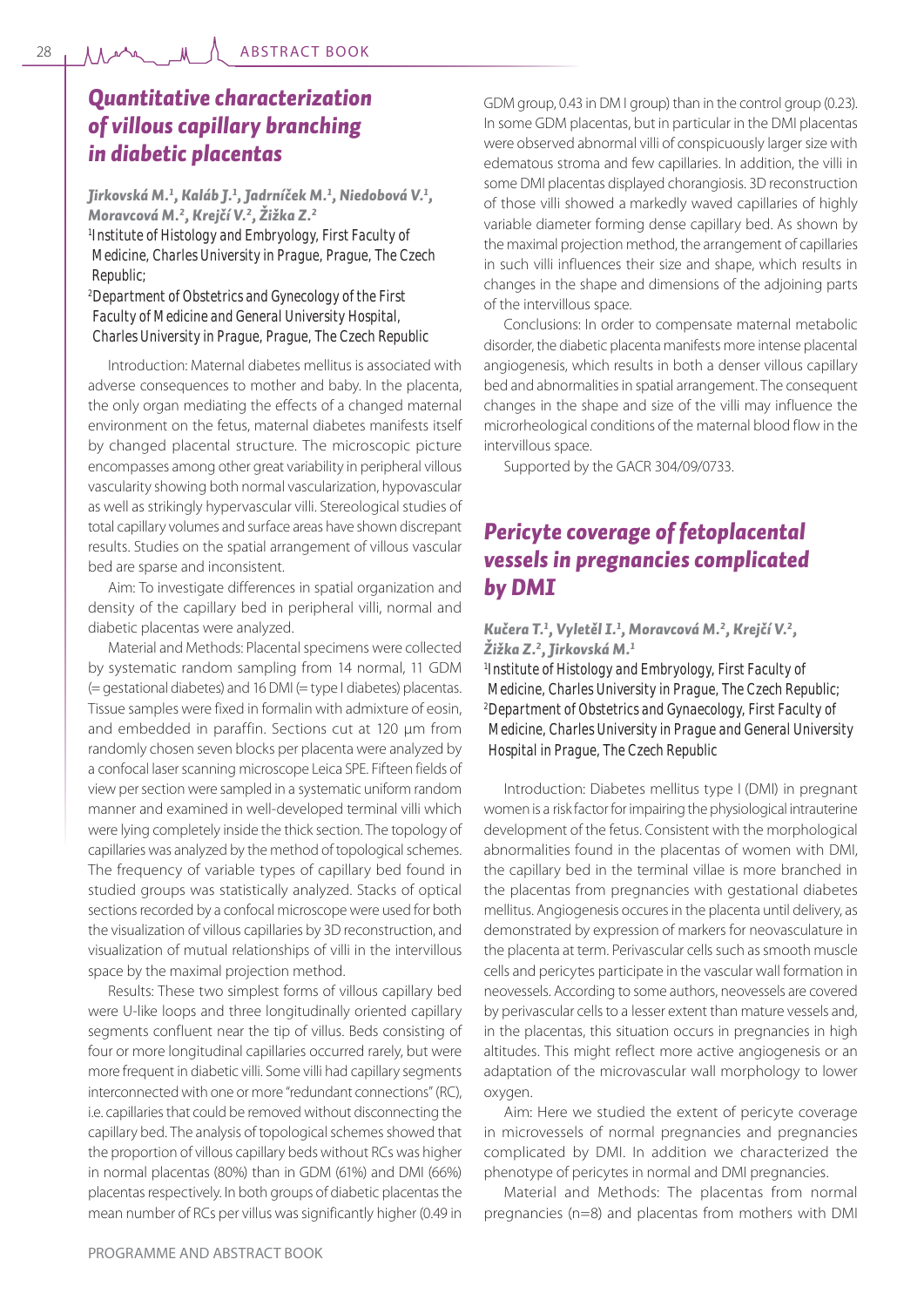(n=18) were obtained at the time of delivery. The specimens were collected using unbiased systematic random sampling. They were fixed with formaldehyde and embedded in paraffin. Immunohistochemical detection was performed using standard procedures. Images for quantification were collected using Leica SPE CLSM and analyzed in ImageJ.

Results: Pericytes of capillaries in terminal and intermediate villi were immunoreactive for smooth muscle actin (SMA), but they were negative for intermediate filament desmin. We thus decided to use SMA as a marker for quantitation of pericyte coverage in placental microvessels. The extent of pericyte coverage was quite variable. However SMA+ pericytes regularly avoided segments of capillary wall forming vasculosyncytial membranes. The proportion of capillaries covered with SMA+ pericytes (microvessel pericyte coverage index) was 84±13% in normal vs. 79,5±13% in DMI pregnancies. The extent of pericyte coverage around the vessel circumference was 38±11% in normal vs. 33±10% in DMI pregnancies. Diabetic women were also grouped according to their compensation reflected by levels of glycated hemoglobin (GlyHb). Extent of pericyte coverage around the vessel circumference was 35±7% in the group with normal GlyHb vs. 32±12% in the group with elevated GlyHb.

Conclusion: Immunohistochemical phenotyping of perivascular cells in human fetoplacental vessels showed that pericytes surrounding capillaries in terminal and intermediate villi are SMA+/desmin- perivascular cells. There is further great variability of these cells in different organs. The phenotype of pericytes in normal pregnancies and in pregnancies complicated with DMI was virtually identical. No statistically significant difference in the extent of pericyte coverage around the vessel circumference between DMI and normal pregnancies was found. The morphology of angiogenic fetoplacental vessels in DMI is thus different from the placental microvasculature developing under low oxygen pressures such as in high altitudes.

The work was supported by the Research Project MSM 0021620807 and Grant GACR 304/09/0733.

# *Modulation of function of MDRassociated ABC transporters by chemotherapeutic drugs*

*Procházková J.1 , Sotolářová K.1 , Kozubík A.1,2, Pacherník J.1*

*1 Department of Animal Physiology and Immunology, Institute of Experimental Biology, Masaryk University, Brno, The Czech Republic;*

### *2 Department of Cytokinetics, Institute of Biophysics of Czech Academy of Science, Brno, The Czech Republic*

The major cause of chemotherapy failure is acquired resistance of cancer cells not only to the prime drug but also to other unrelated ones. There are three main types of ABC transporters in mammals that have been found to cause multidrug resistance (MDR) of cancer cells when overexpressed – MDR1, MRP1, and BCRP (reviewed in Li et al., 2007). Recently it has been reported that expression of ABC transporters could be regulated by mitogen activated protein kinases (MAPKs), namely p38 and ERK subtype (Katayama et al. 2007), and also PI3K/Akt pathway (Liang et al. 2009). Those kinases were found to be able to modulate the activity of some transcription factors that bind into ABC transporters gene promoters, i.e. NFkappaB, AP1, or p53 (Scotto et al. 2003). We aim to connect effects of selected chemotherapeutics on function of ABC transporters with activity of particular kinase and its targets.

First, we selected chemotherapeutic drugs for their specificity using WST-1 cytotoxicity assay and cell lines overexpressing studied transporters (MDR1, MRP1 and BCRP). In concentrations we further used Roscovitin is a substrate of MDR1 protein, Camptothecin and Actinomycin D are substrates of MRP1 protein, Valinomycin of BCRP protein, and Doxorubicin and Geldanamycin are general substrates of all the studied ABC transporters. We evaluated their effect on function and expression of ABC transporters in A549 cells using "Dye Exclusion Assays" by means of flow cytometry (JC1 was used as a fluorescent substrate of MDR1, Calcein AM for MRP1 and Bodipy-prazosin for BCRP). Results were correlated with Immunocytochemistry and qRT-PCR. The selected cytotoxic drugs were shown to activate studied kinases to the different degrees. One of the most effective activators of stress kinases (JNK, p38 MAPK) was Roscovitin, which was also able to modulate function and expression of the studied ABC transporters. Further we used pharmacologic inhibitors of these kinases to assess how they affect the up-regulated function of ABC transporters. Those inhibitors either potentiated the effect of the chemotherapeutic drug or had not any effects. In the next step we aim to assess the role of the involved transcription factors.

Project is supported by GACR 301/08/0717, AVOZ50040507, and AVOZ50040702 of Academy of Science.

 $M$  and  $M$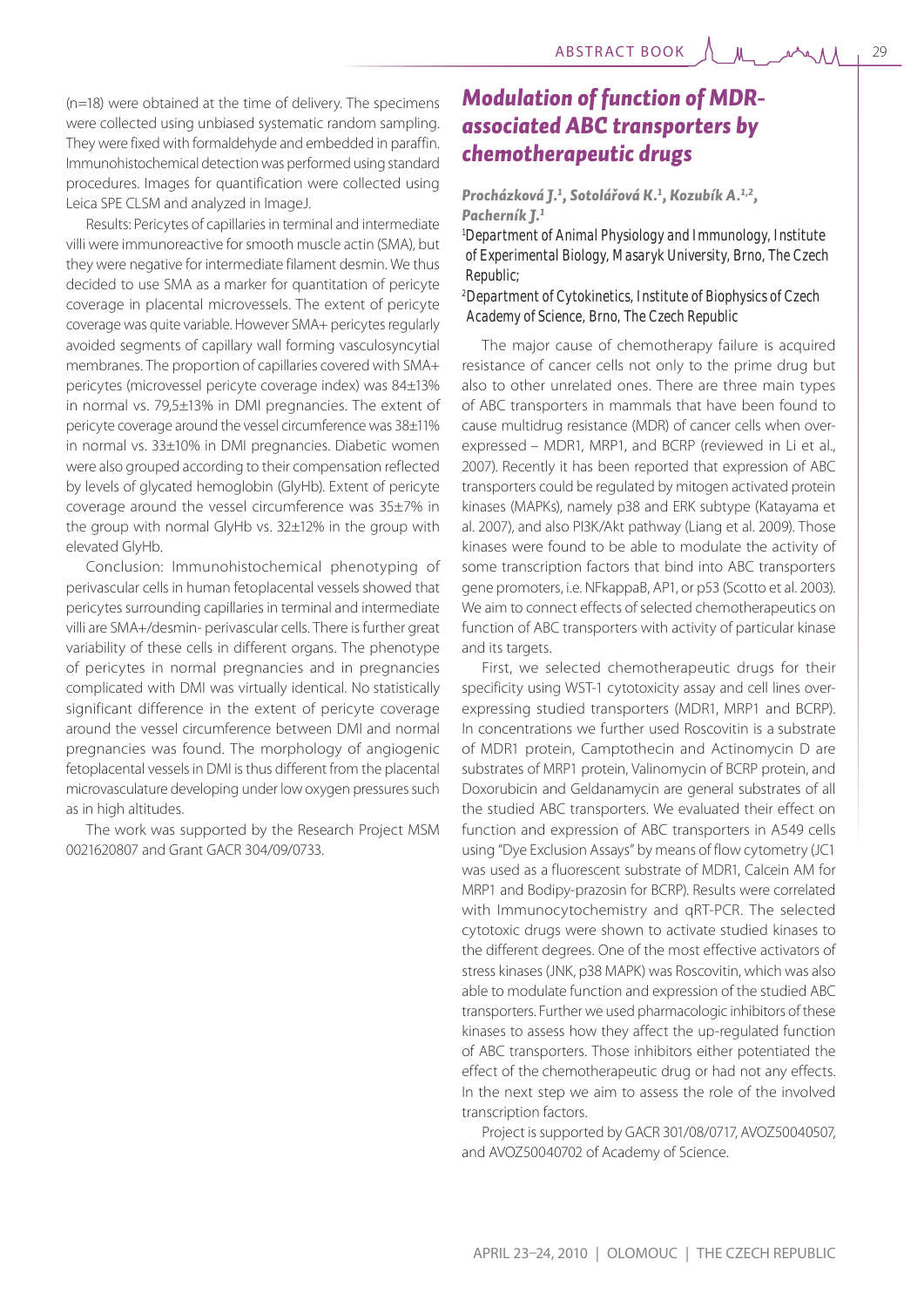# *Analysis of the prognostic impact of nestin expression in non-small cell lung cancer*

*Škarda J.1 , Kolář Z.1 , Janíková M.1 , Chmelová J.2 , Krejčí V.1 , Zapletalová J.2 , Langová K.2 , Klein J.3 , Grygárková I.4, Kolek V.4, Fridman E.5 , Kopolovic J.6 1 Department of Pathology and Laboratory of Molecular Pathology, Faculty of Medicine and Dentistry, Palacký University, Olomouc, The Czech Republic;*

*2 Department of Bioinformatics, Faculty of Medicine and Dentistry, Palacký University, Olomouc, The Czech Republic; 3 1st Department of Surgery, Faculty of Medicine and Dentistry,* 

*Palacký University, Olomouc, The Czech Republic; 4 Department of Tuberculosis and Respiratory Diseases, Faculty of Medicine and Dentistry, Palacký University, Olomouc, The Czech Republic;*

*5 Department of Pathology, The Chaim Sheba Medical Center and Sackler School of Medicine, Tel Aviv University, Israel; 6 Department of Pathology, Hebrew University and Hadassah Medical School, Jerusalem, Israel*

Background: Nestin expression in tumor cells may be associated with the degree of tumor differentiation, biological potential of tumor and degree of neoangiogenesis.

Methods: Immunohistochemical detection of nestin was performed by indirect immunohistochemistry using available anti-bodies on tissue microarrays constructed from 115 formalin-fixed paraffin-embedded non-small cell lung cancer samples and 35 brain metastasis. The H-score and degree of nestin positive vascularisation evaluated semi-quantitatively in areas of the most prominent vascularisation were determined. The parameters were correlated with each other and with disease-free and overall survival.

Results: Significantly higher expression of nestin was found in brain metastases of squamous cell carcinomas compared to brain metastases of adenocarcinomas (p=0.003). In sqamous cell carcinomas and adenocarcinomas a significantly higher expression of nestin was found in brain metastases compared to primary tumors (p<0.0001, p=0.034). There was significantly higher occurrence of nestin positive vascularisation in brain metastases of adenocarcinomas than primary adenocarcinomas (p=0.044). In brain metastasis, there was significantly higher occurrence of nestin positive vascularisation in poorly differentiated adenocarcinomas than in well-differentiated adenocarcinomas (p=0.927) or poorly differentiated primary adenocarcinomas ( $p = 0.008$ ).

Kaplan-Meier curves of disease-free and overall survival showed no significant correlation with nestin expression except for better overall survival of patients with brain metastasis and high nestin expression than patients with brain metastasis and low nestin expression (p=0,043).

Conclusion (s): Our results suggest that the immunohistochemical expression of nestin may be an important diagnostic marker

# *Gene expression profi ling in breast cancer after neoadjuvant treatment – preliminary report*

*Tvrdík D.1 , Povýšil C.1 , Dundr P.1 , Velenská Z.1 , Melčáková Š.1 , Skálová H. 1 , Petruželka L.2 1 Institute of Pathology, First Faculty of Medicine, Charles University and General University Hospital in Prague, The Czech Republic;*

*2 Department of Oncology, First Faculty of Medicine, Charles University and General University Hospital in Prague, The Czech Republic*

Introduction: Breast cancer is the most common malignant disease in women, occurring more frequently in developed countries. Neoadjuvant chemotherapy, also called preoperative chemotherapy, is now widely used in the treatment of breast carcinoma. It has several potential advantages compared with the traditional strategy of surgery followed by adjuvant chemotherapy. Neoadjuvant chemotherapy substantially reduces the size of the primary tumor and lymph node metastasis in more than 80% of cases, increasing the probability that breast-conserving surgery can be performed instead of mastectomy. Neoadjuvant chemotherapy is also a valuable research tool for investigating the mechanism of chemotherapy-induced cell death and mechanisms of chemotherapy resistance.

Aim: The study aimed at investigation of the mechanism of neoadjuvant chemotherapy-induced cell death in patients with breast carcinoma and study of the biomarkers in predicting pathologic response to the therapy.

Material and Methods: Transcriptional profile of the biomarkers were determined by DNA microarray technology (SABiosciences) with biochips including 84 human genes associated with apoptosis. The quantification of the changes in expression of individual genes due to the treatment was performed by Real-Time PCR assay (SABiosciences).

Results: This preliminary study included 4 patients with histologically proven invasive breast cancer, that are primarily indicated for breast conserving surgery or mastectomy but who were treated by neoadjuvant anti-EGFR chemotherapy (Herceptin). In each cases, analysis of the transcription profile was performed before and after the treatment, respectively.

The analysis showed that the expression of caspase 14 was significantly up-regulated at the RNA level after the treatment. In contrast, the expression of BCL2-related gene MCL1 was down-regulated due to the treatment.

Conclusion: Breast cancer is a clinically heterogeneous disease, and existing histopathological classifications do not fully capture the varied clinical course of this disease. However, little progress has been made with regards to new molecular prognostic markers that can assist oncologists in treatment decision-making for breast cancer.

We showed, gene expression profiling using microarray or Real-Time PCR assay is a valuable research tool for investigation of molecular markers and prognostic factors which may better

30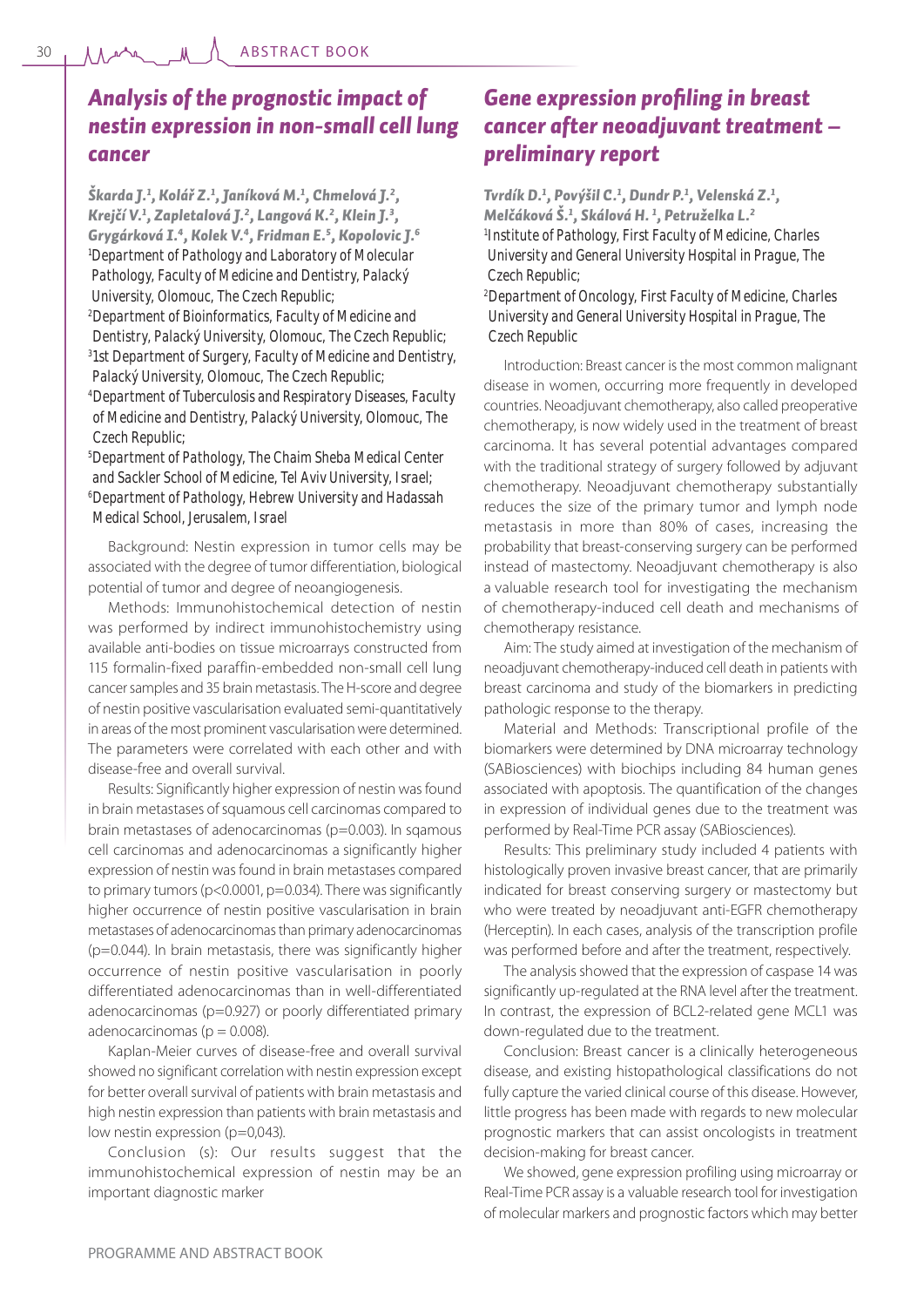reflect tumor biology and treatment response. Our preliminary data showed that over-expression of caspase 14 together with under-expression of MCL1 gene correlated well with regression of tumor after neoadjuvant anti-EGFR chemotherapy.

However, more patients, more tumors, more genes have to be investigated in correlation with findings of routine histopathology and with clinical outcome before any conclusions can be made.

This work was supported by Grant IGA NS10575–3/2009.

# *Chromosomal abnormalities of brain tumors – two years experience with cytogenetic analyses*

*Urbanovská I.1 , Jalůvková M.1 , Uvírová M.1 , Dvořáčková J.1,2, Buzrla P.2 , Paleček T.3 1 CGB laboratory Inc., Ostrava, The Czech Republic 2 Department of Pathology, Faculty Hospital Ostrava, The Czech Republic;*

*3 Clinic of Neurosurgery, Faculty Hospital Ostrava, The Czech Republic*

Primary brain tumors comprise about 1–2% of all tumors. Optimal therapeutic approach that significantly affects the prognosis of patients has not been found yet. It is expected that the therapy would be based among others on the knowledge of genetic changes in individual types of tumor by monitoring the chromosomal abnormalities.

Molecular cytogenetic studies have identified some of the genetic changes that underlie the pathologic differences among astrocytic tumors; progression in tumor grade is associated with an accumulation of aberrations.

We examined 136 primary brain tumor samples, 43 samples were glioblastomas, 25 samples were low grade astrocytomas, 6 tumor samples were anaplastic astrocytomas. The most frequent abnormalities include amplification of EGFR gene, polysomy of chromosome 7 and monosomy of chromosome 10. Other frequent chromosomal changes were deletions of tumor suppressor genes RB1 on chromosome 13, TP53 on chromosome 17 and CDKN2 on chromosome 9.

Then we examined 42 meningeomas and the most frequent abnormalities were deletions of 22q and 1p36 and then monosomy 14. The combination of deletion 1p36 and monosomy 14 is associated with higher risk of tumor recurrence and with worse prognosis.

In most cases, the results were in accordance with the clinical and histological findings and confirmed the original diagnosis. Some of the aberrations have predictive and prognostic value. In addition, the interdisciplinary co-operation of the brain surgeons, pathologists and geneticists is necessary to ensure that the material is sampled properly, the diagnosis is made correctly and quickly and that the risk of false negative findings is reduced.

# *Immunohistochemical visualization of nestin coexpression with other antigens in vasculature of uterine horns of pregnant rats*

*Vařejková M.1 , Hollerová H.2 , Kudláčková Z.1 , Mokrý J.2 1 Department of Biological and Medical Sciences, Charles University Faculty of Pharmacy, Hradec Králové, The Czech Republic;*

*2 Department of Histology and Embryology, Charles University Medical Faculty, Hradec Králové, The Czech Republic*

Standard immunohistochemical detection methods make visualization of only two or three antigens in a histological section. However, this approach does not allow us to exploit the full potential of scarce archived paraffin-embedded sections. We utilized a recently described sequential immunoperoxidase labelling and erasing (SIMPLE) method (Glass et al. J Histochem Cytochem 2009, 57: 899–905) for simultaneous visualization of intermediate filament nestin with other markers within a single tissue section to investigate multiple antigen expression in the vasculature of the uterine horns of pregnant rats.

Paraffin-embedded sections containing the structures of a interest were deparaffinised in xylen and rehydrated in series of graded alcohols to distilled water. Sections were exposed to microwaves to revitalize epitopes in tissue fixed with 4% paraformaldehyde and pretreated with normal donkey serum. Then the first antigen, intermediate filament protein nestin, was detected with Rat 401 antibody. After washing, donkey anti-mouse biotinylated antibody was applied followed by incubation with streptavidin conjugated with horse radish peroxidase. After washing, the signal was developed using aminoethylcarbasole and sections were mounted in buffered glycerol.

Following microphotography of nestin-immunoreactive structures with DP71 digital camera, the slides were decoverslipped, the red specific signal was washed away by ethanol and antigen-antibody complex was removed in an elution solution. The immunostaining process was then repeated in subsequent steps using the same protocol with distinct primary antibodies: anti-PCNA was used in the second round of immunostaining, anti-desmin in the third and anti-BrdU in the fourth round. Each time the immunopositive signals were examined with BX51 microscope and digitalized images were archived. We also modified the original SIMPLE method to test whether its principles is applicable to immunophosphatase labelling. In this modification, we utilized streptavidin conjugated with alkaline phosphatase and specific signal was developed with Fast Red TR/naphthol AS-MX tablets. To create multicolour composite images, digital snapshots of identical sites with distinct signals obtained in different rounds of the SIMPLE method were aligned as separate layers using Adobe Photoshop software and red colour of immunoreactive structures was replaced with the distinct pseudocolour.

Immunohistochemical staining provided evidence of nestin expression in endothelium, smooth muscle cells and interstitial

 $M_{\rm m}$   $M_{\rm A}$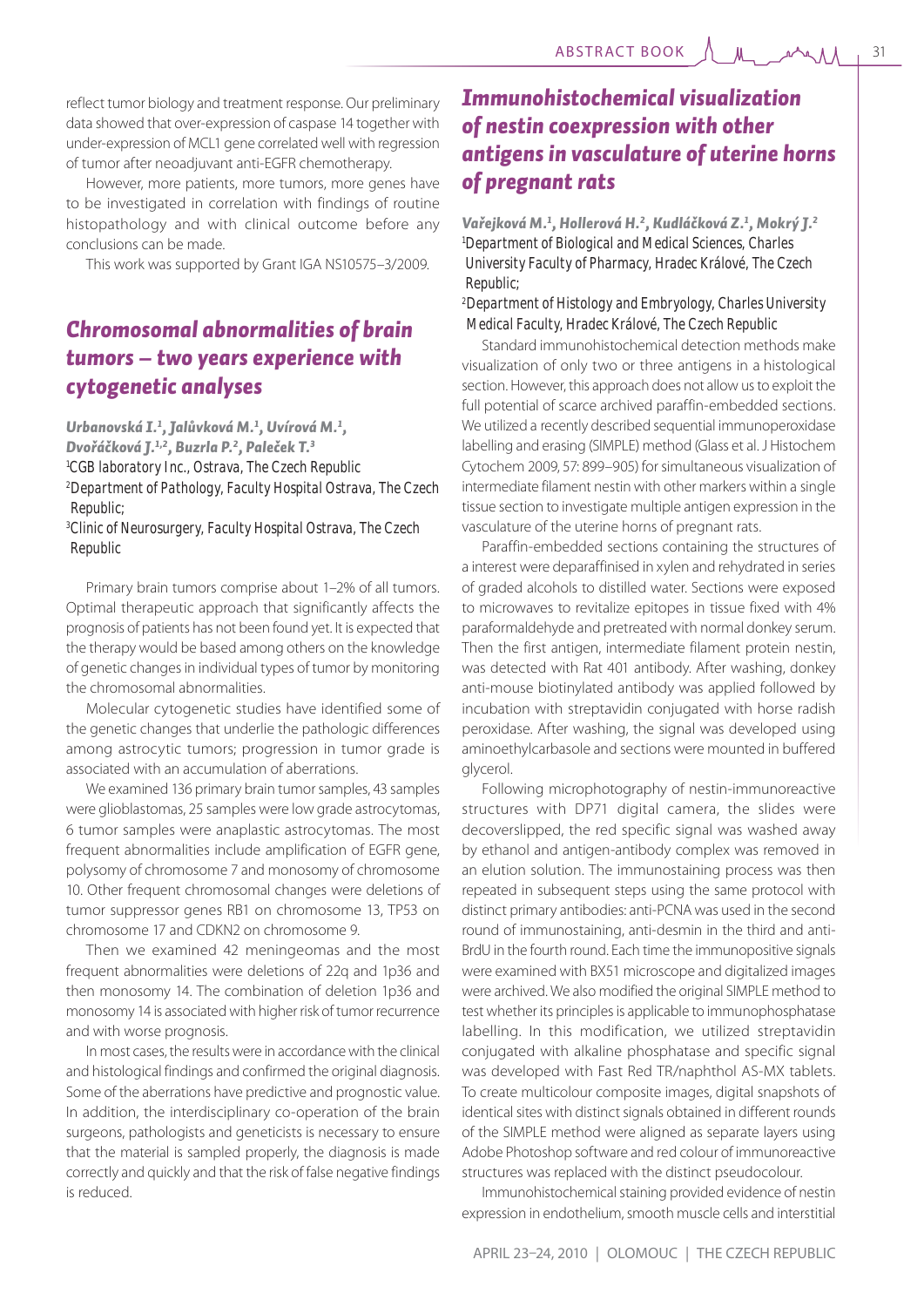ABSTRACT BOOK

myofibroblasts. In endothelial cells, nestin was intensely expressed in the arterial endothelial lining while it was mostly absent from lumina of adjacent veins. Endothelium of blood capillaries was also immunoreactive for nestin. Coexpression of nestin with proliferative markers PCNA an BrdU was observed in endothelial cells; its coexpression with desmin was typically observed in myocytes.

Our results provide evidence for different expression of nestin in arterial and venous endothelium which may be associated with remodelling of blood vasculature during pregnancy and the different functional demands on arteries and veins. We demonstrated the feasibility of SIMPLE method in investigation of multiple antigens expression in the remodelling of blood vessels. The SIMPLE method for immunoperoxidase proved to be less problematic than immunophosphatase staining due to formation of precipitate after antibody elution.

Study was supported by MSM 0021620820.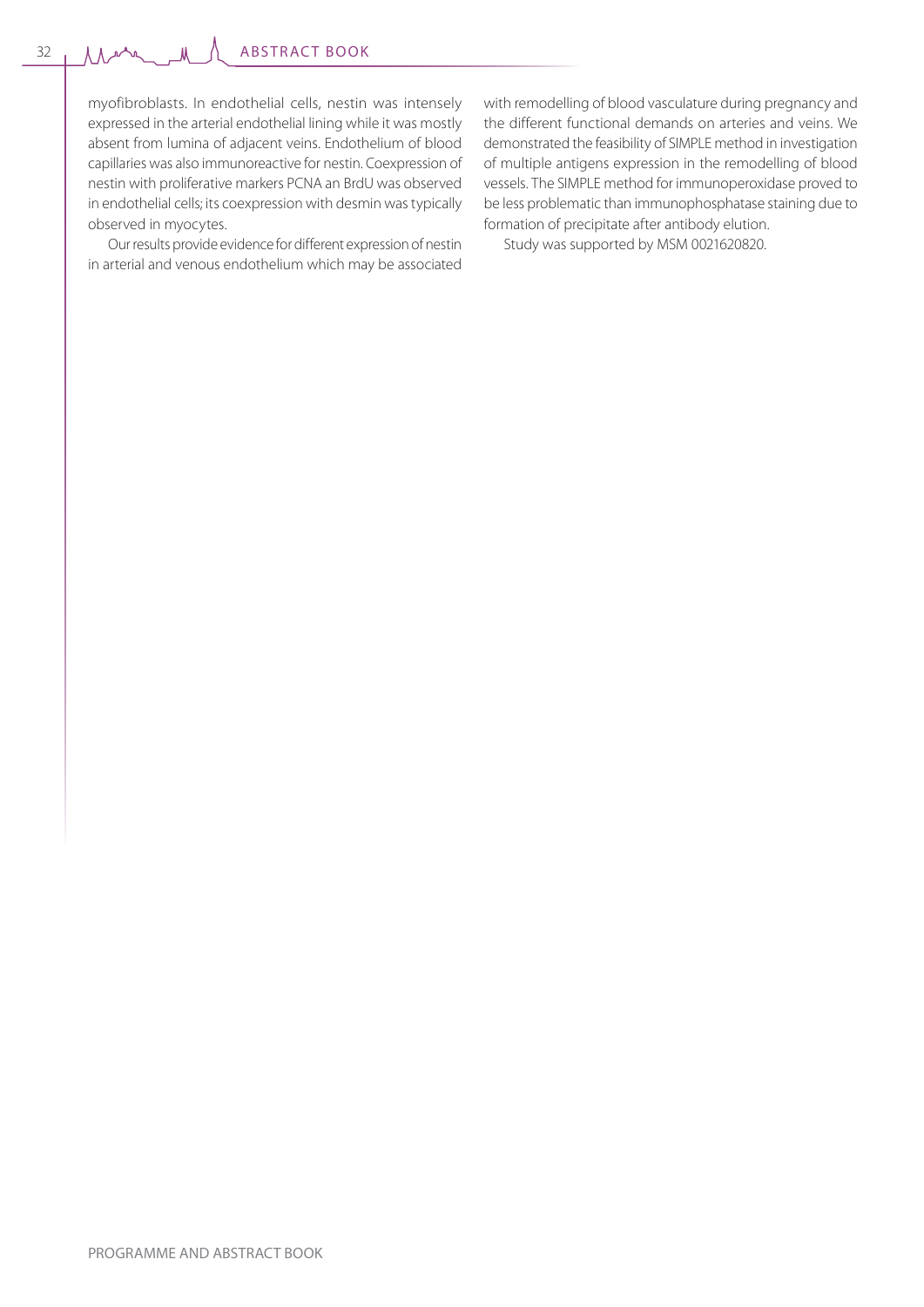

 $M_{\rm max}$ 

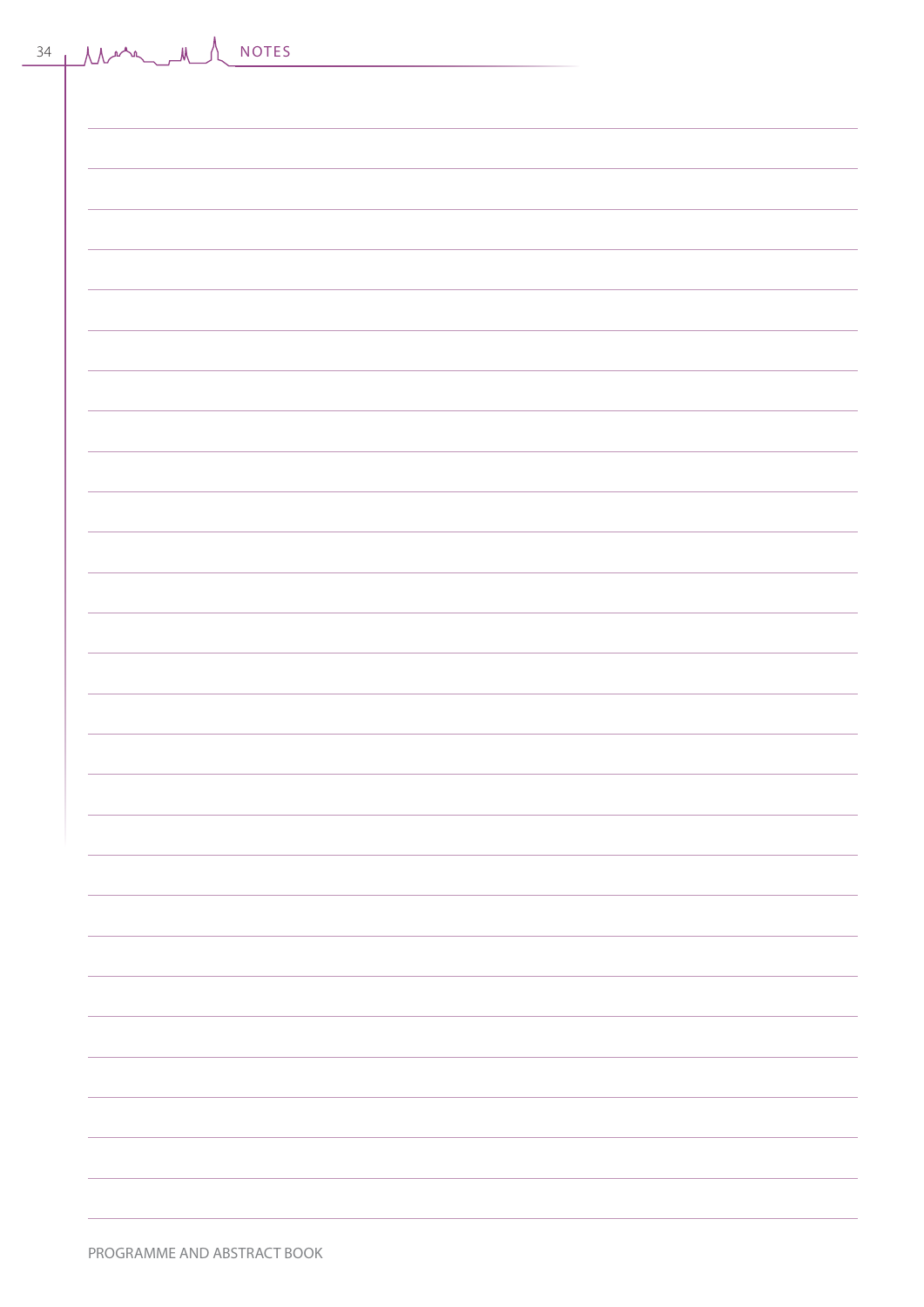

# www.lineq.cz

## Společnost Lineq se specializuje na prodej a servis v oblasti kryogenních aplikací.



## Lineq nabízí:

- Dewarovy nádoby Taylor-Wharton HARSCO
- **dodávky tekutého dusíku**
- různé vestavby a příslušenství k Dewarovým nádobám
- programovatelné zamrazovače Sy-Lab
- projekci, realizaci a údržbu kryobank
- transport vzorků v tekutém dusíku (LIN) nebo jeho parách
- zapůjčení Dewarových nádob
- skladování vzorků v LIN nebo jeho parách
- zálohování vzorků při poruchách
- monitorování Dewarových nádob a prostoru kryoskladu

**Lineq, s.r.o. V Horce 178 252 28 Černošice** **tel./fax: +420 251 642 390 mobil: +420 602 311 893 e-mail: lineq@lineq.cz**